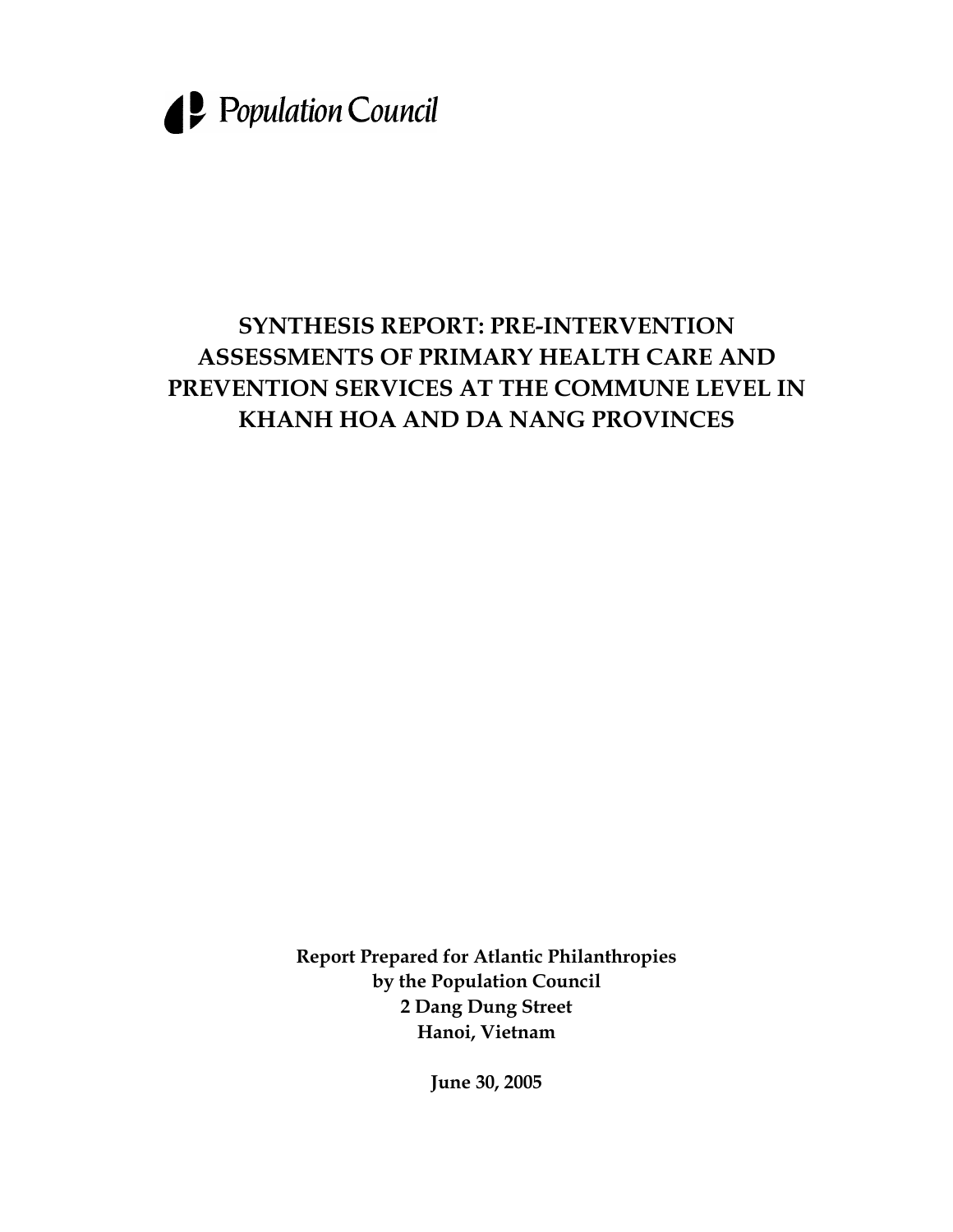### **ACKNOWLEDGMENTS**

The Population Council expresses its sincere thanks to Atlantic Philanthropies for inviting the Council to conduct pre-intervention assessments of primary health care and prevention services at the commune level in Khanh Hoa and Da Nang provinces.

We are very grateful to the leaders and senior staff of Khanh Hoa and Da Nang Health Services for their close and effective collaboration in the assessments. We offer our sincere thanks to the staff of two provincial health services, including special mention of returned fellows of Population Council who served as active and enthusiastic members of the assessment team, especially in analysis of existing data.

In addition, we are also indebted to health leaders and administrators, public and private health and non-health professionals from selected districts and communes/wards for their collaboration in participation into focus group discussions and in-depth interviews, and providing us with valuable information on the situation of primary health care in these two provinces. We also thank the commune women and men who are enthusiastic participating in the focus group discussions and in-depth interviews that provided knowledge and insights on residents' health seeking behaviors the in community.

Finally, we appreciated our consulting colleagues from Hanoi Medical University and other national research institutions in Hanoi who collaborated with us in field work, data analysis, and writing of reports of these assessments.

The authors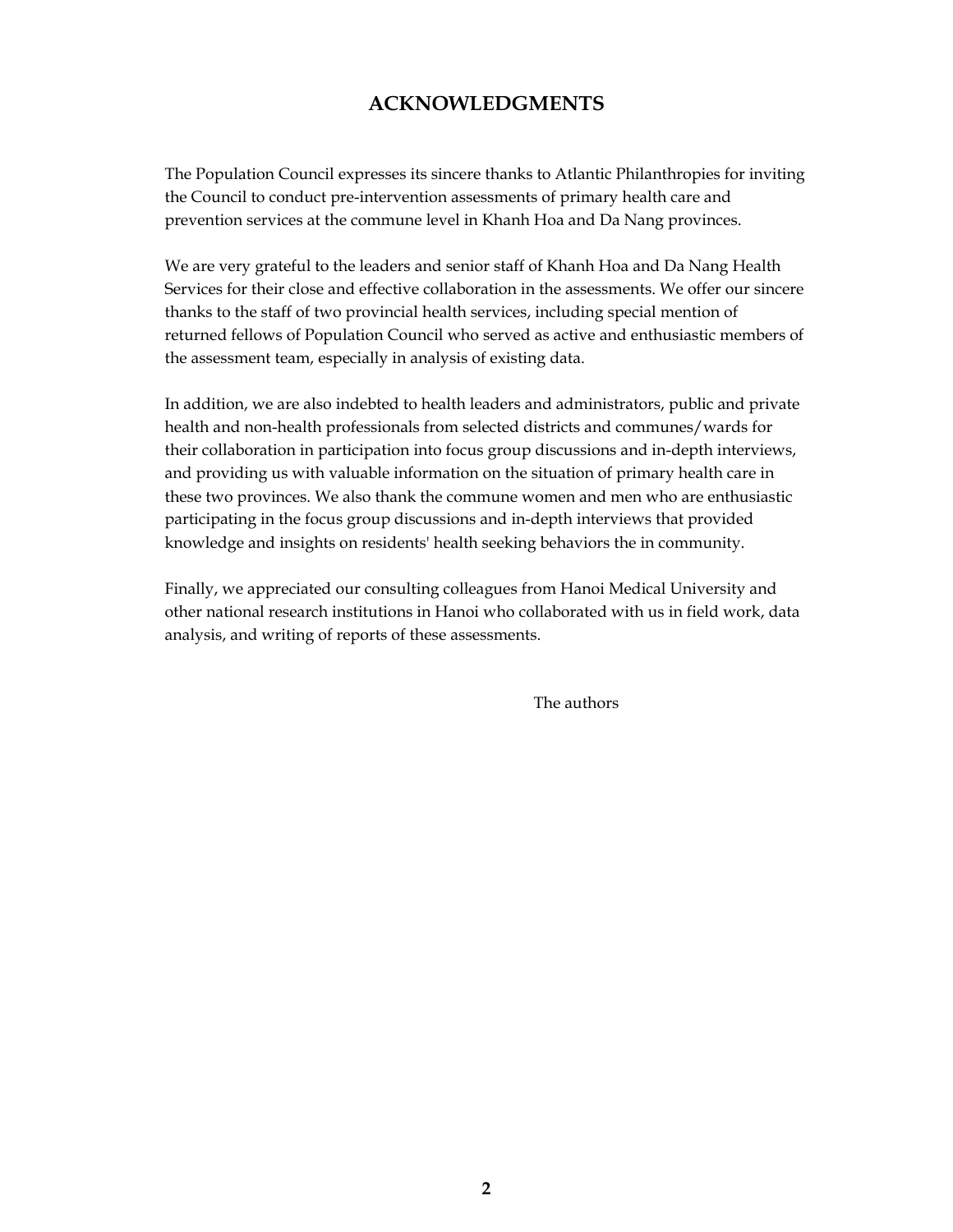## **TABLE OF CONTENTS**

| 1)                                                                       |
|--------------------------------------------------------------------------|
| 2)                                                                       |
|                                                                          |
| 1)                                                                       |
| 3)                                                                       |
| Operation of curative and some key national preventive programs 48<br>3) |
| 4)                                                                       |
| VI. NEXT STEPS: CHOICE AND TESTING OF INTERVENTIONS TO IMPROVE THE       |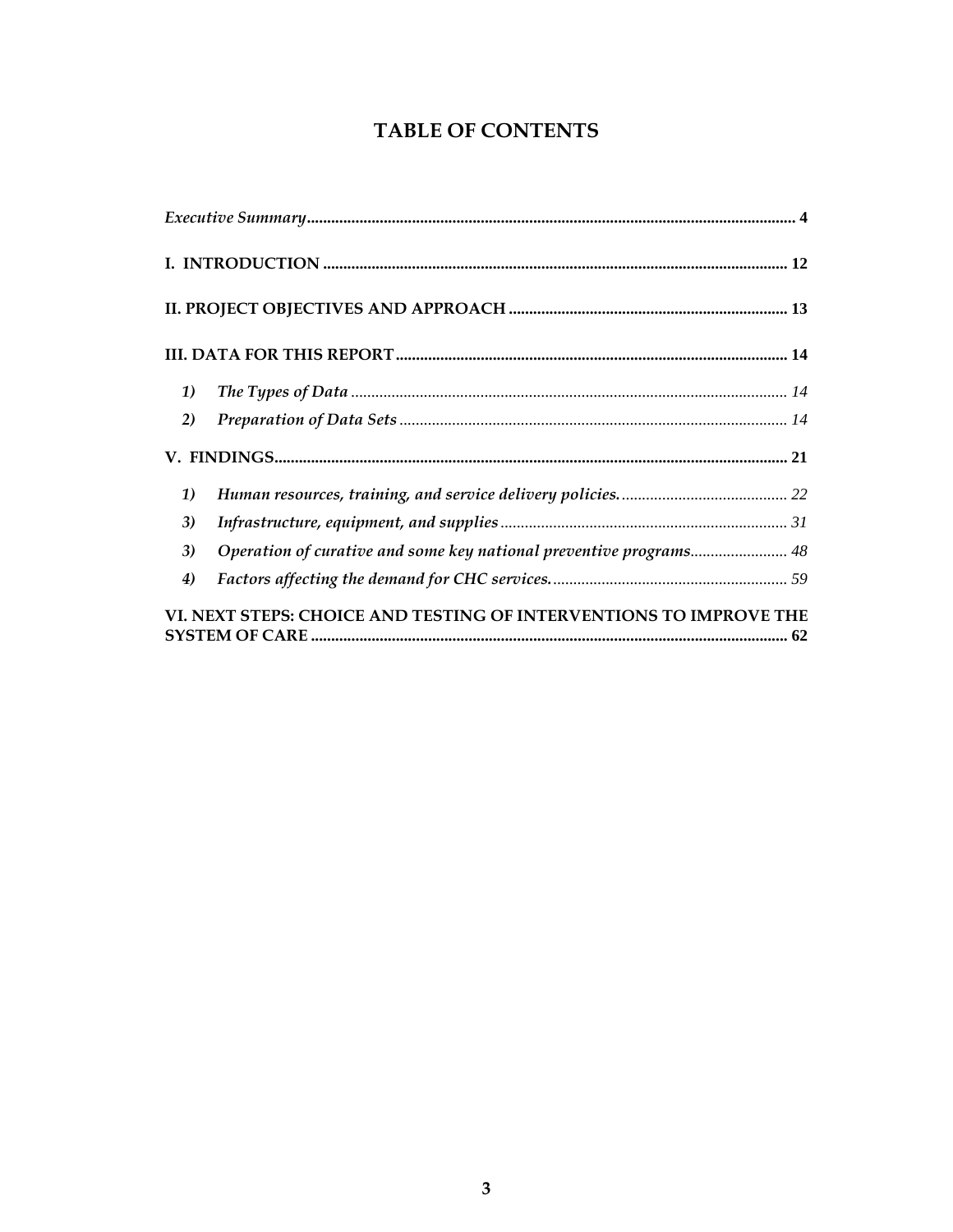### *Executive Summary*

The government health system of the Socialist Republic of Viet Nam (GOVN) is wellrespected outside Viet Nam, in particular for its achievements in preventive health and disease control. However there is evidence that the primary level of care, based at the commune health center (CHC), falls short in meeting the actual and perceived needs of many users and would-be users. This is more often the case for those who are poor, living in remote areas, or ethnic minorities. Current GOVN priorities and policies have begun to make conditions more favorable for intensified attention to primary health care (PHC) and public health at commune level. Therefore, it is timely to increase the levels of good evidence, data and analysis of primary health care and prevention services, in order to better diagnose issues and problems and to test feasible solutions.

In response to the present context for primary health care policies and services in Viet Nam, the Provincial Health Services of Da Nang and Khanh Hoa reached an agreement in 2004 with the Population Council to conduct coordinated assessments of primary health care services in each province. Since 1989, the Population Council, an international nongovernmental organization, has worked with Vietnamese partners to assess and improve quality and access of health services at the grass roots level. This project, which is supported by Atlantic Philanthropies, aims to add new, practical knowledge about the specific opportunities and challenges that Khanh Hoa and Da Nang Provincial Health Services will face as they formulate plans for improving primary health care in the public health system.

This executive summary distills the methods, experience and findings of this joint project. In two of its sections (one on intervention ideas emerging from the assessments, and the other on recommended modifications in the assessment method for use in future provinces), this summary presents some emerging views and ideas that have not yet been fully discussed with the Khanh Hoa and Da Nang partners. Thus these sections should be read as more preliminary than the earlier sections.

*Brief Overview of Da Nang and Khanh Hoa Provinces***.** In 2001: Da Nang has average GDP growth rate: 12.2% per annum, and GDP per head: VND 7.9 million and Khanh Hoa has average GDP growth rate: 9% per annum, and GDP per head: VND 6.1 million (source: MPI webiste), As profiled in the 2003 Statistical and Health Statistical Yearbooks, Khanh Hoa and Da Nang are quite different. Khanh Hoa is located in south-central Viet Nam, has a population of 1,110,000, of whom 80% live in rural areas. Its geography is large and varied, from mountains in the west to a long seacoast in the east. Nha Trang, the capital city, is a growing tourist and resort center. Health indicators for 2003 included 52 major obstetrical complications with 2 deaths; a malaria rate of 422 per 100,000, and a death rate of 0.27; TB cases totaled 1,159; and cumulative HIV/AIDS cases were 1,168 and 407 deaths. One in four children under the age of five was underweight. Road accidents numbered 355 including 247 deaths. Residents of Khanh Hoa's rural mountainous regions, many of poor or near-poor status, have difficult access to health services. The public health system in Khanh Hoa includes five Provincial hospitals, and 133 commune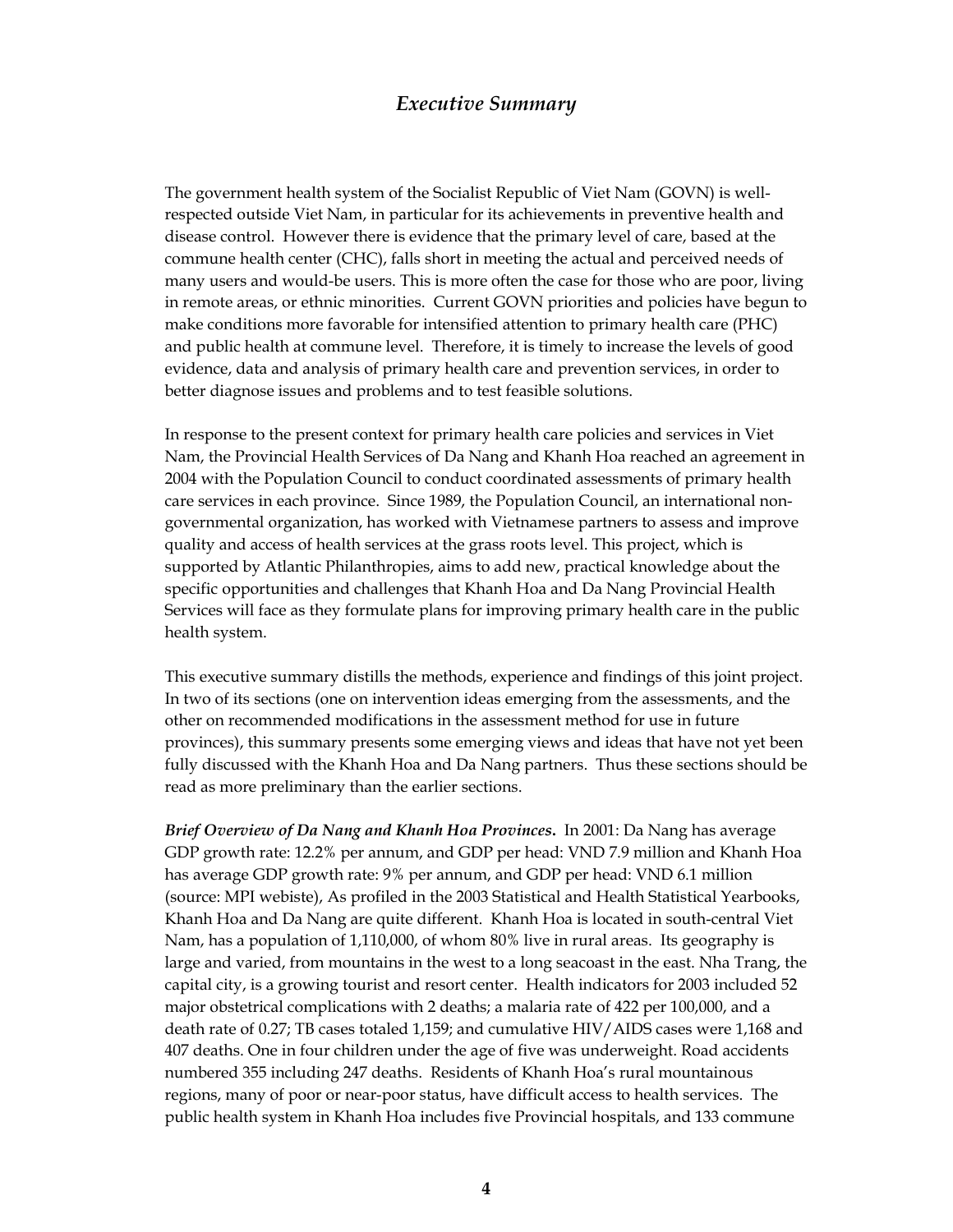health centers (CHCs) for 137 communes. 64% of CHCs have medical doctors, and 97% have midwives. Child immunization coverage was very high, at 98% of children under one year of age.

Da Nang, in central Viet Nam, is a city-province which ranks as the fourth largest urban area in the nation. Its expanding population stood at 747,000 in 2003. Only 12 % of the province is rural. In recent years, economic growth has shown a steady rise, while poverty has steadily declined. Indicators for some important health problems in 2003 included 24% of children under the age of five who were underweight; major obstetric complications numbered 69, including 2 deaths; and the malaria rate was 26 per 100,000 with no deaths. TB prevalence stood at 1,339 cases, and cumulative HIV/AIDS cases were 747. Road accidents totaled 216 including 147 deaths. The public health system includes 8 provincial hospitals, and 47 CHCs, or one CHC in every commune. 75% of CHCs have doctors, and 100% have a midwife. Almost all children one year of age and under have been vaccinated for measles and other diseases.

### *Project approach*

This study aimed to:

- Develop assessments in 2 provinces, in order to inform and guide Atlantic's support of a future Commune Health Services Initiative in a cross-section of strategic provinces.
- Use project team composition and methods that insure that strong local leadership and external experts work together at each stage of the project.
- Engage the Provincial Health Service in each selected province as the co-director of the assessment, along with Population Council Viet Nam Office.
- Document and assess preventive and primary health care services at commune level from three angles –
	- o community, i.e. users, residents, and leaders
	- o commune-based health providers and managers, and
	- o health officials at province and district levels
- Develop and test an assessment methodology for each province that makes systematic use of existing databases and studies before doing limited collection of new data in each province.
- Aim for an efficient core methodology that can be used in other provinces if found useful in the initial two.

These objectives have all proved to be appropriate and achievable, as is documented in three detailed written final products: individual reports for each province, and a synthesis report for which this is the executive summary.

Both provinces chose to design their individual assessments according to the same basic structure and methods. Each assessment was organized to assess current services in terms of four sets of factors that are key determinants of access and quality of services. Three sets of factors are on the supply side: 1. policies and human resources, 2. infrastructure, equipment and medicines, and 3. Functions and practice of preventive and curative services, and management practice. The fourth set of factors is on the demand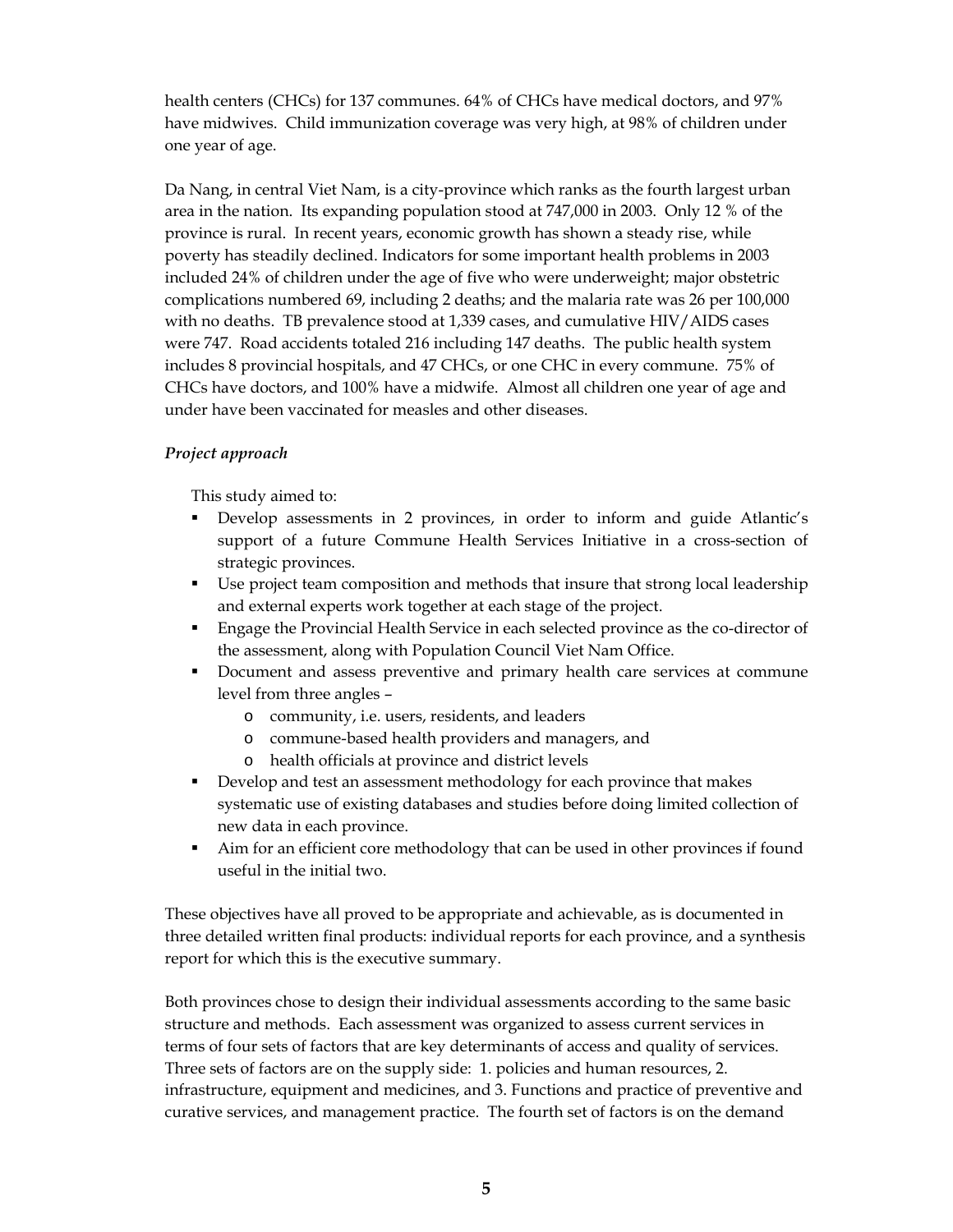side: perceptions of local residents and community leaders/officials, and health seeking behaviors of residents.

The framework and scope of the assessment both warrant comment in terms of their relative novelty. The incorporation of in-depth collection of demand-side, communitylevel data is rare in pre-intervention baseline studies designed or commissioned by governments. More distinctive still is the scope, which is the whole span of primary health care and prevention services. The norm is still to use the single issue or single problem organizing principle for health reform initiatives – what is usually called the 'vertical program' approach.

#### *Methods and data*

In all, twenty CHCs from each province were selected for the appraisal, following a purposeful sampling strategy designed to balance the need for statistically representative quantitative data with the need for a wide range of qualitative data from community residents and leaders, as well as from CHC managers and staff, and their district and province level supervisors.

*Use of existing data*. Qualitative analysis was supplemented with statistical analysis of existing health information system (HMIS) data extracted from the routine monthly and other periodic reports that each CHC is required to prepare using standard forms issued by the national Ministry of Health (MOH). These data from the 40 study CHCs spanned the 22-month period beginning in April, 2002. All HMIS data were computerized and analyzed for consistency and data quality. Six caseload indicators were found to be consistently reported. Although it turned out that the small sample size, reporting gaps, and wide monthly variations combined to prevent cross-sectional analyses, the project team found that time trends were robust, which provided the basis for an exploratory analysis of the determinants of caseload trends.

*Collection of limited new data in the field*. In December 2004, the field researchers visited 40 CHCs in Khanh Hoa and Da Nang, to compile more detailed data on equipment and supplies available at CHCs, and on worker and user perceptions of the system of care. In a sub-set of 12 communes, 8 in Khanh Hoa and 4 in Da Nang, quantitative and qualitative data were compiled through focus group discussions (FGDs) and in-depth interviews (IDIs) with community residents and leaders, and village health workers. Research teams also conducted FGDs and IDIs with health leaders and managers, and a small sample of private health workers.

### *Key findings*

### *1) Policies and human resources*

In the two provinces, primary health services are respected social assets that local residents view as bringing multiple benefits to every commune and most villages.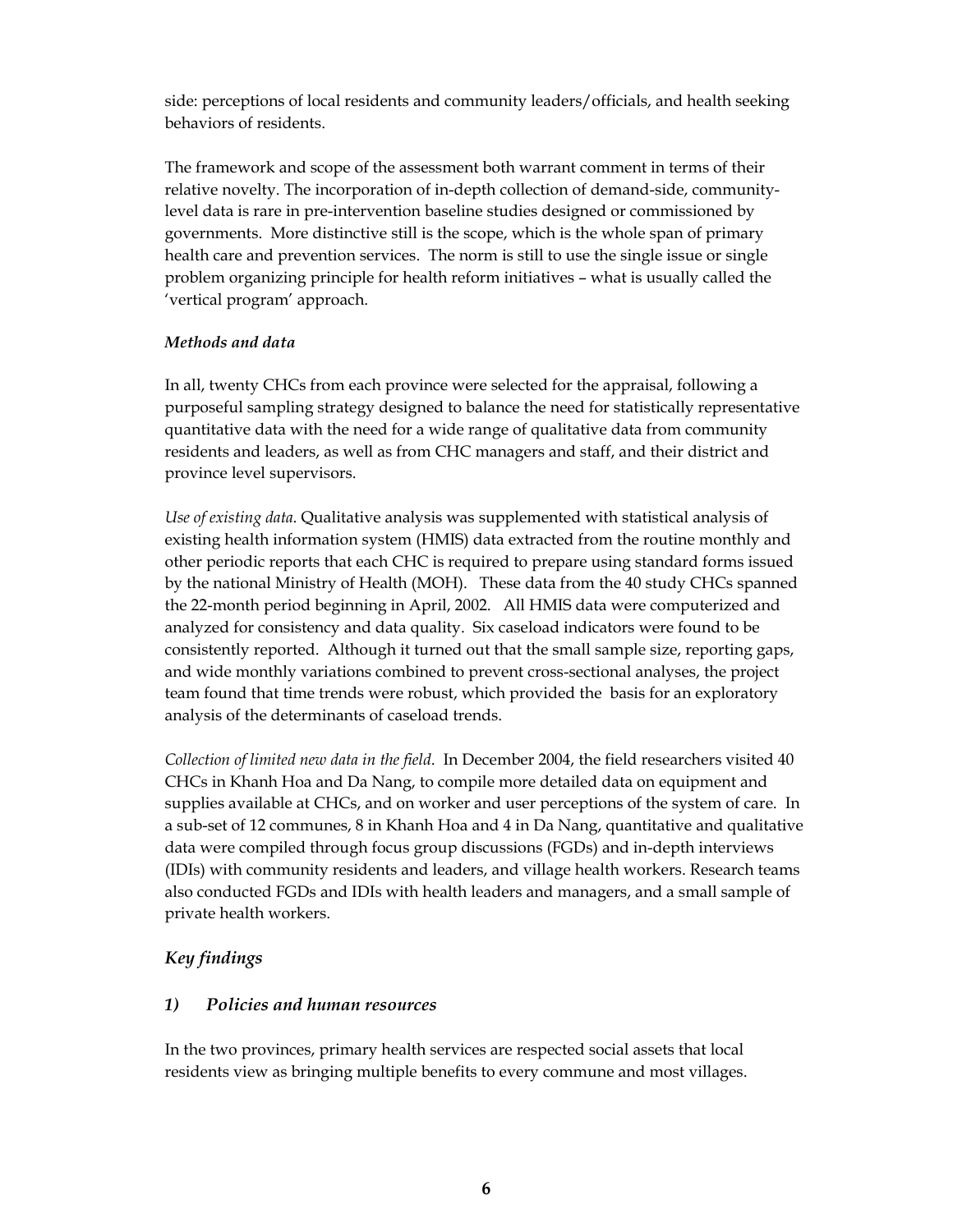When focus groups were convened, discussion of curative health services predominated, despite the agreed importance of preventive care to the success of the Viet Nam health program.

- Access to physicians. Most CHCs now have physicians on staff, which is highly appreciated by residents and commune leaders. Where physicians are not part of the regular CHC staff, the local population views this as a major deficiency in the quality of care.
- Access to paramedics. Other types and numbers of staff at CHCs are generally considered sufficient by local residents, and are consistent with MOH national guidelines. While physicians are often discussed, local residents were less interested to discuss paramedical staff.
- Access to village health workers (VHWs) at community level. VHW networks were established in most rural and mountainous communes as an important network to support CHCs at community level -- in primary care, health education, and detection and response to new health problems. However, the VHW system is available in rural areas only. In urban areas, such as Da Nang city, VHWs are not used. Instead, there are "health collaborators", individuals who do some of the same work. In Da Nang many said the collaborators needed more training, and viewed VHWs as better-trained and thus more effective. For their part, VHWs said they had little or no technical training, and lack essential equipment, instruments, and pharmaceuticals. Low or no compensation for their work is the rule, and provincial authorities state that budget funds from the center for support of these workers is lacking.
- Health insurance and equity. Since 2001, all CHCs have been required to provide services for patients at the commune/ward level under the health insurance policy. This policy has been expanded to the poor since 2002, to create a "health care fund for the poor," which is viewed very positively, especially by poor residents of the two provinces.

Health insurance for people in general and for the poor in particular is important in helping reduce their health expenses. However the proportion of the population covered by insurance in most communes is still quite modest. This, combined with the rapid growth of wealth in the middle class in Viet Nam, creates documented increases in disparities in access. This issue was not a special focus for the two provinces' assessments, but growing disparities is a widely recognized trend in Viet Nam, and is acknowledged with concern by the government.

• The range and quality of curative services. Interviews with health managers indicated that some types of career advancement are well developed for CHC staff. This was corroborated by reviewing records, which showed that a substantial number of CHC staff have participated in advanced training in curative care. Most notable is that assistant physicians can be sent for one-year training that qualifies them to become physicians. One province has more than 60 assistant physicians who are nearing completion of such training. Also, general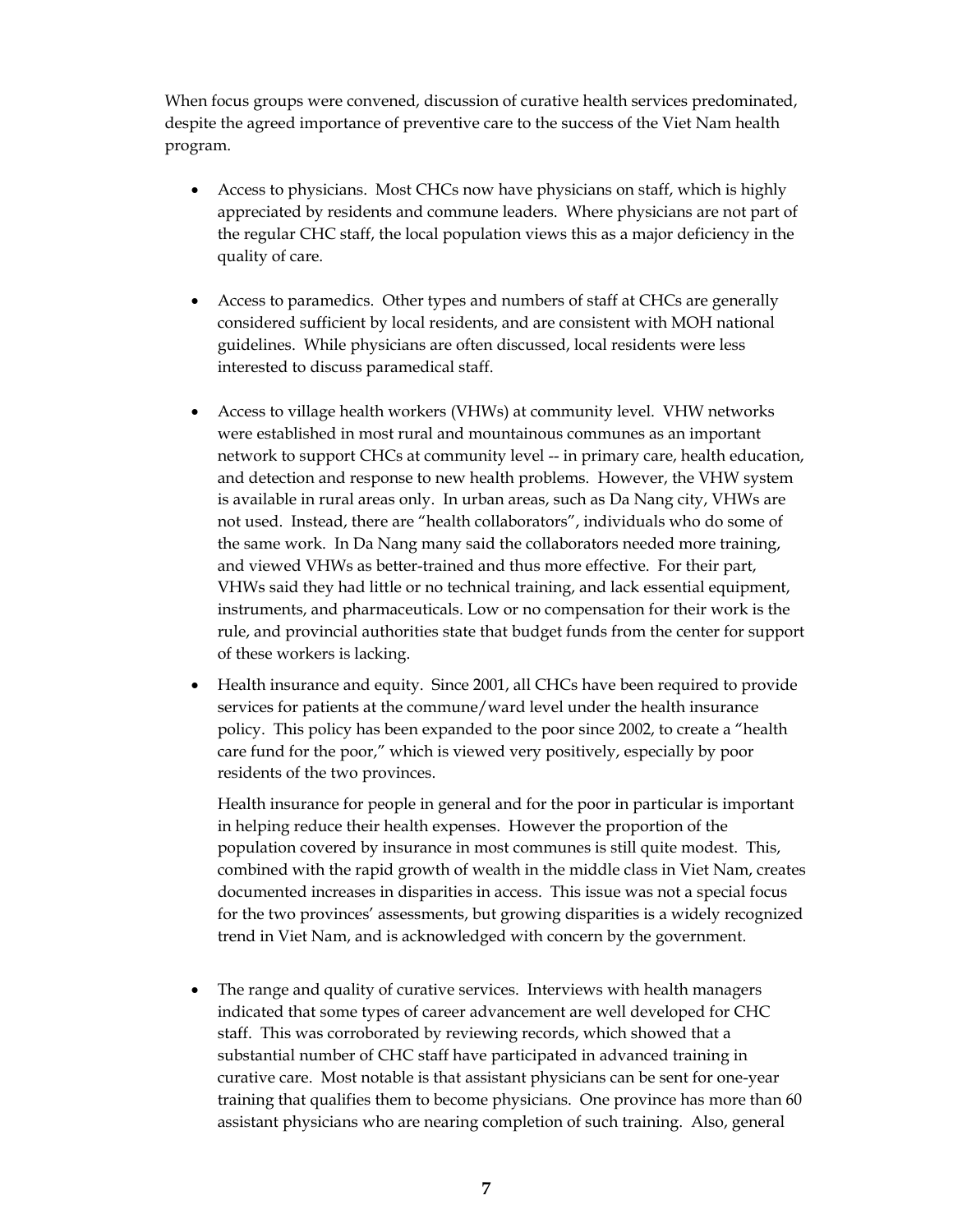assistant physicians can take an advanced course that qualifies them to add a specialty in obstetric and gynecological care.

- Despite these advances in extending the range of services, the assessment teams' review of data, probing and further discussion identified various problems:
	- o Equipment gaps and shortcomings. None of the CHCs visited in this appraisal fully conformed to national benchmarks for equipment in primary health care facilities. In addition, existing equipment too often is not in proper working order.

In general, CHCs are equipped for paramedical services rather than medical services, which often prevent physicians from performing diagnostic and treatment duties that are commensurate with their training and skills.

- o In-service training. While the staffing patterns and qualifications of staff meet basic needs, in-service training is not always well organized or designed for ensuring that staff can meet increasing or changing health care needs. Health staff reported attending short term training courses as available in such topics as health program management, reproductive health, child health care, TB control, leprosy, and HIV/AIDS.
- o Rising demand for other curative services. Community residents and leaders expressed considerable demand for additional types of specialist services. The cost of adding a second physician to CHC staff is unlikely to be affordable. Other models, for example visiting specialists, may merit review.

### *2) Infrastructure, equipment and pharmaceutical supplies*

- Facility layout. In general, there are adequate essential conditions available for examination and treatment at most CHCs.
- Basic equipment and supplies. Most CHCs have basic equipment and medicines that are needed for essential services. However emergency equipment and supplies were not adequate even at a basic level.
- Construction and major renovation. Quantitative analysis of HMIS data showed that construction or major renovation of a CHC has a slight, but significant, positive effect on how much commune residents use CHC services. If this small effect is projected over time, and assumed to continue, the long-term effect can be substantial. Thus, small effects on monthly caseloads may be important in the long run. Qualitative research results corroborate this conclusion, suggesting that user perceptions of the quality of care are affected by the quality of the facility. Nonetheless, although construction and major renovation showed an impact, other factors explained most of the variation in statistical models.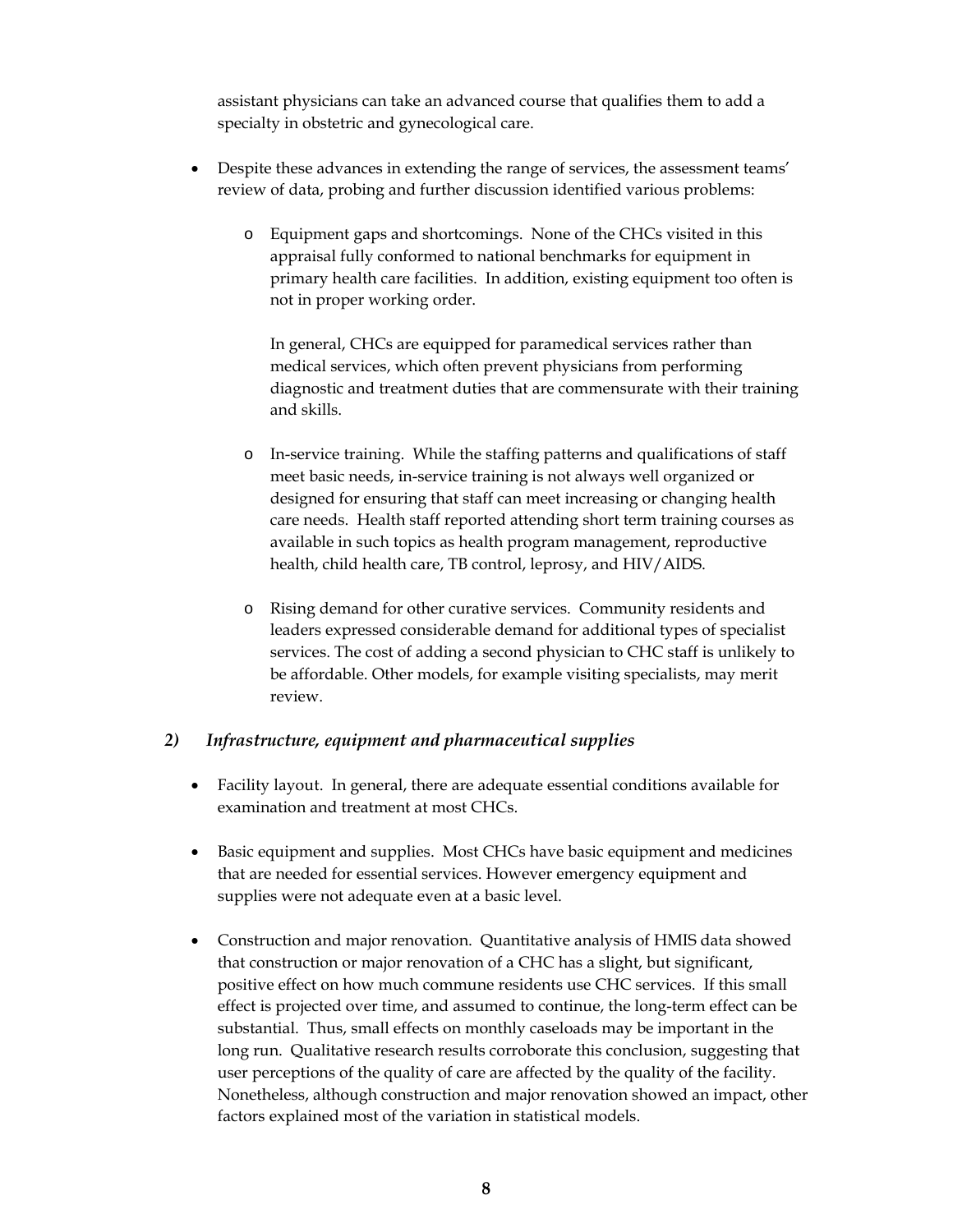- Construction and distance. In general, CHCs are located near roads and the mean distance from the CHC to the district and provincial level health providers was not great –ranging from 2km in the cities to 35 km in Khanh Hoa rural and mountainous districts. However, evidence from this appraisal demonstrates that construction has a greater impact on caseloads as distance increases. This suggests that investment in construction or major renovation in remote CHCs will have a greater impact than construction in CHCs that are relatively close to referral points.
- Utilities. Most CHCs had adequate electrical supply for the operation of machines, for treatment and emergency treatment, and for daily activities. Nearly all CHCs in this appraisal had a telephone or other communication capabilities.
- Land area. Land areas of CHCs were large enough for construction and implementation of primary health care and prevention services and expansion in the future.

### *3) Functions and practice of preventive and curative services, and management practice.*

*Preventive health services*. While the preventive health service system was less commonly discussed by focus group participants than curative care, preventive service activities are a major, and often dominant, component of CHC staff work routines. This focus is widely appreciated for its achievements in such areas as near-universal child immunization coverage, compliance with safe delivery practice guidelines, and high levels of contraceptive use. However, organizational problems were often noted in discussions, especially by CHC managers and workers. In particular, vertical programs typically have their own independent targets and goals, and reporting requirements and forms. CHC staff must coordinate the requirements of an average of about 20 national health programs, each with unique reporting and task requirements. Programs are sometimes promulgated in top-down, target-driven directives that are inconsistent with local priorities, needs, and capabilities. There is a need for further investigation of work routines required for an integrated regimen of primary health care services that addresses general needs and priorities, yet also provides flexibility for CHC staff to adapt strategies and activities to local circumstances.

*Curative health services.* CHC managers and staff reported that there were not enough physicians and health staff to adequately meet the demand for CHC services. Administrative matters and meetings occupy a major component of medical staff time. This is viewed by CHC staff and clientele as a factor constraining access to medical services.

Discussants often praised the quality of CHC staff, indicating respect for their dedication to quality health services. Nonetheless, perceptions of shortcomings in quality often detract from demand for CHC services: In particular, discussants noted inadequacies in counseling, privacy and referrals; infection control; and deficient equipment repair and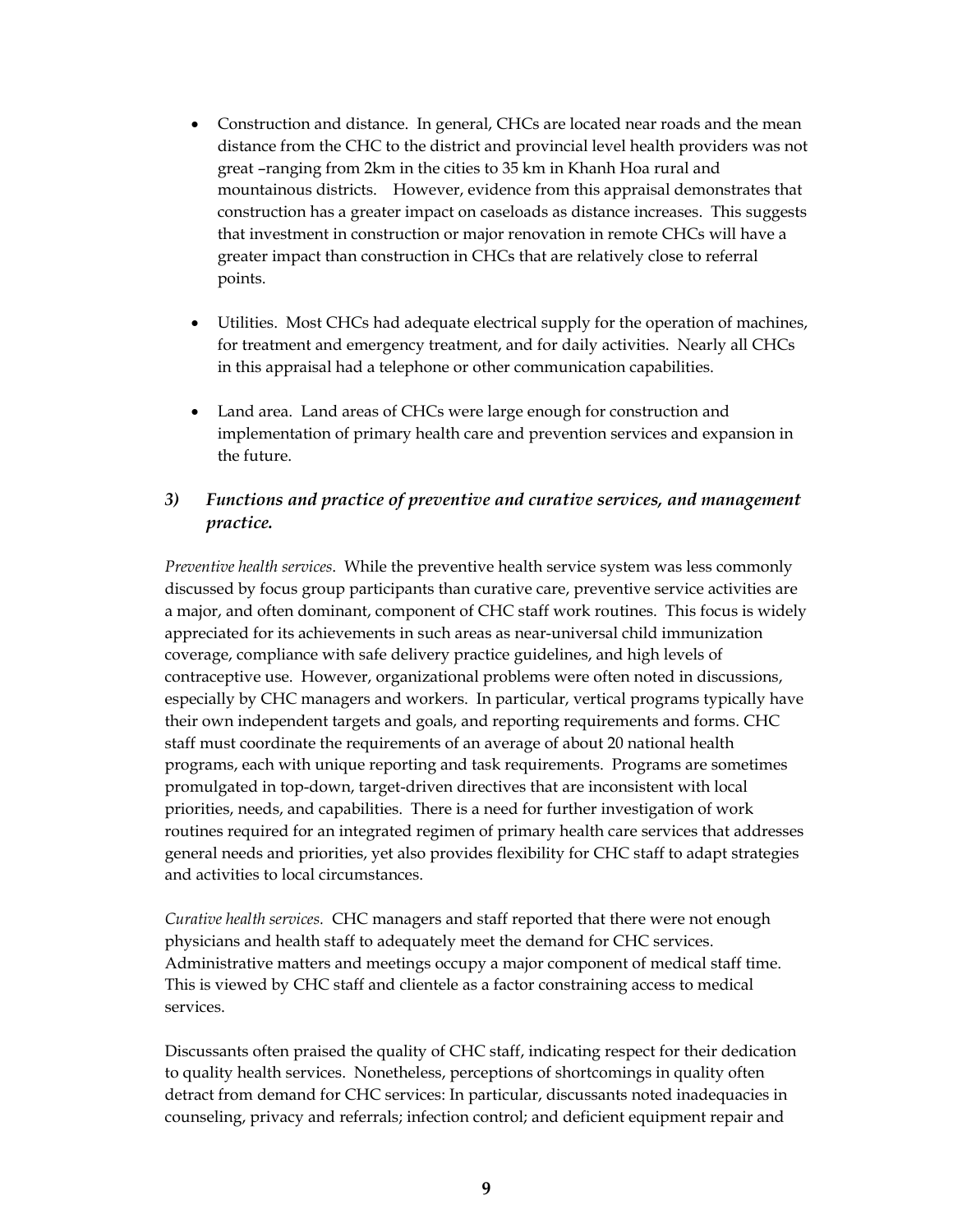maintenance. Discussions suggest that perceptions of the quality of CHC care are a dominant factor constraining demand for CHC services.

*More and better management information*. There is a pressing need to simplify HMIS operations and improve data feedback and use so that data management operations can serve the monitoring needs of frontline workers and clientele. This project designed a set of tools for this purpose which proved feasible for regular use by existing staff. If these tools were instituted by provincial health service teams, findings could be integrated into management decision-making processes rather than standing apart in a technical report. Such reports would be regular management tools and not require special research.

#### *4) The Demand-side: Discussion of factors affecting health seeking behaviors.*

Qualitative discussions and interviews involving local residents and community leaders and officials provided many insights into the health seeking behaviors of residents and their rising expectations of CHC services.

- Access to primary health care. CHCs are crucial sources of access to primary health care for local patients, particularly in the rural and mountainous areas. The geographic characteristics of the coastal and mountainous areas of Khanh Hoa and rural areas of Da Nang constrain CHC activities and affect efforts to seek and provide services.
- The climate of care and demand. In general, local residents report being satisfied with services provided by CHCs, and particularly with the friendly attitude of health staff, which contributes to patient's confidence and reliance on the CHCs. When the public perceives that CHCs have poor infrastructure, inadequate equipment, or limited supplies, residents report lowers their use of CHCs as primary service points.
- Insurance. The national health insurance scheme plays a crucial role in shaping demand for CHC services among the poor. Medical examination and treatment for the poor have reduced the burden of medical costs for clients, particularly for ethnic minority groups and other poor residents of the mountainous and other rural areas.
- Private care. General curative care caseloads of CHC in this appraisal are gradually declining with time, in part because clientele have resources for private services that they view as having higher quality than the CHC alternative. Development of private health services helps reduces the overload of work for public health centers at higher levels, creating more choices for clients in seeking health services relevant with their capability and condition. Nonetheless, there is a need to review the policy implications for investment in CHC services of the growing reliance on private care.
- Health-seeking behaviors. Residents and users employ a wide range of health care options: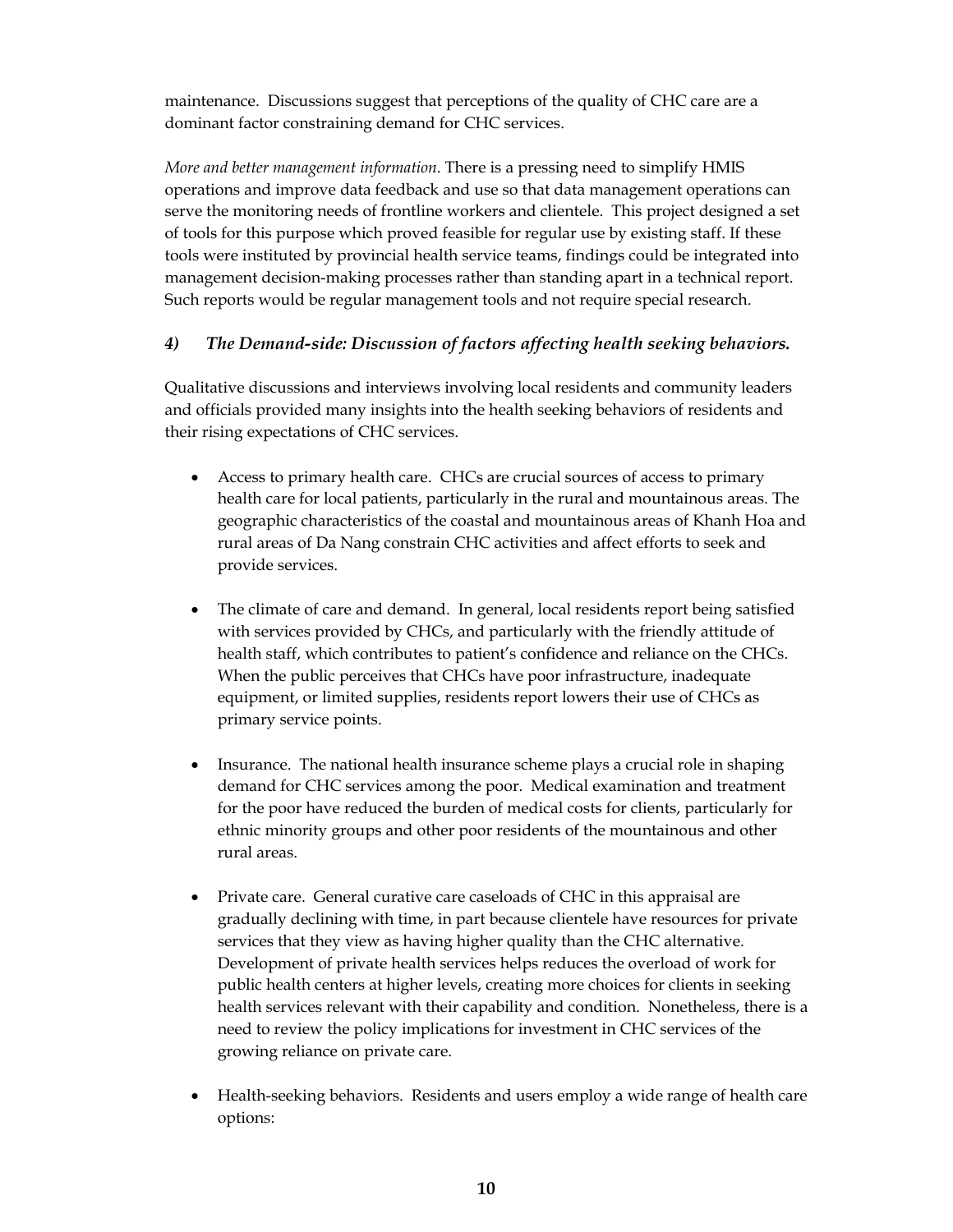- o Residents report routine use of self-treatment and private providers, often in consultation with pharmacies, sometimes simultaneous with use of the public system, and sometimes as alternatives to public system.
- o Residents also report selective use of the public system, taking minor problems to CHCs while pursuing self-referral to DHC or provincial facilities.
- o Per capita utilization of CHCs is higher in rural and remote areas than in urban areas.
- o While residents are generally positive about CHC staff and services, they seek a wider range of specialized services than CHCs can realistically provide, including services such as ear, nose and throat specialists, ultrasound exams, xrays, dental care and eye care.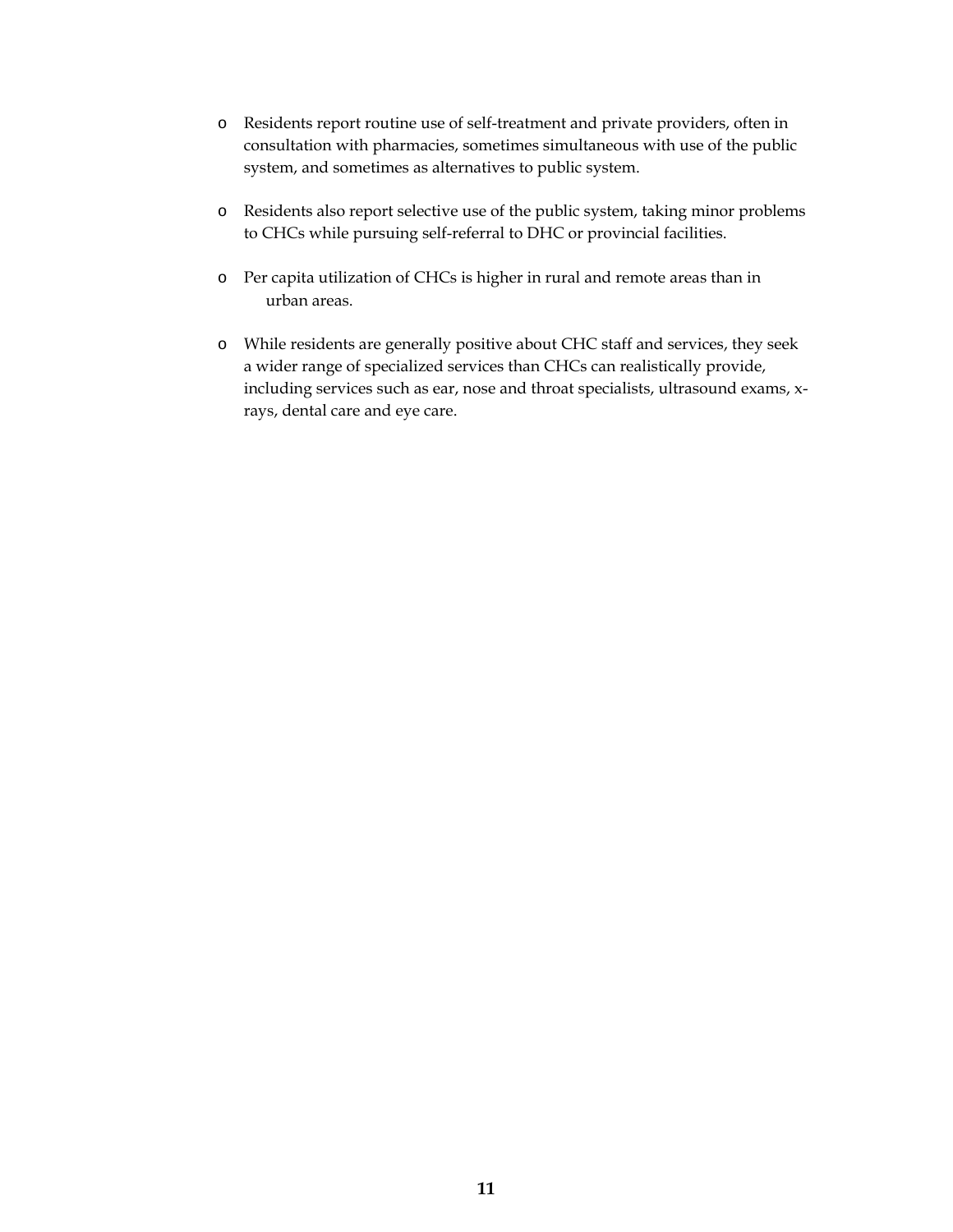#### **I. INTRODUCTION**

The government health system of the Socialist Republic of Viet Nam (GOVN) is wellrespected outside Viet Nam, in particular for its achievements in preventive health and disease control. However there is evidence that the primary level of care, based at the commune health center (CHC), falls short in meeting the actual and perceived needs of many users and would-be users. This is more often the case for those who are poor, living in remote areas, or ethnic minorities. Current GOVN priorities and policies have begun to make conditions more favorable for intensified attention to primary health care (PHC) and public health at commune level. It is timely therefore to increase the levels of good evidence, data and analysis of primary health care and prevention services, in order to better diagnose issues and problems and to test feasible solutions.

In response to the present context for primary health care policies and services in Viet Nam, the Provincial Health Services of Da Nang and Khanh Hoa reached an agreement in 2004 with the Population Council to conduct coordinated assessments of primary health care services in each province. Since 1989, the Population Council, an international nongovernmental organization, has worked with Vietnamese partners to assess and improve quality and access of health services at the grass roots level. This project, which is supported by Atlantic Philanthropies, aims to add new, practical knowledge about the specific opportunities and challenges that Khanh Hoa and Da Nang Provincial Health Services will face as they formulate plans for improving primary health care in the public health system.

*Brief Overview of Da Nang and Khanh Hoa Provinces***.** In 2001: Da Nang has average GDP growth rate: 12.2% per annum, and GDP per head: VND 7.9 million and Khanh Hoa has average GDP growth rate: 9% per annum, and GDP per head: VND 6.1 million (source MPI webiste), As profiled in the 2003 Statistical and Health Statistical Yearbooks, Khanh Hoa and Da Nang are quite different. Khanh Hoa is located in south-central Viet Nam, has a population of 1,110,000, of whom 80% live in rural areas. Its geography is large and varied, from mountains in the west to a long seacoast in the east. Nha Trang, the capital city, is a growing tourist and resort center in Viet Nam. Health indicators for 2003 included 52 major obstetrical complications with 2 deaths; a malaria rate of 422 per 100,000, and a death rate of 0.27; TB cases totaled 1,159; and cumulative HIV/AIDS cases were 1,168 and 407 deaths. One in four children under the age of five was underweight. Road accidents numbered 355 including 247 deaths. Residents of Khanh Hoa's rural mountainous regions, many of poor or near-poor status, have difficult access to health services. The public health system in Khanh Hoa includes five Provincial hospitals, and 133 commune health centers (CHCs) for 137 communes. 64% of CHCs have medical doctors, and 97% have midwives. Child immunization coverage was very high, at 98% of children under one year of age.

Da Nang, in central Viet Nam, is a city-province which ranks as the fourth largest urban area in the nation. Its expanding population stood at 747,000 in 2003. Only 12 % of the province is rural. In recent years, economic growth has shown a steady rise, while poverty has steadily declined. Indicators for some important health problems in 2003 included 24% of children under the age of five who were underweight; major obstetric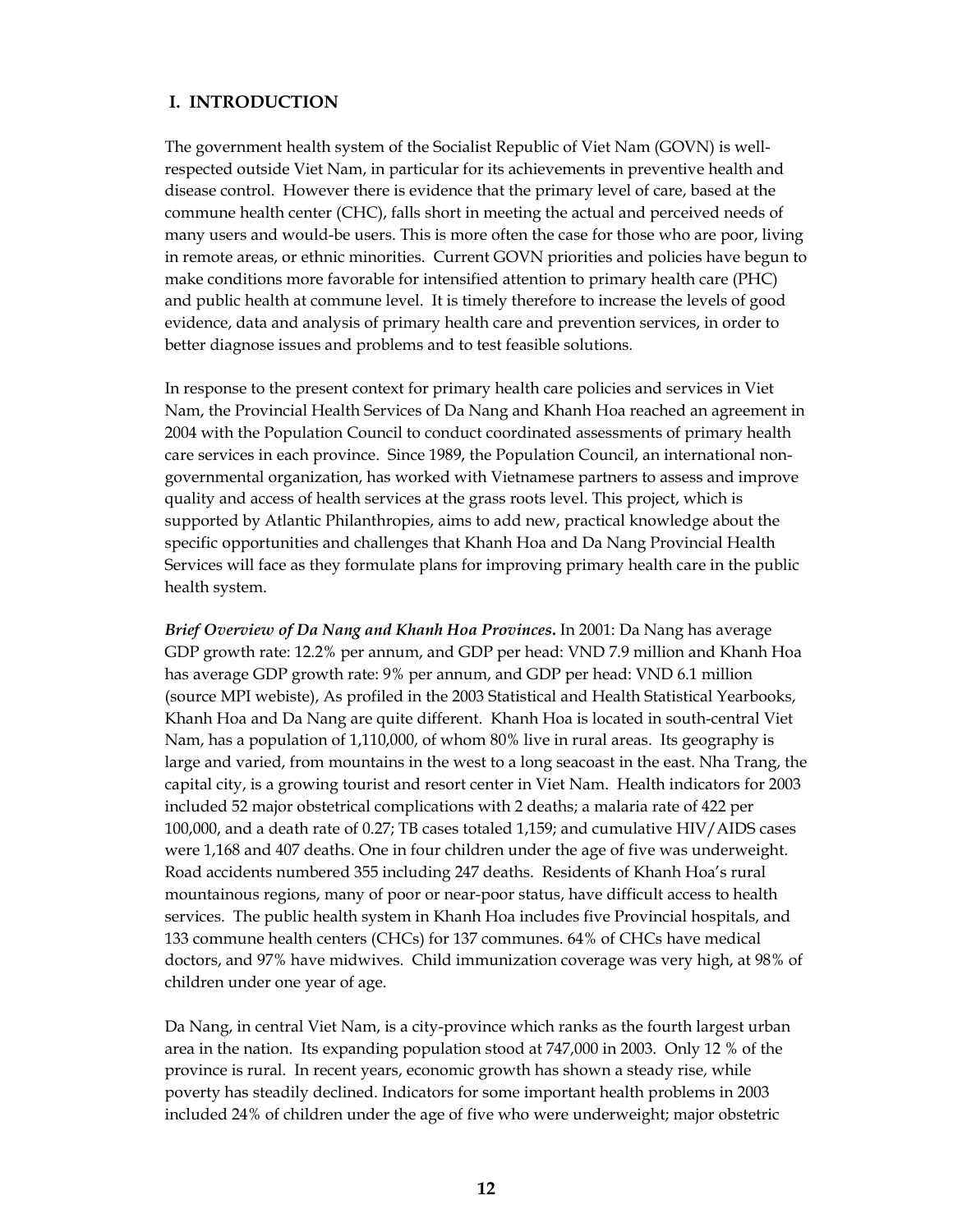complications numbered 69, including 2 deaths; and the malaria rate was 26 per 100,000 with no deaths. TB prevalence stood at 1,339 cases, and cumulative HIV/AIDS cases were 747. Road accidents totaled 216 including 147 deaths. The public health system includes 8 provincial hospitals, and 47 CHCs, or one CHC in every commune. 75% of CHCs have doctors, and 100% have a midwife. Almost all children one year of age and under have been vaccinated for measles and other diseases.

### **II. PROJECT OBJECTIVES AND APPROACH**

The Population Council and the Provincial Health Services of Khanh Hoa and Da Nang reached an agreement in the fall of 2004 to prepare an assessment of primary health care. This project, which was supported by Atlantic Philanthropies, aimed to add new, practical knowledge about the specific opportunities and challenges that Provincial Health Services will face as they formulate plans for improving primary health care in the public health system.

This study aimed to:

- Develop assessments in 2 provinces, in order to inform and guide Atlantic's support of a future Commune Health Services Initiative in a cross-section of strategic provinces.
- Use project team composition and methods that insure that strong local leadership and external experts work together at each stage of the project.
- Engage the Provincial Health Service in each selected province as the co-director of the assessment, along with Population Council Viet Nam Office.
- Document and assess preventive and primary health care services at commune level from three angles –
	- o community, i.e. users, residents, and leaders
	- o commune-based health providers and managers, and
	- o health officials at province and district levels
- Develop and test an assessment methodology for each province that makes systematic use of existing databases and studies before doing collection of new data in each province.
- Identify and test a methodology for pre-intervention assessment that can be used in other provinces if found useful in the initial two.

These objectives have all proved to be appropriate and achievable. Both provinces chose to design their individual assessments according to the same basic structure and methods. Each assessment was organized to assess current services in terms of four sets of factors that are key determinants of access and quality of services. Three sets of factors are on the supply side: 1. policies and human resources, 2. infrastructure, equipment and medicines, and 3. Functions and practice of preventive and curative services, and management practice. The fourth set of factors is on the demand side: perceptions of local residents and community leaders/officials, and health seeking behaviors of residents.

The framework and scope of the assessment both warrant comment in terms of their relative novelty. The incorporation of in-depth collection of demand-side, communitylevel data is rare in pre-intervention baseline studies designed or commissioned by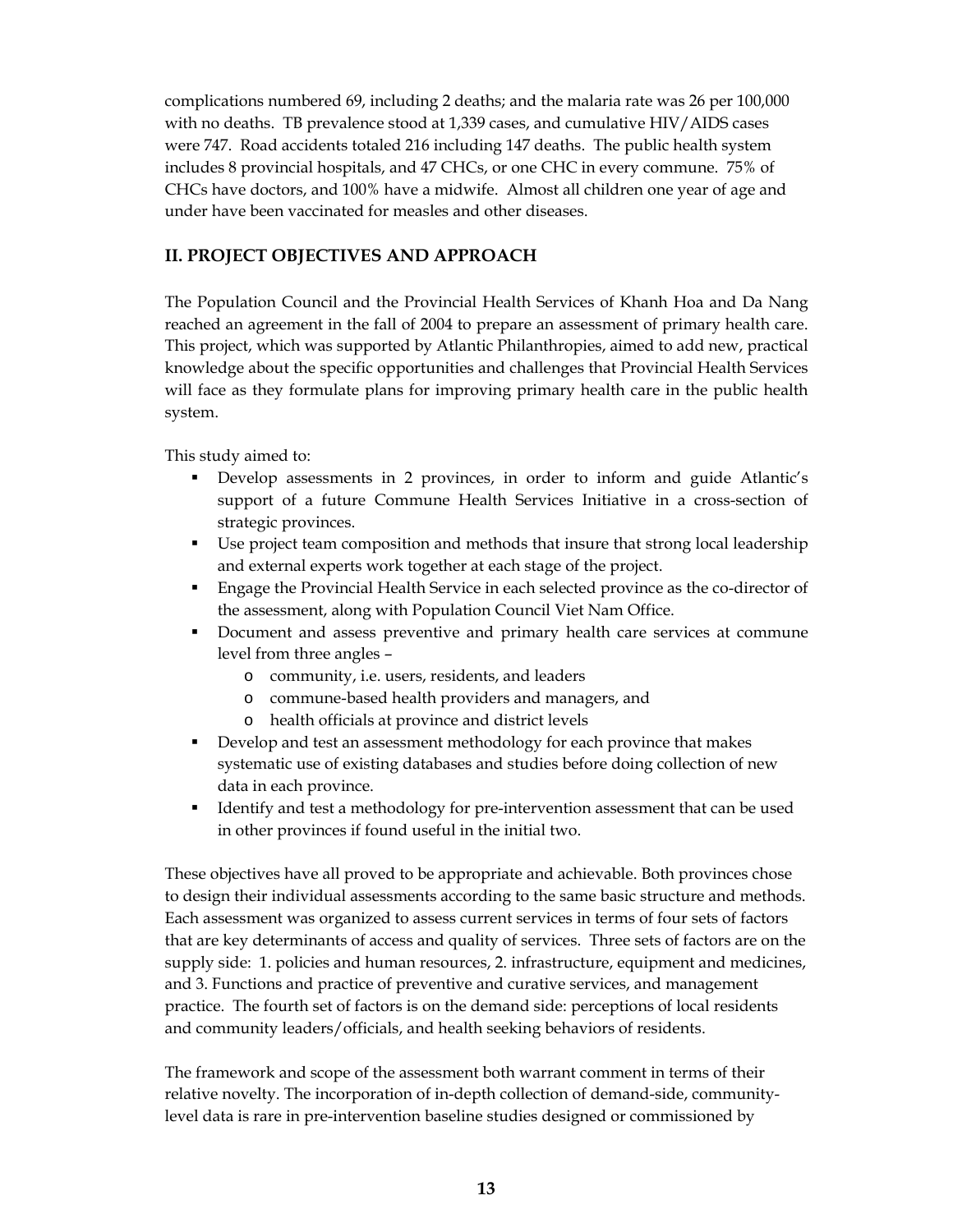governments. More distinctive still is the scope, which is the whole span of primary health care and prevention services. The norm is still to use the single issue or single problem organizing principle for health reform initiatives – what is usually called the 'vertical program' approach.

### **III. DATA FOR THIS REPORT**

### **1) The Types of Data**

This report for Khanh Hoa Province and Da Nang is based on three sets of existing and new data, as outlined in the next section on methodology:

- Data Set A, Existing Quantitative data: from MOH-required routine reports (sometimes referred to as the Health Management Information System, or HMIS);
- Data Set B, New Quantitative data: Survey of commune health center-based health providers and Inventory of CHC amount and status of staff positions, infrastructure, equipment, supplies, etc.; and
- Data Set C, New Qualitative field data: In-depth interviews and Focus group discussions with commune residents, commune and health leaders, village health workers, and local private health providers. This data set also includes in-depth interviews with health system leaders from provincial and district levels.

Since some, but not all, communes in Khanh Hoa and Da Nang have been engaged in health systems improvements, these two provinces represent an important resource for assessing whether improvements affect: 1) demand for services as measured by patient or client caseload, or 2) the quality of care, as indicated by qualitative data recording the views of clients and health service providers.

All findings from Data Set A are based on the combination of data from Da Nang and Khanh Hoa Provinces, so that analyses are conducted on statistically robust sample sizes. We also present findings from Data Sets B and C delineated by the source of information, Khanh Hoa or Da Nang, as well as the type of respondent.

Taken together, findings identify key factors determining the quality, accessibility, and volume of primary health care services. The report paints a picture of many parts, with no single factor that dominates. It offers new evidence, both confirming and challenging some widely accepted priorities for primary health care, and raises topics for consideration by the two provinces as they plan initiatives to improve primary health care.

### **2) Preparation of Data Sets**

*Selection of communes: A nested purposeful sample*. In all, twenty CHCs from each province were selected for the appraisal following a purposeful sampling strategy. Selection was designed to address competing goals: the appraisal requires large-scale, statistically representative data; yet, a wide range of quantitative and qualitative data from community members, CHC staff, and district medical personnel are needed to provide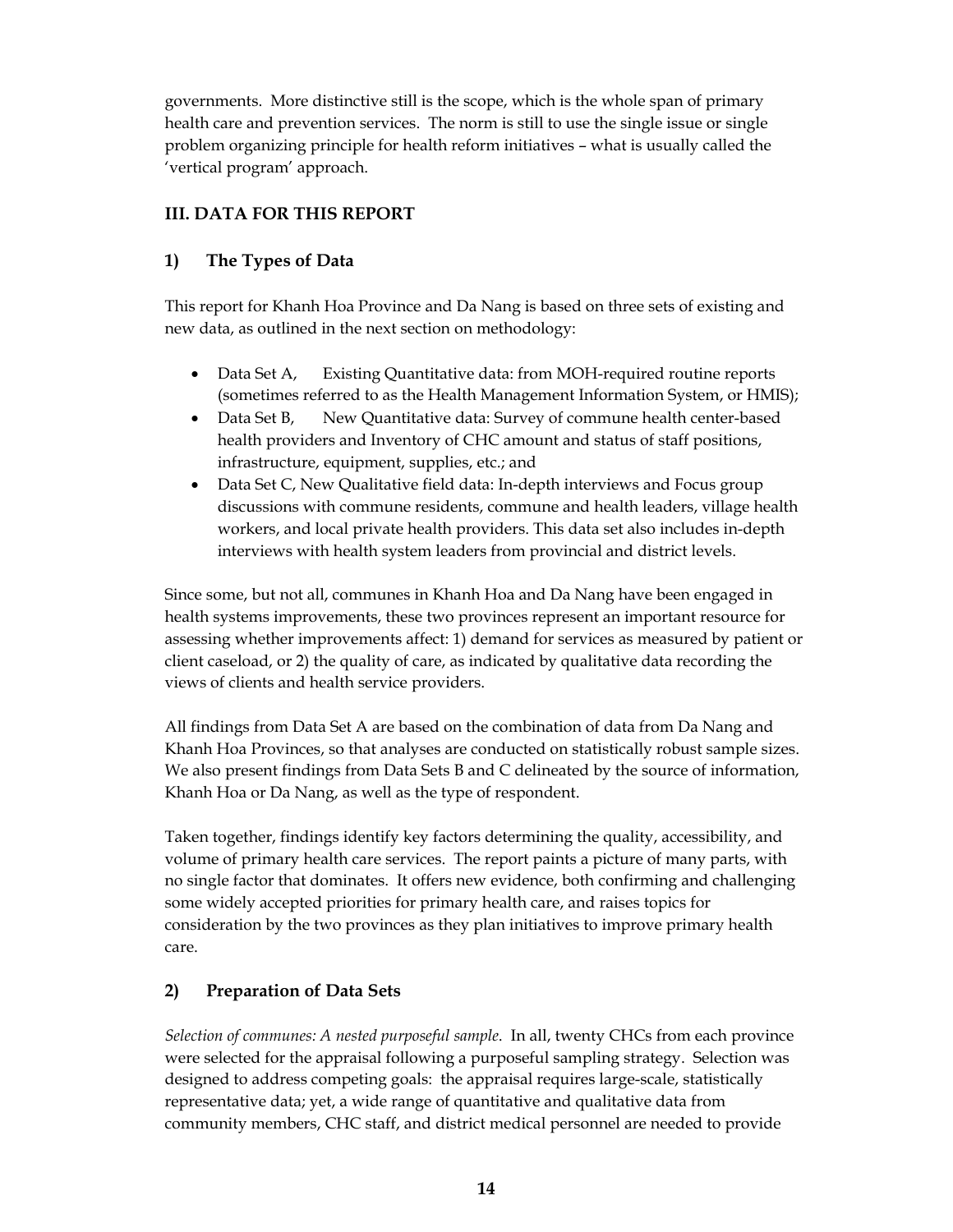insights into health seeking behavior and service delivery practices. New quantitative and qualitative information required for these goals could not be collected on a large scale; yet large-scale information was needed to provide the statistical power for inference. Therefore, a combined "nested" approach was employed to build on the advantages of each analytical strategy, while avoiding intractable data collection designs. Figure 1 illustrates this "nested design" study. In each province, communes for Group 1 & 2 were selected in pairs:

- First, we chose 10 communes that have "new CHCs" in each province: Group 1 was prepared of CHCs that have been renovated during the period from Dec. 2000 to Dec.2003. Communes were eliminated from the list with construction in 2004 so that CHCs included in the sample had populations served by renovated CHCs or not served by new CHCs. Then, districts were arranged by population size so that in the largest districts 2 communes were selected and the smallest, one district, leading to the random sampling of 10 communes.
- For each "new CHC" we selected a matched "old CHC." These were purposefully sampled as the nearest CHC that matched the corresponding "new CHC." Where there were CHC of equivalent distance, the matched CHC was the oldest eligible CHC.

### **Figure 1: The Design Of The Nested Purposeful Sample, Groups I, II, And III.**

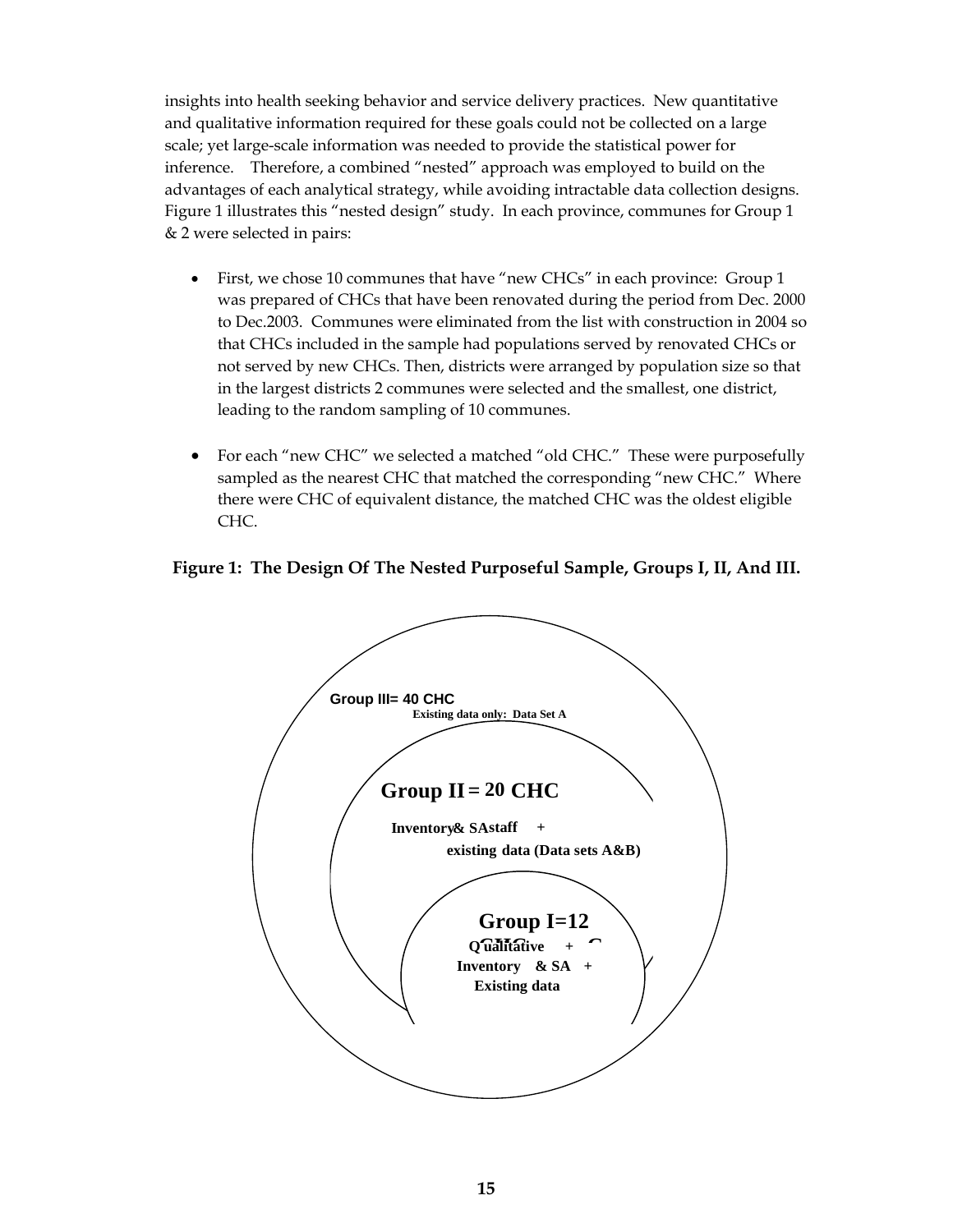*Group 1* was comprised of twelve communes -- eight in Khanh Hoa and four in Da Nang -- where all elements of the study were conducted. The data Group I data collection package included:

- Compilation of existing archival data from the routine MOH data reporting forms, as translated and presented in English in Appendix B.
- Compilation of new quantitative data based on visits to CHCs to conduct a detailed a facility inventory and interviews with two staff at each CHC using a structured questionnaire.
- New qualitative data collected from in-depth research recording CHC staff views on health service issues; community residents' experience and views on health seeking behavior and service options; provincial and district health managers/leaders' views on policies and challenges for local CHCs and prevention services; and

*Group 2* was comprised of 20 communes--12 communes in Khanh Hoa, (including the 8 which are also in Group 1), and 16 in Da Nang (including the four in Group 1). This yields 20 CHCs where quantitative elements of the study were conducted, including situation analysis inventories and staff interviews. This level of data collection ensured feasibility, avoiding the need for expensive and complex requirements of in-depth data collection and interpretation activities.

*Group 3* would ideally be comprised of all the remaining CHCs in each study province. However, owing to time and resource constraints, existing CHC Health Information System Data were entered for the 20 CHCs in Group 1 and 2 only and 10 additional CHCs in each province, making 40 altogether.

Data for the analysis are extracted from existing records. All CHCs in Vietnam are required to submit monthly reports of total caseloads of preventive and curative care to district health authorities. These standard forms are reproduced in Appendix B. To provide data for the present analysis, these monthly reports have been computerized for 40 study CHCs in Da Nang and Khanh Hoa Provinces, providing time trend data from the period when forms were introduced, April, 2002. In Khanh Hoa, some CHCs report data for 22 months (from March 2002 to December 2003) while others reported less than 22 times over this period. Da Nang CHCs reported data for 21 months (from April 2002 to Dec 2003). Available reports from the 40 Data Group III CHC shave been merged so that observation time is scored for the 22 months from March 2002 to December 2003.

Taken together these "Data Set A" reports define a set of "time series" data for monthly clinic caseloads, including indicators defining the completion month of construction for the 20 study CHCs where facilities were upgraded. Owing to the high frequency of missing entries on some variables on some of the records, analysis focuses on eight indicators of the volume of health services that were consistently reported by most participating CHCs:

• Total curative and preventive visits (an indicator of the total volume of care)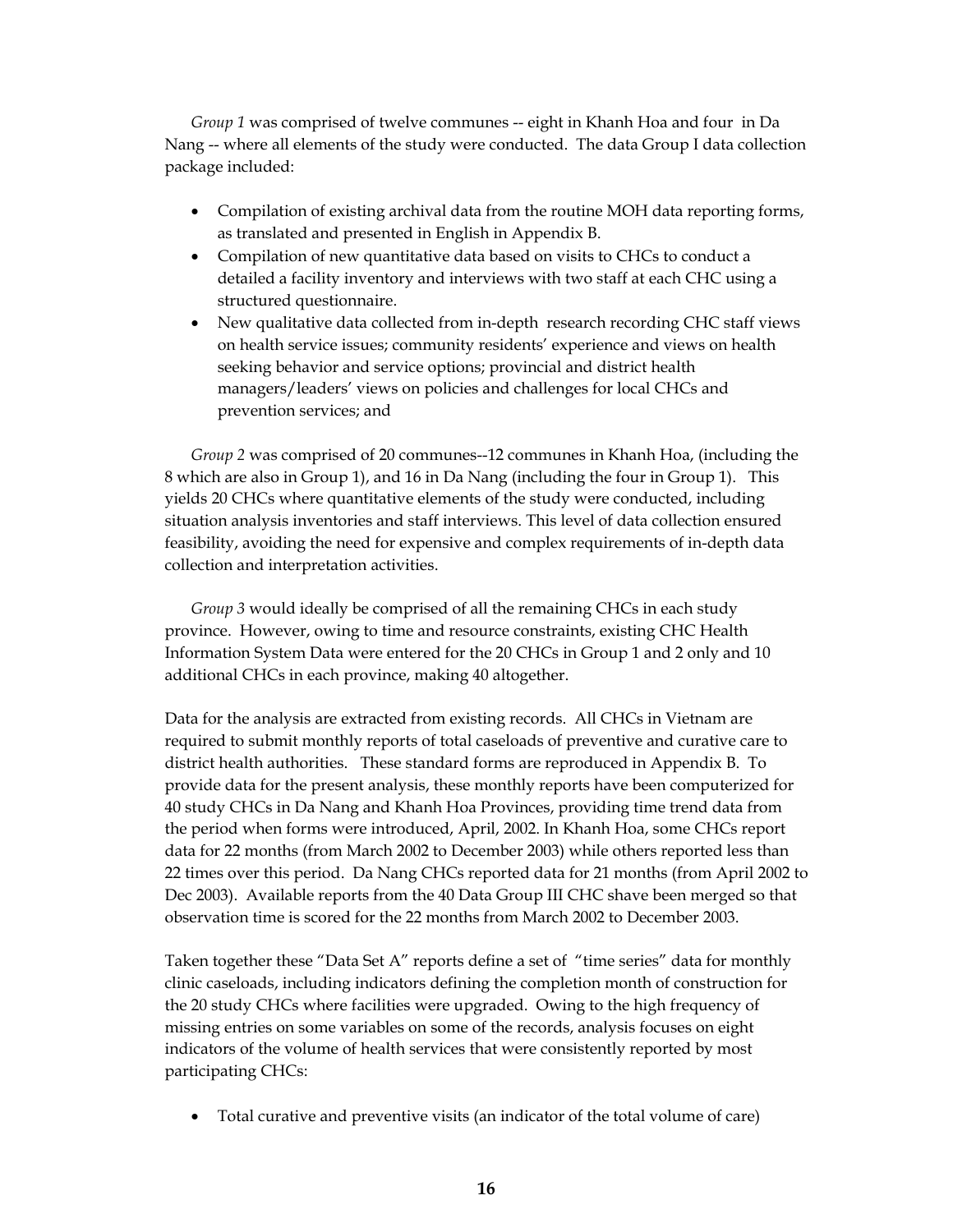- Total in-patients and out-patients (an indicator of the total demand for curative care)
- Gynecological examinations
- Gynecological treatment cases
- All diarrheal disease cases
- Under age five diarrheal disease cases
- All pneumonia cases
- Under age five pneumonia cases

The analysis of Data Set A proceeded in three stages:

- First, we reviewed general time trends for each indicator to determine if caseloads are increasing, decreasing, or remaining the same.
- Next, we reviewed time trends in reference to the timing of construction or renovation to determine if the post construction period is associated with caseload levels that are higher than preconstruction levels or if levels of caseloads change in response to construction.
- Finally, we examine the effect of construction on caseloads, adjusting for other possible determinants. This final analysis explains the variation in caseload levels over time.

*Dataset A limitations.* Various factors point to a need for caution in interpreting specific results from the statistical analysis that follows:

- Problems arise from the small sample used for this study. Results are highly sensitive to outliers. For example, observations from one CHC include exceptionally high caseloads. This CHC was renovated in June 2001, but the actual caseload was affected by the Expanded Immunization Program. During this campaign many children were immunized and if any child was found with respiratory symptoms such as cough or fever, ARI medication was prescribed and the child was reported as a "pneumonia case."
- Construction and renovation are timed and located according to administrate standards that aim to solve problems. This selective placement of facility investment may have biased results in unmeasured ways.
- Data quality of CHC HMIS operations was flawed. In the absence of routine use of HMIS data by management omissions, errors, and inconsistencies in how the routine data are recorded go unnoticed. Potentially useful indicators of health operations and outputs could not be used for this assessment because data quality was too poor for the type of analysis to be pursued. Time trend data compensate for flaws, since assumptions can be made about trends that are unbiased by factors that affect data quality and a particular point in time. Nonetheless, routine use of HMIS data for management purpose, with tools for reporting findings and errors back to CHC, would address these problems and widen the scope for analyses.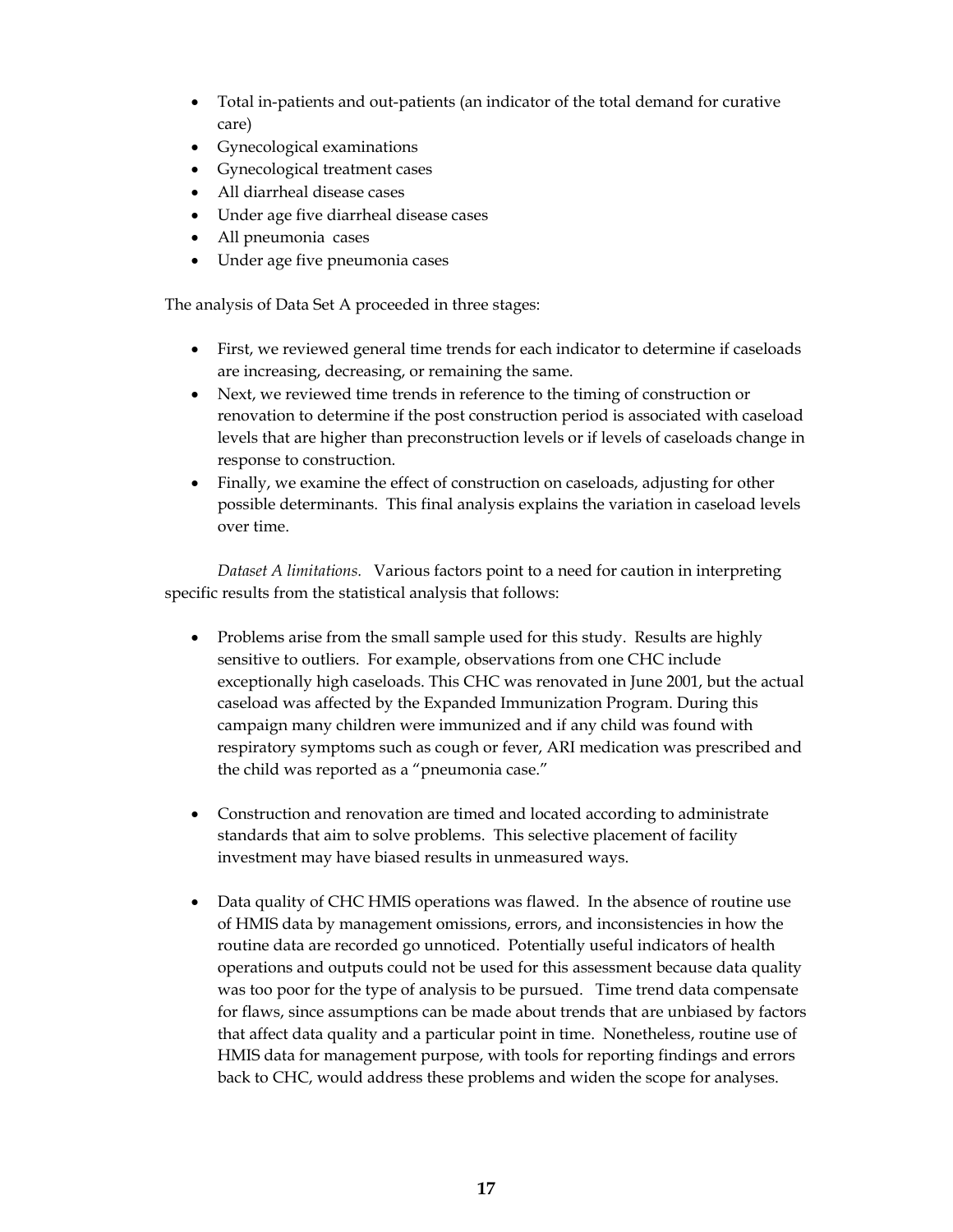*Collection of new data at field level: Data Sets B and C.* Collection of new data took place in 20 Ward/Commune health centers and communities in each province.

For Khanh Hoa province, these communes/wards were randomly selected from 137 communes and wards of Khanh Hoa province, among which 16 communes are rural and 4 are urban wards These were selected by a communes/ward stratification procedure that aimed to generate a sample that is geographically typical of the province, including 10 rural communes, six mountainous, one coastal commune and three communes with mixed terrain. All CHCs selected for the study were accessible by staff of a higher level health facility. Nearly all of the sample CHC were accessible by tarred roads and were functioning as centers that refer cases to district hospitals. The average distance from the CHC to the regional polyclinic is two kilometres, to district hospital is 5.2 km, and to the provincial/city hopital is 35.4 km. Thus, in comparison with other regions throughout the country, the average distance from the sample CHCs in Khanh Hoa province to higher levels of referral is rather short-- results from the National Health Survey 2001/20021 show that the average distance from CHCs to district hospitals is 12 km (10 km in the plain areas and 22 km in the mountainous areas), and from CHCs to the provincial hospital it is 51 km (34 in the plain areas and 88 km in the mountainous areas).

The surveyed CHCs are located in the communes with the typical economies of Khanh Hoa province - agriculture, aquaculture and service. The communities under this survey were rather developed with telephone coverage and electric network services in most of the surveyed communes; in the rural areas, deep wells were available almost everywhere; piped water was available in the urban areas and there were either deep wells or natural water in the mountainous areas.

### **Focus group and in-depth interviews were convened of the following study participants:**

- *Health managers and leaders of Khanh Hoa province*: In all, 34 Health managers from provincial, 8 district and 8 CHCs participated in in-depth interviews. Most of them are aged 40 and the majority are male (85%). They had different duration of working experience, from one month to 20 years. Health sector work experience of the interviewees varied between 10- 38 years. Most of them are physicsians (70%), among them, one-third are general physicians, the others are physicians of other specilialities, mainly gynaecology, odonto-stomatology, epidemiology and public health. One-third of the participants completed a graduate education (Specialist I) equivalent to a masters degree in the medical field.
- *Health staff:* A total of 59 health staff from 20 CHS participated in interviews with structured questionnaires. The average age of health staff is 36 and 80% of them are married. Female health staff account for 66%, and male staff, 40%. Most of them (93%) are Kinh majority. Regarding professional levels: 7% are general physicians, 2% are physicians of different specialities and 17% are obstestric and gynaecologic assistant physicians, 32% are assistant physicians of other specialities; 20% are secondary and primary midwives; 19% secondary and

<sup>&</sup>lt;sup>1</sup> Ministry of Health - General Statistic Office - Report on the National Health Survey 2001-2002: State Primary Health Services – Pages 201-2002.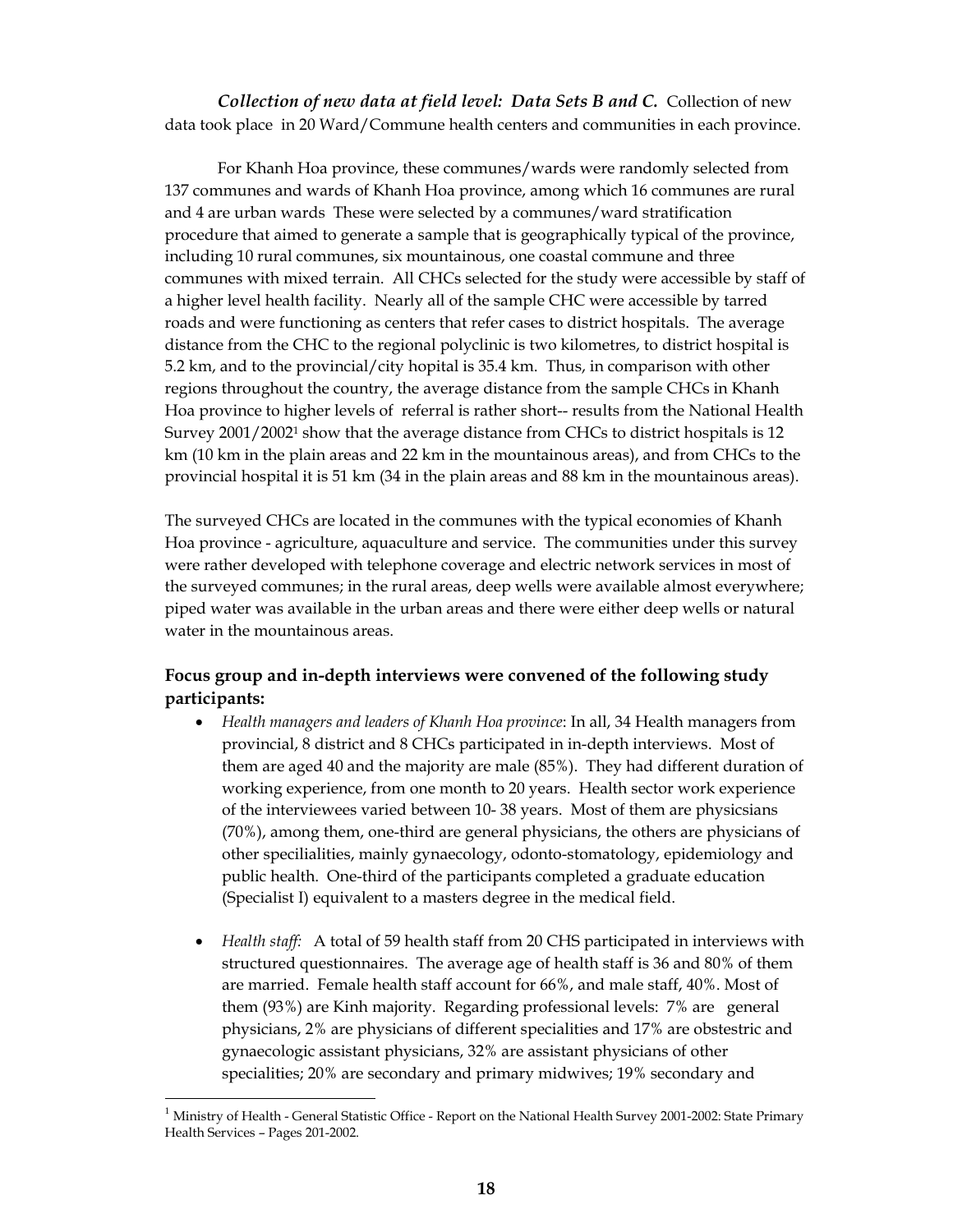primary nurses. The average time of working in the health sector is 13 years; their average time of working in current health centers is 10 years.

- *Private health providers*: A total of 16 private health providers in eight communes participated in in-depth interviews. They are of different ages, 43.6 years old on average. The oldest health provider is 86 years old while the youngest is 28. More than two- thirds of the participants are male. Regarding their professional background, four of them are physicians, four are traditional healers, five are pharmacists and three are assistant physicians. Most of them had a long working experience with 15.6 years of working in the health sector. Professional experience ranges between two years to 43 years. Most are experienced working in the public health system. At the moment, more than one-third of them are still working in public health facilities such as commune health services, hospital or pharmaceutical companies. One-fourth of the private health providers did not have experience working in any public health facilities. Among interviewed health providers, one-third provide western health services, nearly one-third are providing traditional health services and another one-third operate a pharmacy. Apart from one participantwho provided western health care services without a legal permit due to insufficient number of years of experience, all other health providers hadpermits to run their medical operation according to their trained professional background.
- *Village health workers (VHW*): 54 VHWs participated in FGD in 8 communes, of which over 90 percent are female. They are of middle age on average (43.4 years old). Over half of all VHWs pursue agricultural livelihoods, and have 3.5 years of experience in this role.
- *Community leaders*: 77 community leaders (including commune and village leaders, members of women unions and population boards, etc.) participated in eight FGDs about primary health care and preventive medicine in the commune health centers. The average age of leaders was 45 years old, and they are mainly male of Kinh majority and married with 3 children on average. They mainly do agricultural production, accounting for 61%. Nearly 42% of them were working as village heads or vice heads. The rest pursue other careers as members of women unions or youth associations.
- *Residents:* In Khanh Hoa, 100 individuals participated in 8 FGDs and 37 in-depth interviews in 8 communes. In Khanh Hoa, respondents are mainly Kinh majority (75%), and Raglay ethnic minority (24%). A very small percentage is Tay minority. Most of the interviewees are engaged in agricultural production (64%), or private business (27%). Some are retired workers.

*For Da Nang Province*, collection of new data in the field also took place in 20 Ward/Commune health centers , of which six are commune health centers in the rural communes and 14 are ward health centers in the urban area. As a big city in the center of the country, Da Nang's geographical characteristics include terrain that is 45% plains, 30% coastal, 10% midlands, 10% mountainous and 5% mixed.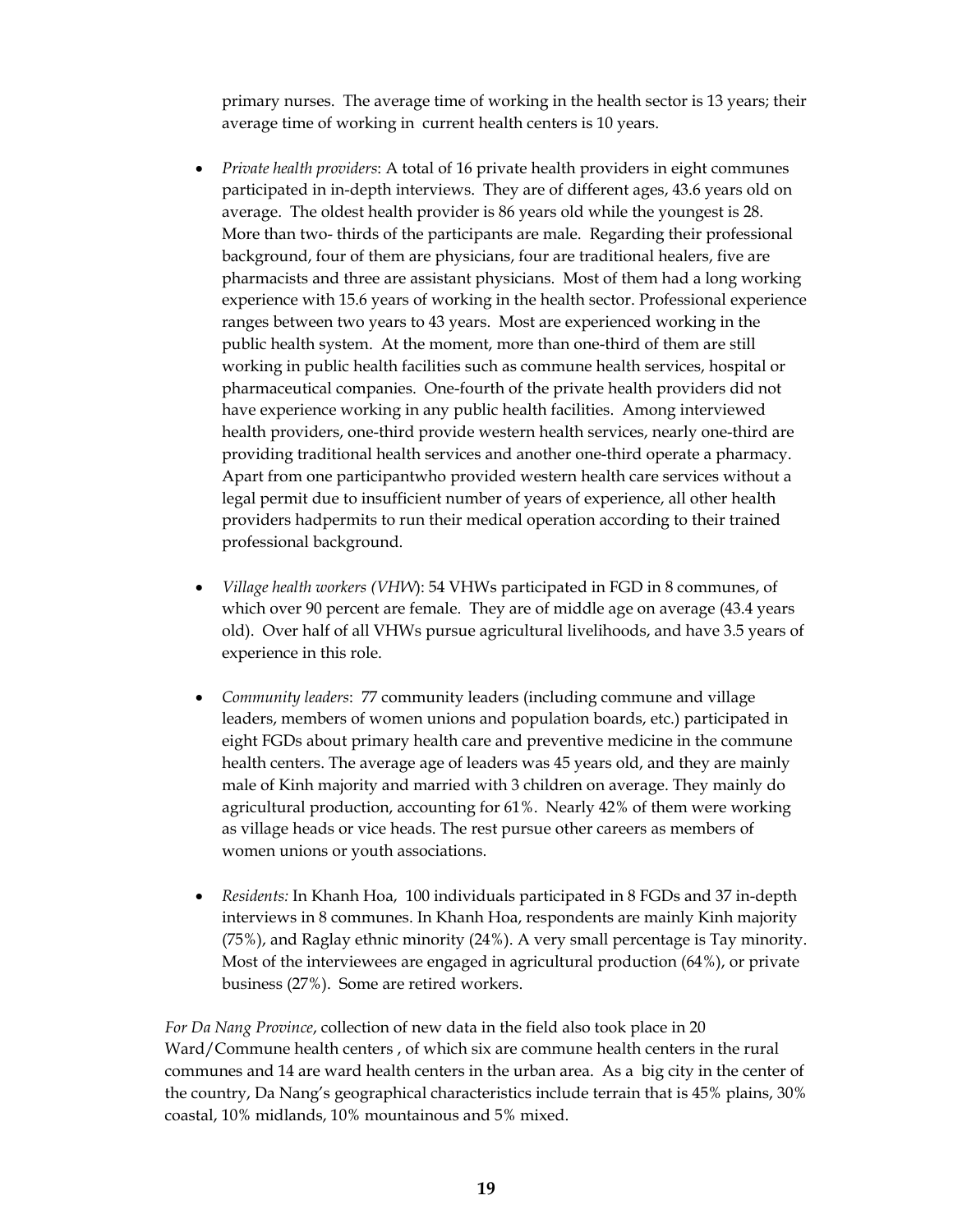Among the 20 surveyed CHCs in Da Nang city, the average distance from the CHCs to district hospitals is 5.2 km, and to provincial hospitals is 9.7 km. Thus, the average distance between the CHC to district and to provincial hospitals is not far compared with that of other CHCs in the country. Results from the National Health Survey 2001/20022 show that the average distance from CHCs to district hospitals is 12 km (10 km in the plain areas and 22 km in the mountainous areas), from CHCs to provincial hospitals was 51 km (34 in the plain areas and 88 km in the mountainous areas). There are tarred roads leading to all the 20 surveyed CHCs in Da Nang, so accessibility is convenient.

Focus group and in-depth interviews were convened of the following study participants:

- *Health leaders of Da Nang City*: 19 Health Leaders from provincial and 4 districts and managers of 4 CHCs participated in in-depth interviews. The average age was 54.7, and the majority are male (95%). Work experience ranged from one to 20 years. 68.4% have more than 20 years of work experience in the health sector. Most are physicians (95%), among them, one-third are general physicians, the others are physicians of other specilialities, mainly gynaecology, odontostomatology-Maxillo Facial Surgery (OSM), epidemiology and public health. 50% of them attended graduate training (for doctor with first level of specialization).
- *Health staff*: 60 health staff from 20 CHS participated in interviews with structured questionnaires. The average age of health staff is 38 years. Female staff accounted for 80% and are all King majority. Regarding professionalism: 15% are general physicians, 10% are physicians of different specialities and 11.7% are obstestric and gynaecologic assistant physicians, 32% are assistant physicians of other specilities; 25% are secondary midwives and 3% are primary midwives; 2% primary nurses (no secondary nurses), 2% have other specialities, there are no traditional healers.
- *Private health providers*: 11 private health providers in 4 communes participated in in-depth interviews. Their average age was older than other participants, at 53.2 years; the oldest health provider is 64 years old while the youngest is 43. More than half of them are male. Regarding professional level, two are physicians, three are traditional healers, four are secondary pharmacists, and one midwife. The combined average of work experience is 23 years in the health sector, ranging between ten and 34 years. Most of them have worked in the public health system. At the moment, more than half of them are still working in the public health facilities such as commune health services, hospitals or pharmaceutical companys, including three agents for pharmaceutical companies and two pharmacists. Among the interviewed health providers, four out of 11 provide western health services, three provide traditional health services and four operate pharmacies. Apart from one nurse who was not granted a legal permit, all other health providers hold permits to run medical operations according to their trained profession.

<sup>&</sup>lt;sup>2</sup> Ministry of Health - General Statistic Office - Report on the National Health Survey 2001-2002: State Primary Health Services – Pages 201-2002.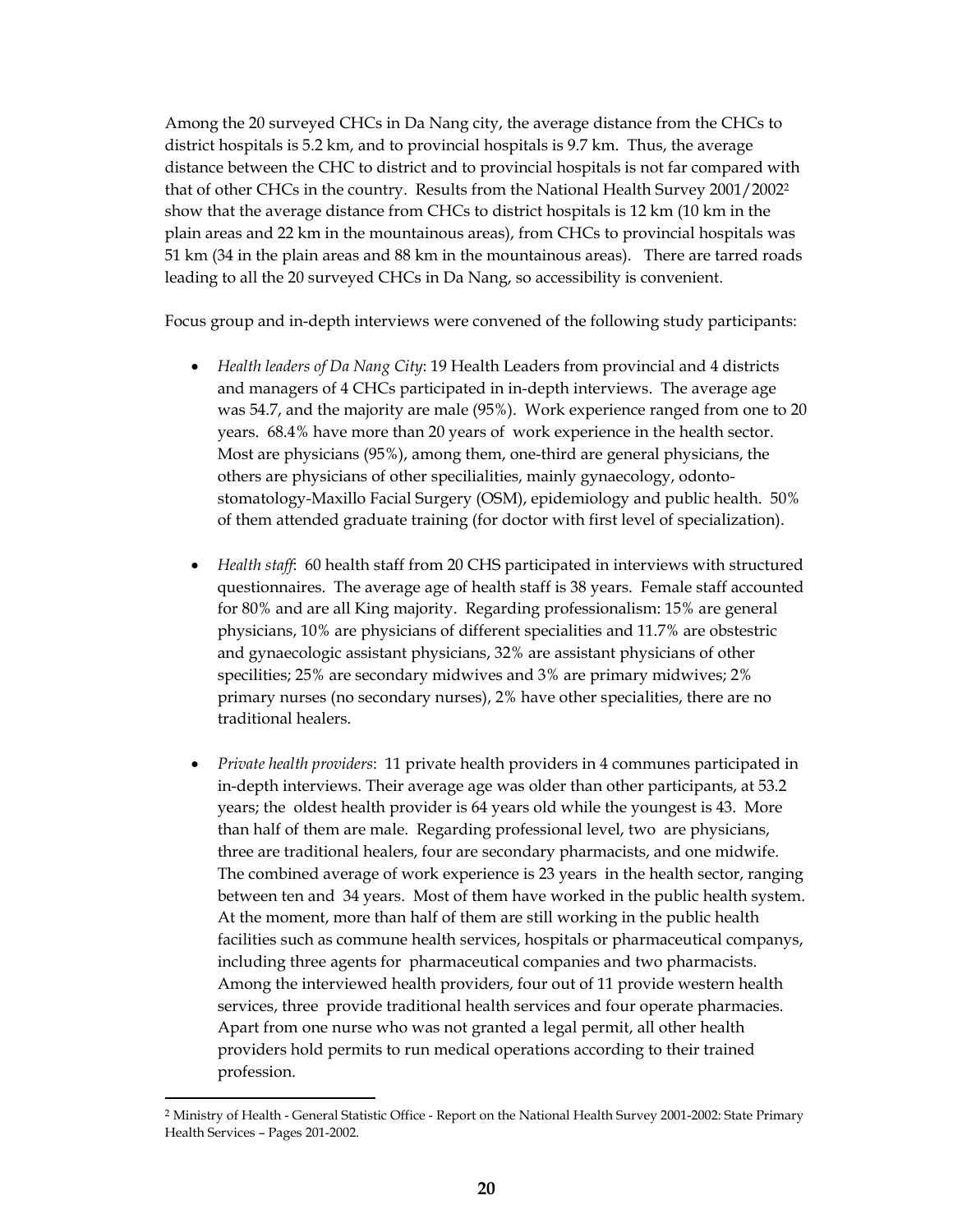- *Village health workers (VHW) and health collaborators*: In Da Nang city, VHWs are available only in the rural areas while in the urban areas there is a network of health collaborators. 19 VHWs and collaborators in three communes/wards participatedin FGDs. Their average age is over 50. More than one-third are retired workers and the remaining work as members of women's unions and as local officers in charge, etc. It is noticable that all the VHWs interviewed are female. Their experience in local health activities average over 5 years. Among them, only 47% attended training for VHWs.
- *Community leaders*: 32 local leaders (including commune and village leaders, members of women unions and population boards, etc.) participated in four FGDs conducted in four communes about primary health care and disease prevention in the commune health centers. Most of them are male (84%). The average age of the leaders is 45.5 years old all are Kinh majority, and mainly married (84%) with 2.6 children on average. They are mainly civil servants (64%), with main responsibilities related to population, culture and information, and public relations issues; and heads or vice heads of inhabitant clusters (36%). 16% work as chairman or vice chairman of ward people's committee and 4% are representative of the Ward Father Front Committee.
- *Local people*: 42 local residents participated in FGDs and in-depth interviews in four communes. The average age is 38, of which males account for 33% and 67% are female. Most interviewees work in agricultural production (55%), or private businesses (30%). The remaining are retired workers. The marjority, 81% of participants, are married.

#### *Limitations of the qualitative information from Dataset C*

Similar to Dataset A, due to small sample size, especially for Khanh Hoa province, we cannot use statistical tools to test the difference between indicators*.* Focus group sessions were convened with the aim of representing levels of the health care provision and decision-making system: CHC staff, VHWs, community leaders, and community members. Discussions were convened to portray the reality of health care from the viewpoint of participants and stakeholders in the CHC system. However, there are implicit limitations in this approach. First, it was obvious to all participants in the appraisal that the health care policy community was the audience for the exercise. It is likely that responses reflect participant respect for the health policy community and reluctance to embarrass workers or challenge the system. Moreover, community respondents know and respect health care providers, and may have viewed the interviewing process as somehow related to supervision. Finally, workers at all levels may be cautious about expressing views that would question the authority or leadership of their superiors.

#### **V. FINDINGS**

Findings are grouped into four major thematic areas: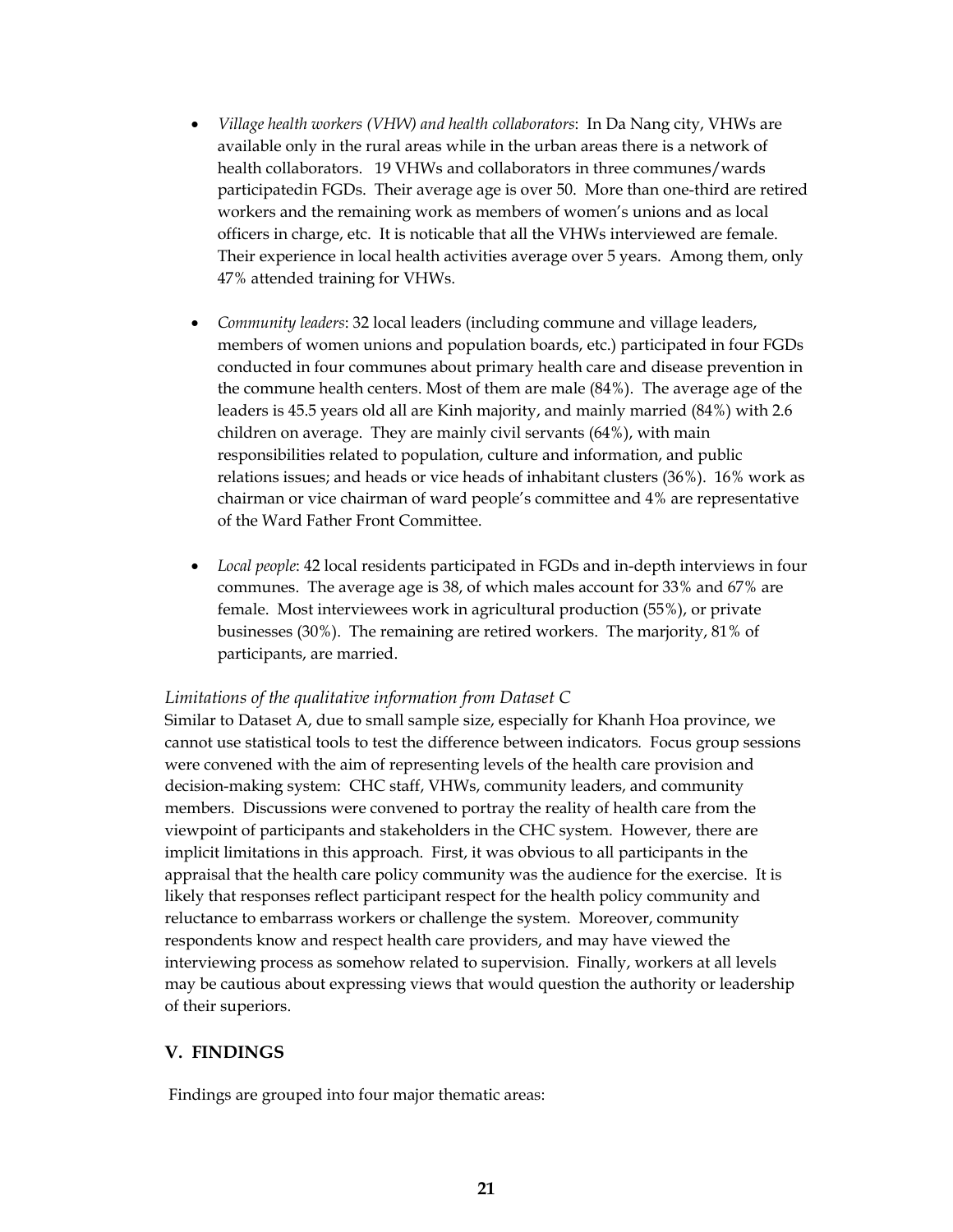#### **1) Human resources, training, and service delivery policies.**

At the service delivery point level of the CHC, readiness to deliver quality services means that service infrastructure, facilities, and equipment of an appropriate type are available, functioning, and able to handle the existing client load. Trained and competent staff is available to provide services mandated by the program for the particular service level. IEC activities such as health talks are conducted and materials on various health subjects are available and utilized to educate clients, and distributed so clients can inform their partners or family members. A variety of contraceptives, medicines, and other program supplies is available (without stock-outs); and providers maintain and report appropriate records of services, receive helpful supervision and feedback on their reports. Various themes emerged from the appraisal of CHC readiness.

*The role of physicians.* Community residents indicate that the presence of a physician is an important factor in quality health care and crucial to the credibility of CHC services:

*"At the moment, there is no physician in the commune, that is our difficulty... we would like to have at least one physician for primary health care (PHC)"* (Male, head of village, VN commune, NT city, Khanh Hoa).

*"It is very necessary to have an additional physician for the commune health center, there should be more training for commune health staff to provide services for the people in the mountainous area rather than they have to go to the very faraway district. There is no physician in this commune health center, only nurses are not enough."-* (a resident, male, aged 38, Raglay group, BCB commune, KS district, Khanh Hoa)*.* 

*"Our most serious problem is human resources, one [there is one physician at the CHC] physician in charge of 30,000 inhabitants is overloaded"* (Male health provider, aged 40, AK precinct, TK district, Da Nang).

Often, comments about the importance of physicians were accompanied by comments on perceptions of the equipment that physicians need:

*"I wish there was a physician and additional facilities, at least an electrocardiograph in the commune health center because the old people often suffer from cardiovascular problems. If there is such an apparatus here there must be some one who can use it. In that case, the assistant physician won't be able to work with it, so there must be a physician*"- (a resident, male, aged 66, NQ commune, NH district, Khanh Hoa).

It is already difficult to have sufficient physicians at CHCs; however another matter that needs attention is whether physicians can work effectively in the current context**:** 

 "*I am the only physician at the health center who is responsible for examination and make prescriptions but I have to go to a lot of meetings. So I cannot meet the requirements of the people visiting the center." (*Male health provider, aged 40, TQ precinct, ST district, Da Nang).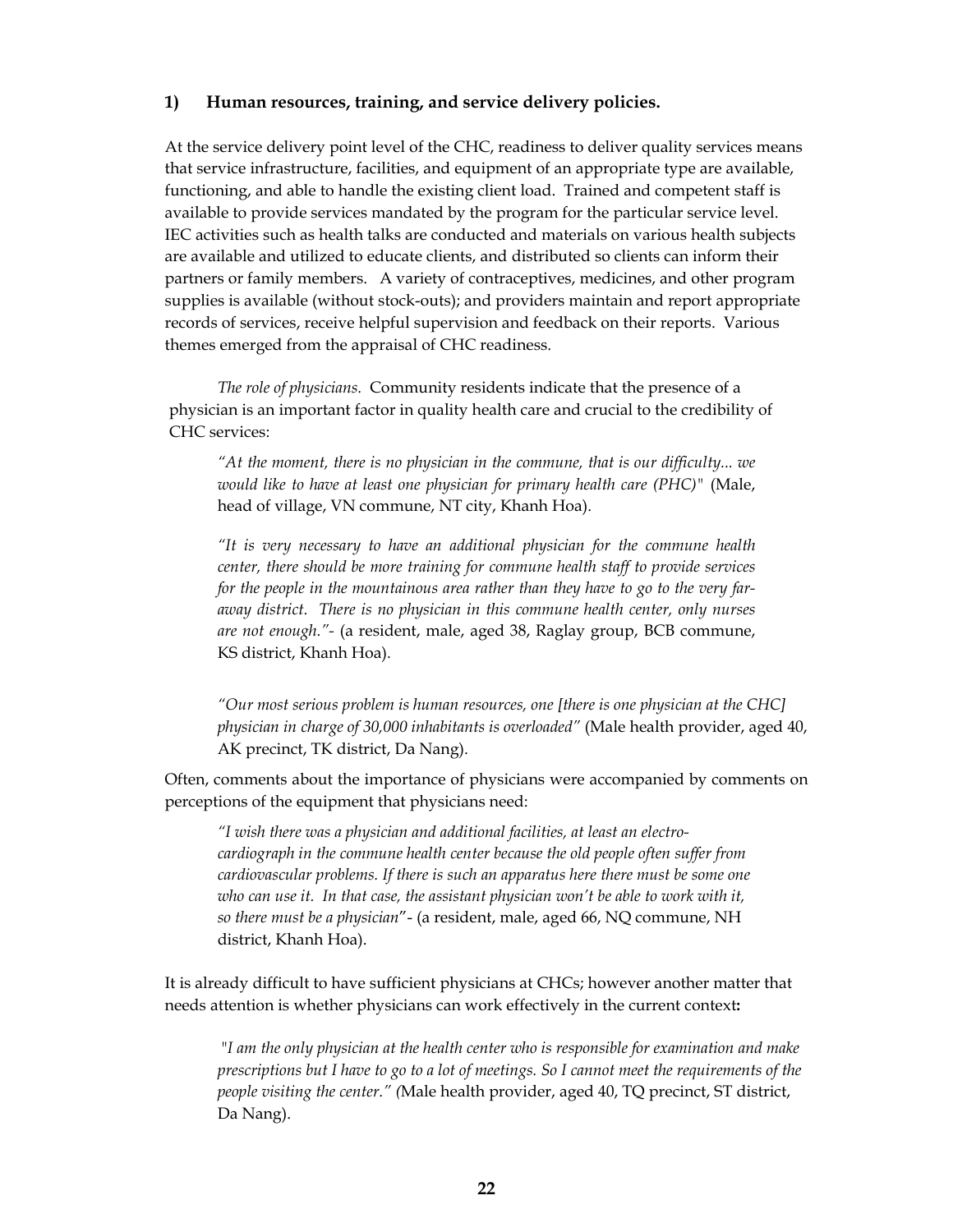*"There is one physician who is also the head of the health center, he is out of center all the time for meetings. He has meetings for 25 days a month. In the physician's absence, assistant physicians are in charge but their knowledge is limited"* (Male commune leader, HN commune, HV district, Da Nang).

More typically, however, respondents equated the role of the physician with the general credibility of CHC services:

*"Health staff at the CHC are very enthusiastic about services. They tried to educate to improve the people's awareness but I see that they don't find a good physician so we are not very confident when going to the CHC for treatment." (Female, aged 37, VB commune, VN district, Khanh Hoa)* 

Yet, only 28 of the study 40 CHCs had a physician assigned full time, a ratio in the sample that was much lower than overall provincial proportion of CHCs with physcians. There were midwives and obstestric/ gynaecologic assistant physicians in most communes to meet the requirements of reproductive health services, but the shortage of physicians –- in the view of community respondents, VHWs, and CHC staff -- is compounded by the fact that physicians spend too much time in meetings to be fully effective in their clinical roles. Moreover, pharmaceuticals, equipment, and other essential supplies are often lacking, preventing physicians from providing care that they are trained to sustain. The level of demand for CHC services would be enhanced if physicians were equipped to provide a broader range of diagnostic and curative functions than is now possible. Respondents often express a demand for specialized services that cannot possibly be offered at the CHC level. However, to a significant degree, mobile teams can address the need for specialized medical services district level:

*"We were very happy when health staff from the higher level came for examination and providing medicines free of charge. Or when there was the campaign of eye check, operation, TB examination…free, so many people came." (Male, aged 65, VB commune, VN district, Khanh Hoa)* 

*"A campaign of eye and gynecological examination was just organized. My uncle had poor eyesight, we thought that it was because of his old age and it was not necessary to have an operation. I found the services very useful, I prepared papers for him to have the operation and took him to hospital to check if an operation is necessary, then he had the first operation for the first eye, and the second operation for his second eye. Now he stepped out of his house and said 'today I see this house, that high house. It is interesting to be able to see again.' " (Female, aged 40, VP ward, Nha Trang, Khanh Hoa)* 

These mobile team visits are sometimes infrequent, however, and their patterns can be irregular. Routine and frequent visits from specialists would address critical health needs.

*Paramedical staffing and training.* The number of health staff in CHCs is defined based by national governement regulation on the demand for health care in the community, the size of population and the covering area (plain, midland, mountainous or urban areas).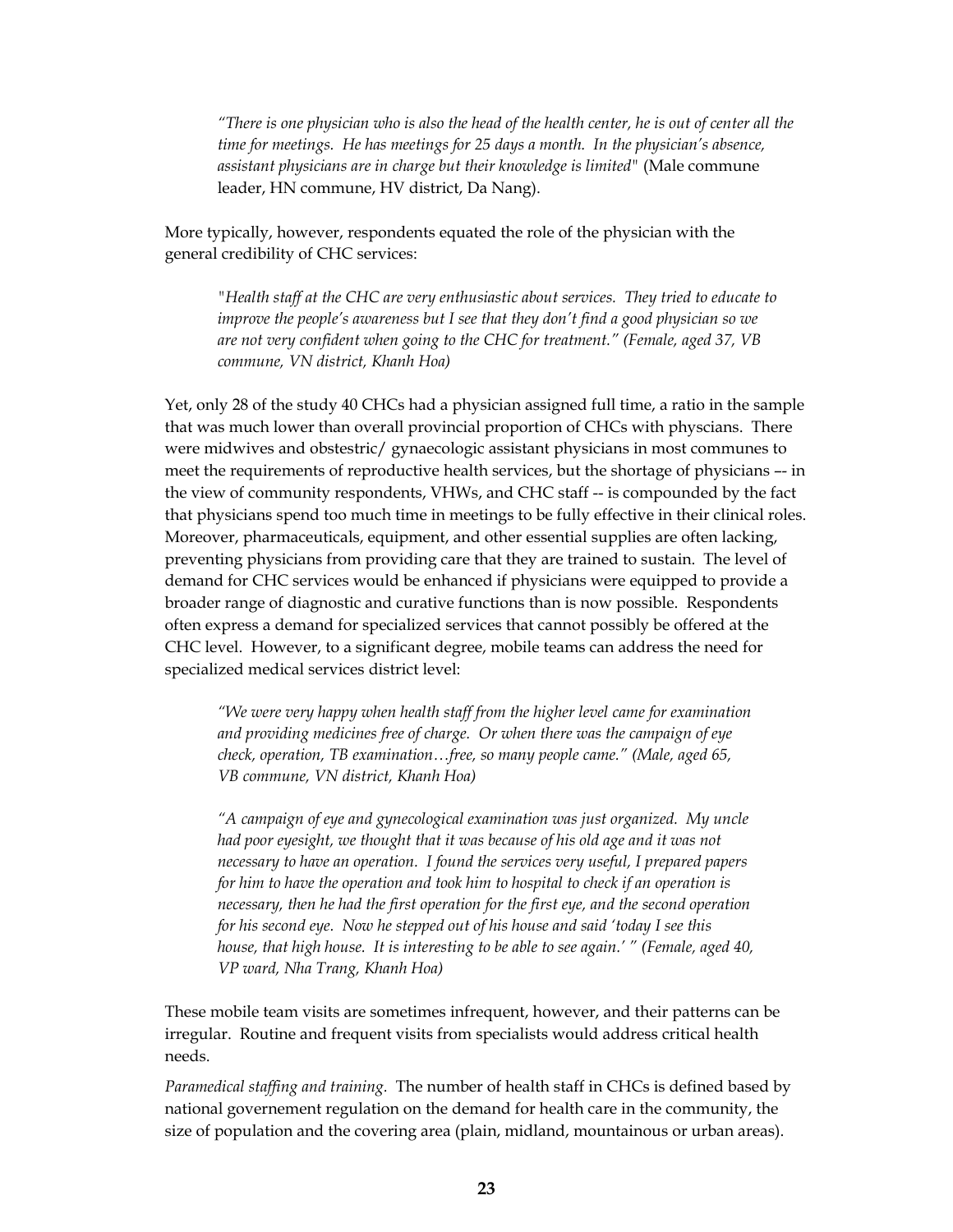According to the inter-ministerial circular No. 08/TT-LB dated 20 April 1995 of the Ministry of Health - Finance - Labour - Invalid and Social Affairs - the Governmental Personnel Organization Committee (now called Ministry of Internal Affairs), there should be one health staff for about 2000 inhabitants on average for plain, midlands areas and for communes of 8000 -12.000 inhabitants, there should be at most six health staff. Since Khanh Hoa is a coastal province, with the most plain and coastal areas, it is reasonable to assume that this circular should apply to the province. Of the 20 CHCs surveyed in each province, an average of five staff was posted in Khanh Hoa and seven in Da Nang, including both permanent staff and staff with long and short term contracts receiving salaries from the commune budget. According to government guidelines, the number of health staff in CHCs was generally sufficient. However, in interviews with 119 health staff about the current human resources of the CHCs, over half stated that additional staff is needed.

Interviews showed that most paramedical staff in both provinces had experience in examination and treatment of common diseases which were relevant with their professional background, including child health care services and reproductive health care and some other health programs including Food Hygiene and Safety program, Tuberculosis, and Leprosy prevention programs.

Regarding examination and treatment, each health staff member received an average of 8- 9 patients per day, in addition to a night or holiday shift. More than half of them said that the workload was reasonable. Besides, health staff are also responsible for the National Health Program assigned for each CHCs (averaging 18 programs). Each health staff was in charge of three programs on average. Half of the interviewees said that the workload from the national health programs was very heavy, while only one-third in Khanh Hoa (36%) and almost half in Da Nang (47%) said that it was reasonable.

The preventive health care regimen is crucial to CHC effectiveness. Training for public health programs is not universal, however. The following table shows the percentage of health staff among 119 interviewed personnel who attended short term training on management (ranking from the training courses with highest percentage of attendance to the lowest one) and the average days that a health provider attended in each training course:

| No.           | Name of management training courses | Percentage of<br>health staff<br>attending | Average<br>number of days<br>of attendance |
|---------------|-------------------------------------|--------------------------------------------|--------------------------------------------|
|               | Reproductive health program         | 72                                         | 14.9                                       |
|               | management                          |                                            |                                            |
| $\mathcal{P}$ | Expanded program of                 | 57                                         | 1.4                                        |
|               | Immunization/EPI management         |                                            |                                            |
| 3             | Malnutrition program management     | 50                                         | 2.1                                        |
| 4             | Hemorrhagic fever (Dengue) program  | 45                                         | 1.4                                        |
|               | management                          |                                            |                                            |

### **Table 1: The percentage of health staff of two provinces attending training courses and mean days attended.**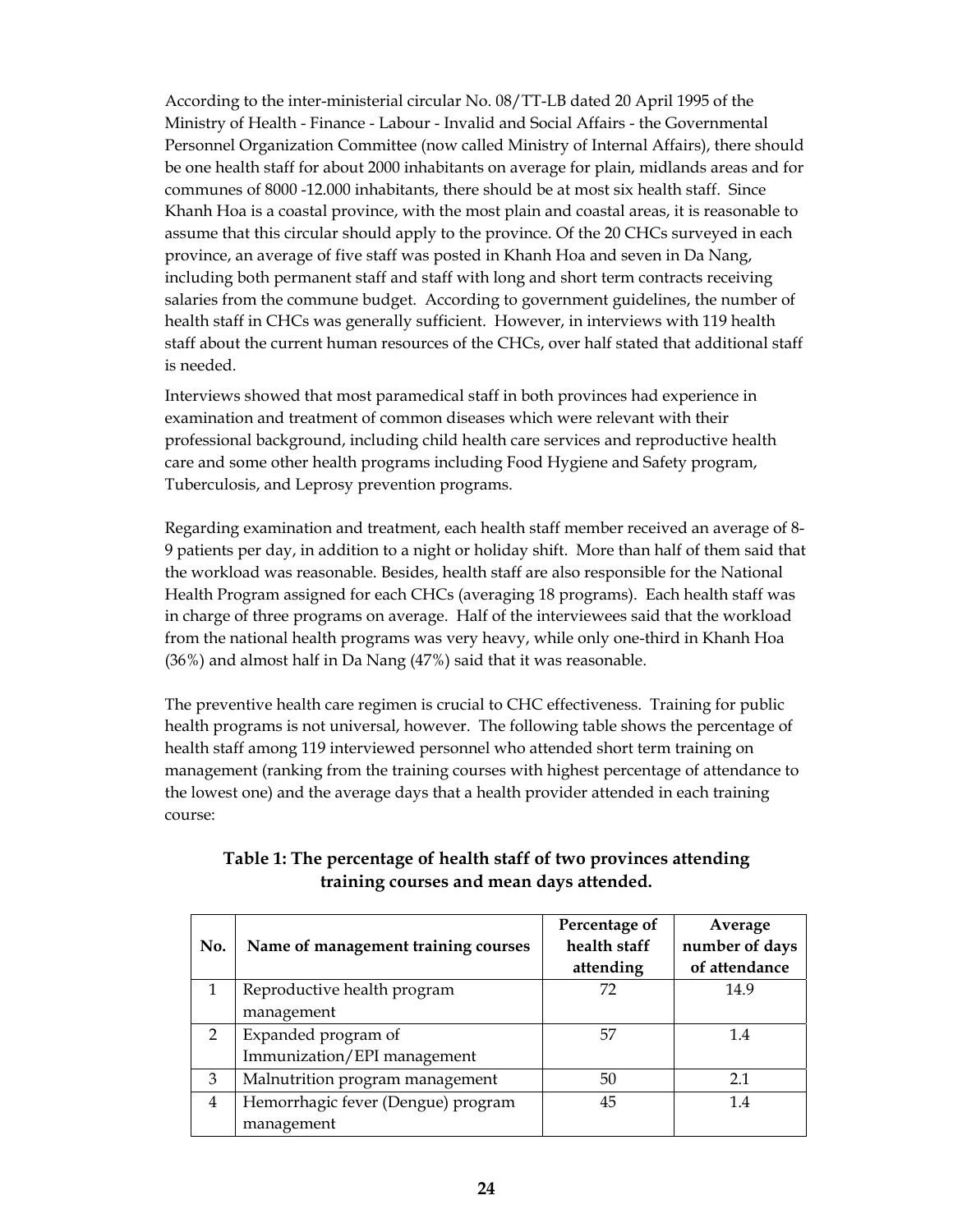|     |                                     | Percentage of | Average        |
|-----|-------------------------------------|---------------|----------------|
| No. | Name of management training courses | health staff  | number of days |
|     |                                     | attending     | of attendance  |
| 5   | Tuberculosis prevention program     | 45            | 1.4            |
|     | management                          |               |                |
| 6   | HIV/AIDS program management         | 42            | 3.0            |
| 7   | Leprosy prevention program          | 42            | 1.6            |
|     | management                          |               |                |
| 8   | Mental health program management    | 40            | 3.6            |
| 9   | Food Hygiene and Safety program     | 33            | 1.4            |
|     | management                          |               |                |
| 10  | Local health referral program       | 32            | 11.3           |
|     | management                          |               |                |
| 11  | Malaria program management          | 26            | 1.8            |
| 12  | Commune Health Center management    | 20            | 8.6            |
| 13  | Epidemics management                | 17            | 1.1            |

As Table 1 shows, there were a total of 13 training courses, mostly on public health program management and one on CHC management. Courses provided a combination of administrative and technical training. For example, the EPI programs not only provided training on child vaccination management, but also on vacination injection techniques, etc. Reproductive health training has the highest coverage and the most extensive duration. Program management training for EPI, tuberculosis, malnutrition and hemorrhagic fever (Dengue) prevention had high percentages of attendance but only two days of attendance. Apart from program management training, health staff also attended other training on emergency procedures, care for eye diseases, ENT and OSM diseases, and other issues.

Out of 119 interviewed health staff, only 33% staff attended any long term training or were sent to training for professional promotion, which were mainly crash courses for assistant physicians to be promoted to physicians (21%) and for doctor with first level of specialization (15%). Most of the training courses were conducted before the year 2000.

*Village Health Workers.* VHWs play an important role in primary health care support activities at the commune level, particularly in health education activities and participation in national health programs. According to the provincial health report, out of 137 communes in Khanh Hoa province, there were VHWs in 122 communes, and all communes in Cam Ranh town and Khanh Son mountainous district have VHWs. VHWs are particularly important in the mountainous areas where people's accessibility to health services is more limited. The results from the survey in 20 communes showed that VHWs work in 19 of the 20 study communes, a ratio that is considerably higher than the national average. The number for Da Nang is 14, a low ratio because Da Nang city is characterized as an urban area and has an alternative network of health collaborators. According to the national standards of commune health services, all villages should have VHWs who have attended at least 3 months of training on technical knowledge provided from the materials issued by Ministry of Health. In the surveyed communes in Khanh Hoa and Da Nang provinces, one- fourth of the communes had no trained VHW. The VHWs in the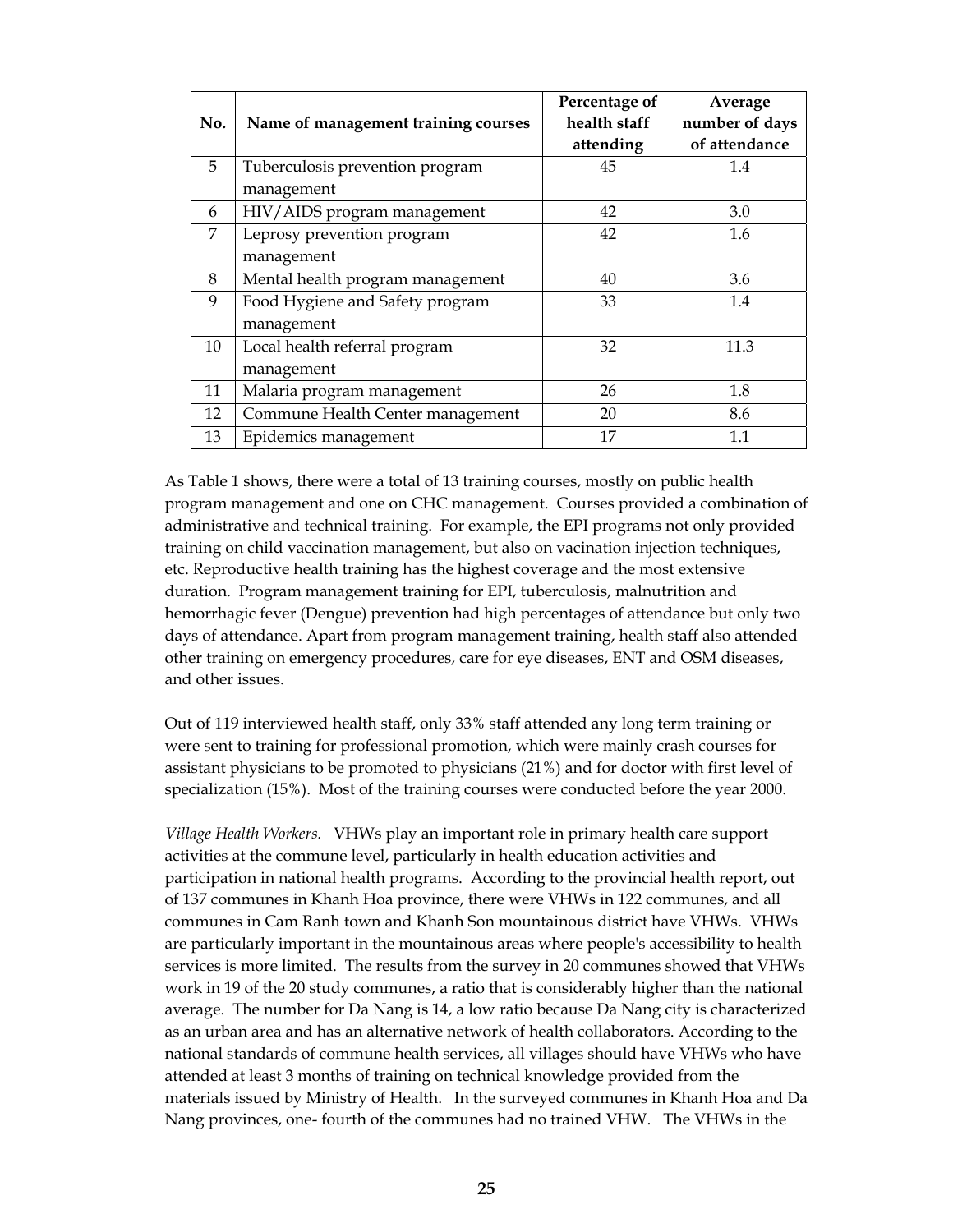remaining communes were mainly commune officers, with combined responsibilities as VHWs. In the communes with VHWs, there was rather close coordination between CHCs and VHWs. Activities of VHWs included health education and dissemination, instructions on hygiene and disease prevention to local people, early detection of new diseases in the village and reporting to commune health centers. VHWs have frequent contact with the local people:

*"We had to know the size of population, the number of households in the village… encourage them to have vaccinations. Besides, we are responsible for health education to the local people on how to prevent hemorrhagic diseases, carry out environmental hygiene program, clean water program and instruct women on contraceptive methods "(*Female village health worker in NQ commune, NH district, Khanh Hoa).

CHC staff, in turn, organize monthly meetings with VHWs. In the view of CHC staff, these meetings are vital for monitoring the health status of villagers and to plan technical backstopping of the VHWs. However because over one-third of the study VHWs were not sufficiently trained, many had such limited technical knowledge that CHC staff backstopping was not possible:

*"I strongly wish that VHWs have some training every year to update and widen our knowledge. I wish that we all are trained on new knowledge* ". (A female VHW in VN commune, NT city, Khanh Hoa).

*"Because I haven't attended any training for VHWs I found it very difficult to encourage people to go to take medicines because they did not trust in me, they said that I did not have any technical knowledge of health. Take, for example, when I distributed anti-infection medicines, villagers did not want to take because they felt hesitant"* (A female VHW in NQ commune, NH district, Khanh Hoa).

*"The VHW network has not been developed in the urban area and training is also limited with few participants. Health workers in this ward are not invited to training so I only attended a training course in 1999."* (A female VHW in VP precinct, NT city, Khanh Hoa).

*"The difficulty of our VHW is limited knowledge, so we can't meet the requirements of the people. They thinkt that we have little knowledge. With only one or two training courses we are not provided with enough knowledge to meet their requirements despite that we would like to participate in the activities "* (A female VHW of ST commune, DK district, Khanh Hoa)

*"It is not really precise to call it a training course, there was some very short training of one or two days, with very little knowledge provided and there is no fundamental training"* (A female VHW of KN commune, KV district, Khanh Hoa)

"*They are trained on what they do only. But I suggest that there should be more in-depth training for the young health staff to take over." (*Female VHW, PN precinct, HC district, Da Nang).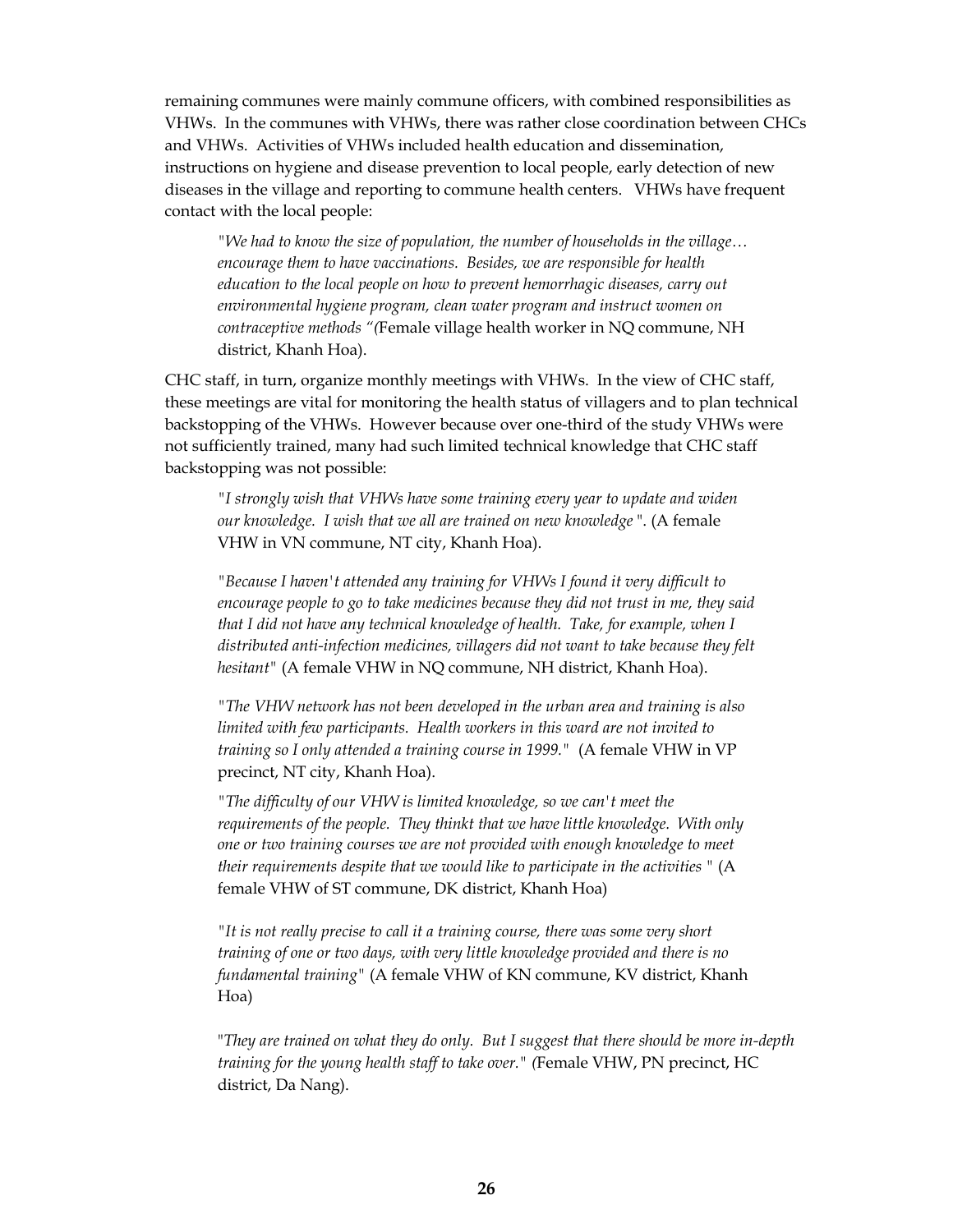*"VHWs are not officially trained. For example they are trained a bit on rehabilitation,and a little on malnutrition"* (Female health provider, PN precinct, HC district, Da Nang).

 "*We are in fact not trained on preliminary emergency care."* (Female VHW, AK precinct, TK district, Da Nang).

*"Training was also provided by health staff from district health center but the training was too short to meet the practical requirements of the work here".* (Female Populationfamily-child health collaborator, AK precinct, TK district, Da Nang).

Due to insufficient training, collaborators had difficulties in information dissemination and education activities in the communities.

*"In communicating with young married couples, their awareness was even better than mine, for example if we discuss with those who are physicians they would make questions that we could not answer due to our limited knowledge"* (Female collaborator, AK precinct, TK district, Da Nang).

For rural health care, there was a network of VHWs who had attended 3-month training officially organized for VHWs as stipulated by the Ministry of Health. The training was focused on population, reproductive health and child nutrition. However, apart from those two topics, VHWs were not trained on any other topics so when there was integration with other health programs, they then could not implement their activities:

 *"As public health workers, a 3-month training can provide sufficient knowledge and skills but if there is any other activity related to HIV/AIDS for example… there should be support from district level. We don't know how to implement activities related to drug addiction."* (Female VHW, HN commune, HV district, Da Nang).

Clearly, lack of training and technical competence hinders the VHW program. Yet, VHWs seek expanded roles that involve curative services that extend beyond their mandated skills. Morevoer, VHWs are responsible for some aspects of primary health care but they face difficulties such as lack of essential drugs, and basic equipment, and too large coverage area, particularly in the mountainous areas. This has been mentioned in the national health survey. These problems detract from their enthusiasm for their role in the public health system:

*"I recommend that VHWs be provided with some medicines for them to use in emergency cases, for example for traffic accident cases, a sick child or some common diseases, I felt so sorry that there are no medicines that they may need at night ". (A female VHW in VN commune, NT city, Khanh Hoa).* 

*"I would like the management to subsidize each VHW a bag of essential medicines or a first-aid bag. Take the case of broken leg or there is a need of a cervical column temporary fixation for example, it would be better if we could make some first-aids before sending them to the higher level of referral. We couldn't do any thing now because we don't have any instruments ".* (a female VHW in NQ commune, NH district, Khanh Hoa).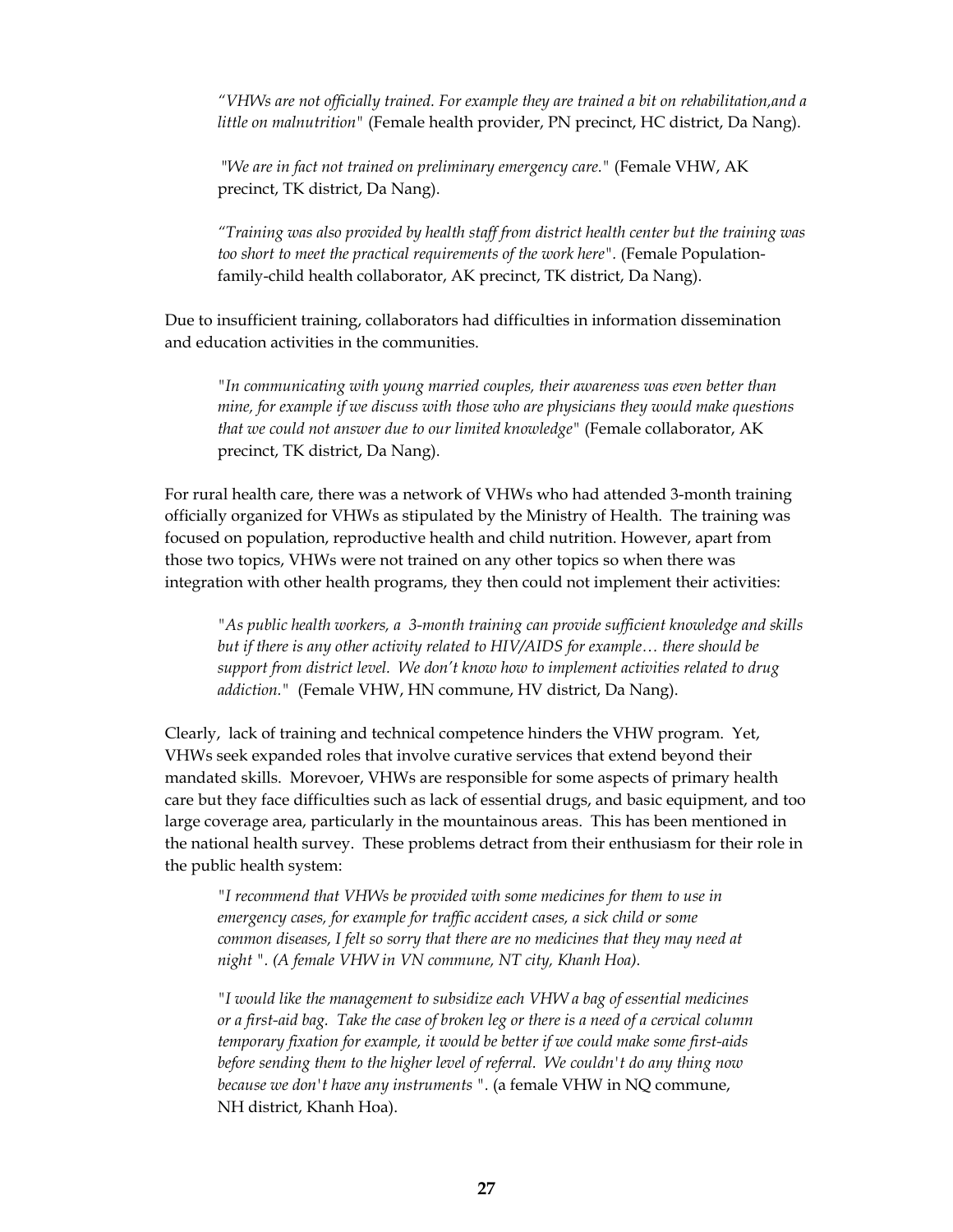*"The difficulty for me is that the coverage is too large with several hundreds of households, some time they were sick and came to my house but I only had a blood pressure device or something to monitor but not any thing for first aid or any medicine for primary health care or injection."* (A female VHW in VN commune, NTcity, Khanh Hoa).

*"It is very difficult for VHW because I am the only VHW in village one from group 2 to group 4… I have to come to all women to inform them of the vaccinations, pregnancy examination, child weighing… so I have to get up at 4am but not go home until 7pm."-*(A female VHW in BCB commune, KS district, Khanh Hoa)

 *Access to health insurance.* The health insurance scheme affects client responses to costs. According to the Decision 139 of the Prime Minister, part of the MET fund for the poor was transfered to the CHCs so that eligible poor people could benefit from service at the CHCs. Interviews with health staff in Khanh Hoa showed that since 2003 MET services for the poor were carried out in most areas, particularly in the mountainous and rural areas. Interviews with other subjects in the communes also showed that health insurance for people in general and for the poor in particular is important in helping reduce their health expenses:

*"My grandmother, who has health insurance for the poor, had an intestine operation at the provincial hospital of Kh¸nh Hoµ completely free of charge. I am very happy. We did not have to pay for such a major operation, which costs about VND 7 million. With the health insurance policy, we only had to pay for food expenses"* -(A resident, female, aged 37, Kinh group, VB commune, VN district, Khanh Hoa).

*"Those having health insuance [and their children] coming for examination at the CHC are provided with sufficient medicine so the residents in the areas often go to CHC and only to the higher level when their disease is serious."-*(Female VHW, NQ commune, NH district, Khanh Hoa).

*"There is a poor family in my village who has a health insurance card for the poor. They really appreciated it because they could go to the CHC, the hospital without having to pay any money, for the examination, bed, and medicine. This insurance card lists age and other information in their residence book so it can't be lent to others."-* (A resident, female, aged 43,Kinh group, VB commune, VN district, Khanh Hoa).

In both provinces, most of the beneficiaries of the health insurance were grateful for this support. In the course of the appraisal, no evidence emerged of discrimination between patients using or not using health insurance:

 *"To be honest, I am very grateful to the health sector, health insurance sector and the local authorities. When we are sick, we can go for examination and treatment without having to pay. I previously suffered from gastric problems and a swollen leg, I went to the CHC for treatment without having to pay anything. Only if the*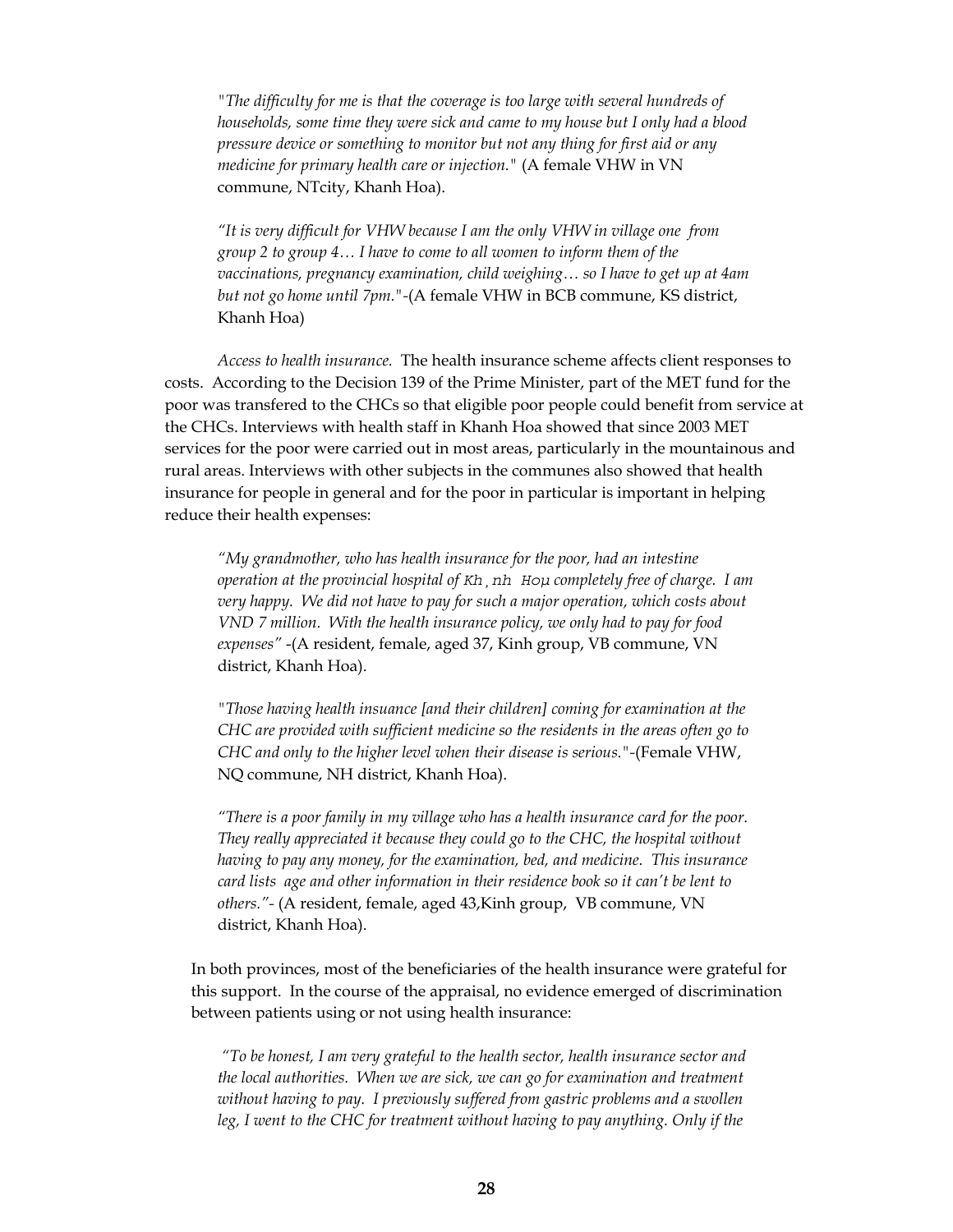*physician asked me to buy medicine, then I had to buy medicine, which were mainly additional tonics, not for curing." - (A resident, male, aged 86, CPN* precinct, CR town, beneficiary of health insurance policy for the poor, Khanh Hoa).

*"In general, the residents coming for examination returned home very happy, for example, some poor people were granted with the health insurance cards, they came here for examination and were very happy. If they were sick and unable to come, health staff would go to there house for examination and provide medicines"-* (A resident, male, aged 66, Kinh group, NQ commune, NH district, Khanh Hoa).

*"The first time I came to the provincial hospital, because of lack of knowledge, I came to buy the ticket for the Kinh because someone told me that I needed to buy it for examination, otherwise, I woundn't receive services. I had to buy the ticket for three thousand dong. When I saw the nurses and physicians, they told me: 'you don't have to buy this ticket because you are mountainous, ethnic minority people-- you don't have to pay. It's already difficult and costly for you to come here, you should bring this back for reimbursement'. The nurse took back the ticket and returned me my money." – (A resident, female, aged* 35, Raglay group, BCB commune, KS district, Khanh Hoa).

"*There was no discrimination between those holding health insurance card and the rich… the insurance for the poor encouraged them to go for examination and treatment timely, for example, if you have a headache but because of the lack of money, you don't dare to go for a medical examination. Once you have insurance, you feel for confident to go to the CHC*." ( a resident, female, aged 46, HN commune, HV district, Da Nang).

*"At the CHC, treatment for beneficiaries of health insurance for the poor... [by health staff] was the the same as for others, there was no discrimination. First come, first serve."* ( a resident, male, aged 30, TQ precinct, ST district, Da Nang).

While the poor clearly benefit from the program, there is evidence that defining "poor" and "non-poor" can be challenging to the system:

*"The percentage of the poor is currently about 5-6% of the whole province. However, according to the definition, the poor have income of VND 200,000 or less per month, those who earn above the level are not [coonsidered] poor. Calculation shows that VND500,000 per month is only sufficient for food, we can't consider those with that level of income to be wealthy. Thus if the income is enough for food only, they will lack money if they get sick. So the poor now are the most disadvantaged people. For example the poor can go to hospital without having to pay. But those are very close to that poverty line, i.e. those who have a house, or even a TV set, they still don't have much money, maybe 5-3 million dong, when they are ill, they have to sell cows and pigs for medical treatment. There are such cases in fact." (*Male provincial health leader, aged 54, Khanh Hoa).

*"Beneficiaries of the health insurance for the poor policy was not defined by the health [what?], but by the people's committee, who decide who receive medical examination and treatment free at the CHC or at the district level, that's why,[ the*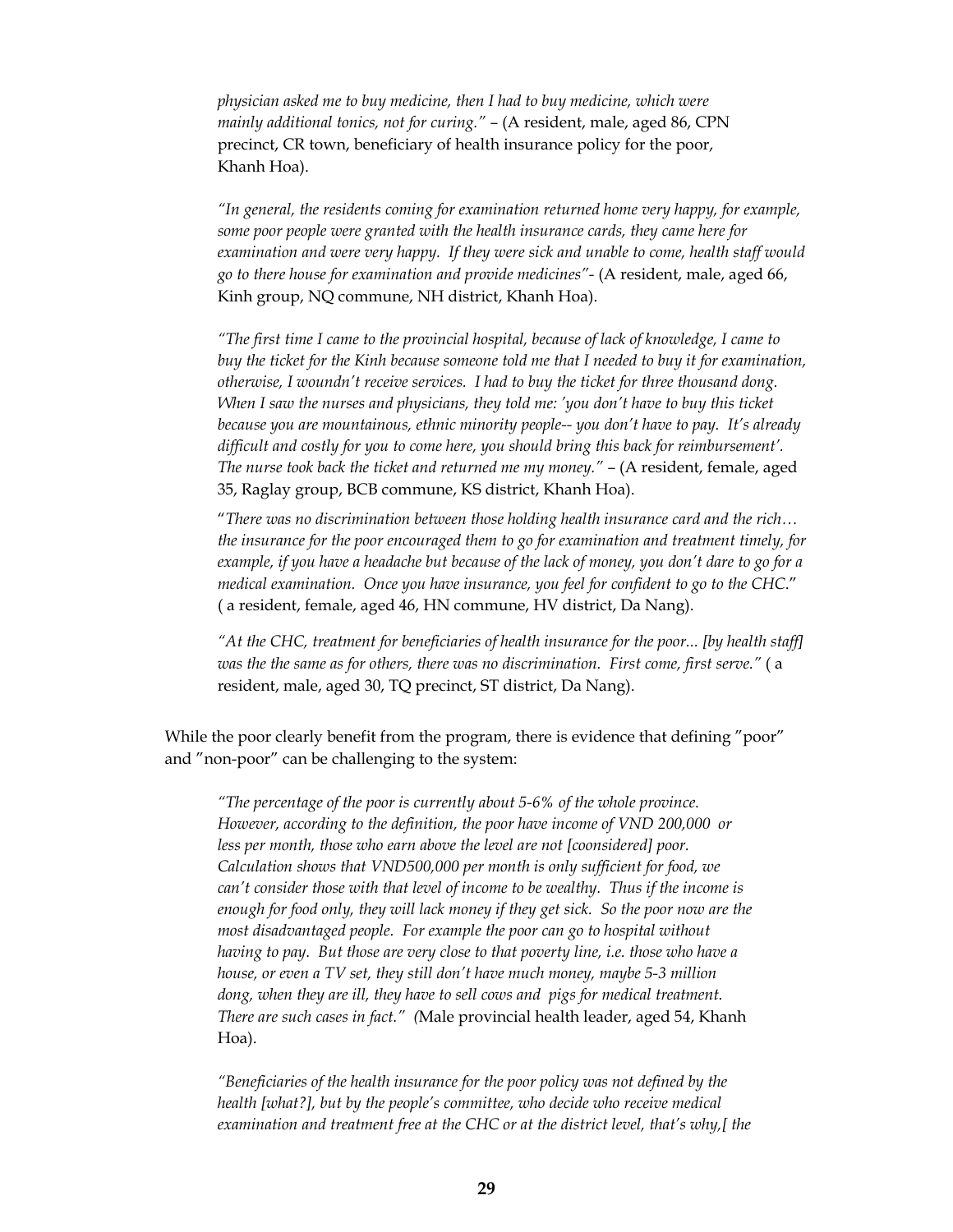*health sector found it and the beneficiaries in appropriate.] Many beneficiaries who came for the service under the health insurance for the poor policy were wearing gold jewelery all over their bodies." -* (Male health manager, aged 44, NH district, Khanh Hoa).

*"In general, those granted with the card deserve it but many other poor are not eligible because they are not residents and don't have a residence book."* (Female VHW, VP precinct, NT city, Khanh Hoa).

 However, apart from the advantages of health insurance for the poor, some said that there are some disadvantages. In the communes where poor families were granted with the insurance, not all family members benefited from the scheme:

*"There are 5 people in my family, my husband and I, and our three children, one is a year old, one five is years old and one is seven. Only my husband and I benefit from the health insurance and we have to buy school pupil insurance for the 7-year-old child."*- (A resident, female, aged 31, Kinh group, CPN, CR town, Khanh Hoa).

*"There are 3 people in my family, only one family member is granted with the insurance card, my mother and I don't have it. So not all the poor are beneficial, the program prioritizes only the old and sick people".* (A resident, female, aged 27, HN commune, HV District, Da Nang).

In addition to discussing free health services, several respondents expressed the incorrect view that free or inexpensive medicine is poor quality medicine:

*"I think the health staff's attitude is fine but I am afraid of the quality of medicine because many people think that health insurance is subsidized by the government so medicine is free of charge, as a result, they must be cheap and few and not as good as [chargeable] medicine. More expensive medicines are better." (A resident, male, aged 56, Kinh group, VB commune, VN district, Khanh Hoa).* 

*"After examination, and prescription, the common cost was VND 2,000, but cheap things are no good… if the CHC could provide services of better quality, we would be happy to pay a higher cost and wouldn't have to go far away [to the higher level of referral or private health providers]."* (A resident, male, aged 57, TQ precinct, ST district, Da Nang).

| General<br>discussion<br>theme | Specific comments by residents                                   |  |
|--------------------------------|------------------------------------------------------------------|--|
| Staffing                       | • CHC are understaffed                                           |  |
|                                | • Physicians are crucial to CHC credibility                      |  |
|                                | • Two physicians are needed.                                     |  |
|                                | • Physicians spend too much time in meetings and too little time |  |
|                                | on clinical duties                                               |  |

**Table 2: Summary of service policy and human resource themes**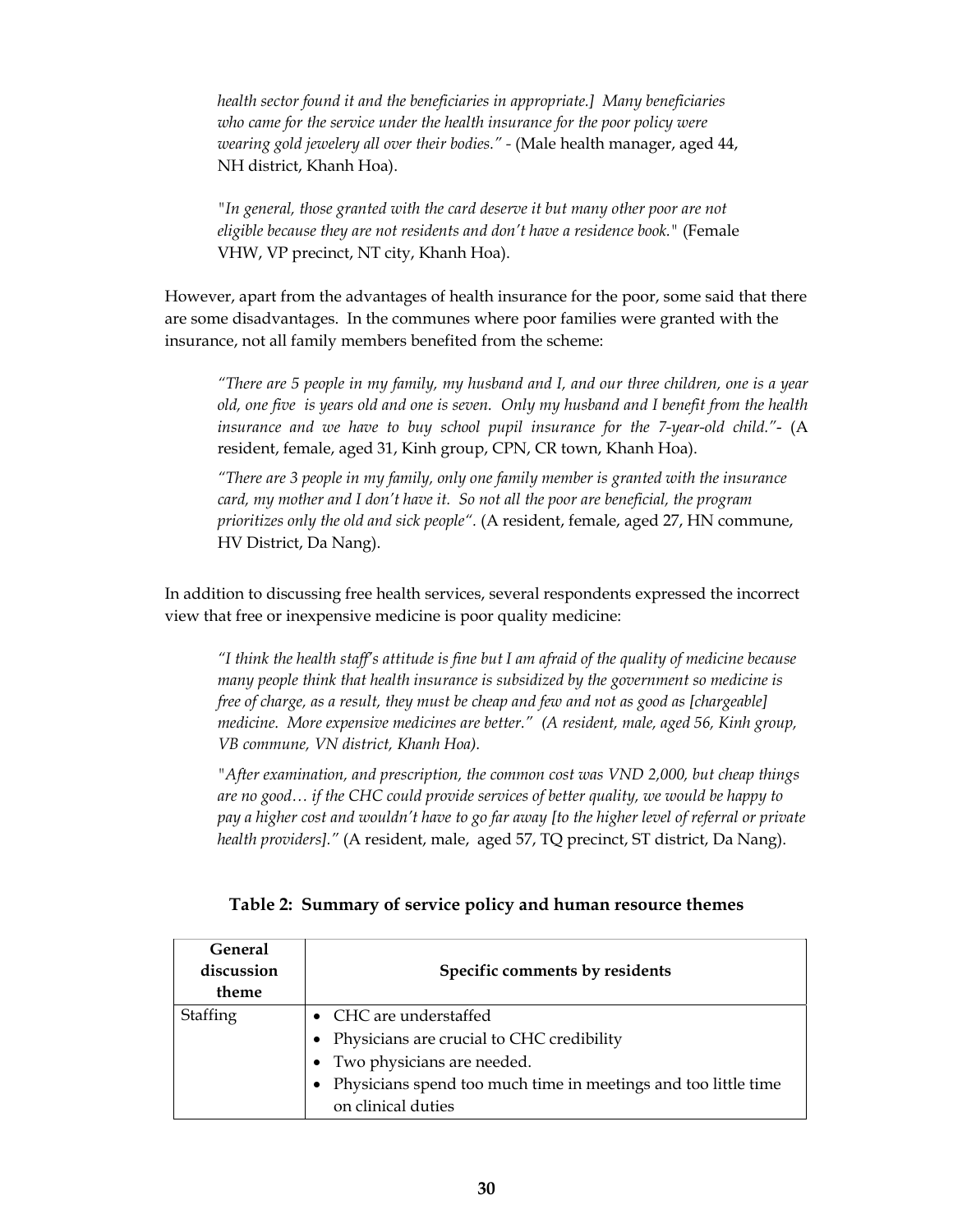| <b>General</b>  |                                                            |  |
|-----------------|------------------------------------------------------------|--|
| discussion      | Specific comments by residents                             |  |
| theme           |                                                            |  |
| Training and    | Short term training is inadequate<br>$\bullet$             |  |
| staff           | Short term training is too infrequent                      |  |
| competence      | Long term training provides career opportunities for staff |  |
|                 | Staff lack essential skills for primary health care        |  |
|                 | Staff are experienced and competent                        |  |
| The supply of   | Service quality is a problem<br>$\bullet$                  |  |
| quality primary | In general CHC have high quality services                  |  |
| health care     |                                                            |  |
| services        |                                                            |  |
| The range of    | The services available are too limited                     |  |
| services        | Diagnostic capabilities are limited                        |  |
| available       | The types of services available are appropriate            |  |
|                 | Pharmaceuticals are in short supply or inadequate          |  |
| Referral        | CHC are capable of referral<br>$\bullet$                   |  |
| services        | Patients refer themselves, bypassing CHC services          |  |
| Service fees    | Fees are too high<br>٠                                     |  |
|                 | Fees are appropriate                                       |  |
| Health          | The system meets the needs of the poor                     |  |
| insurance       | Some poor people have trouble getting cards                |  |

### **3) Infrastructure, equipment, and supplies**

*Construction and major renovation.* The Government of Viet Nam and its donors continue to invest substantial resources in the construction of new CHCs and major renovation of existing CHCs. Often this investment is associated with other inputs, such as the upgrading of equipment, the addition of staff, and training. A widely assumed, but seldom investigated, effect of facility investment concerns its impact on utilization of services: It is reasonable to expect that construction of a new and spacious facility could contribute to perceptions of service quality in ways that enhance demand for services. In this section, we examine the hypothesis that "construction" represents an indicator of investment in CHC that has an impact on health service outcomes.

"Construction" clearly represents a more general indicator than construction itself, including changes that collectively affect the staffing, equipment, training, and climate of care. Nonetheless, this package of care has a weak overall impact in this analysis. In some of the regressions, we demonstrate that construction makes a significant difference, but we also show that most of the variation is explained by things that we are not measuring in the statistical model. The term for this is "variance explained." The "Variance Explained" is always under 10 percent when population is excluded from analyses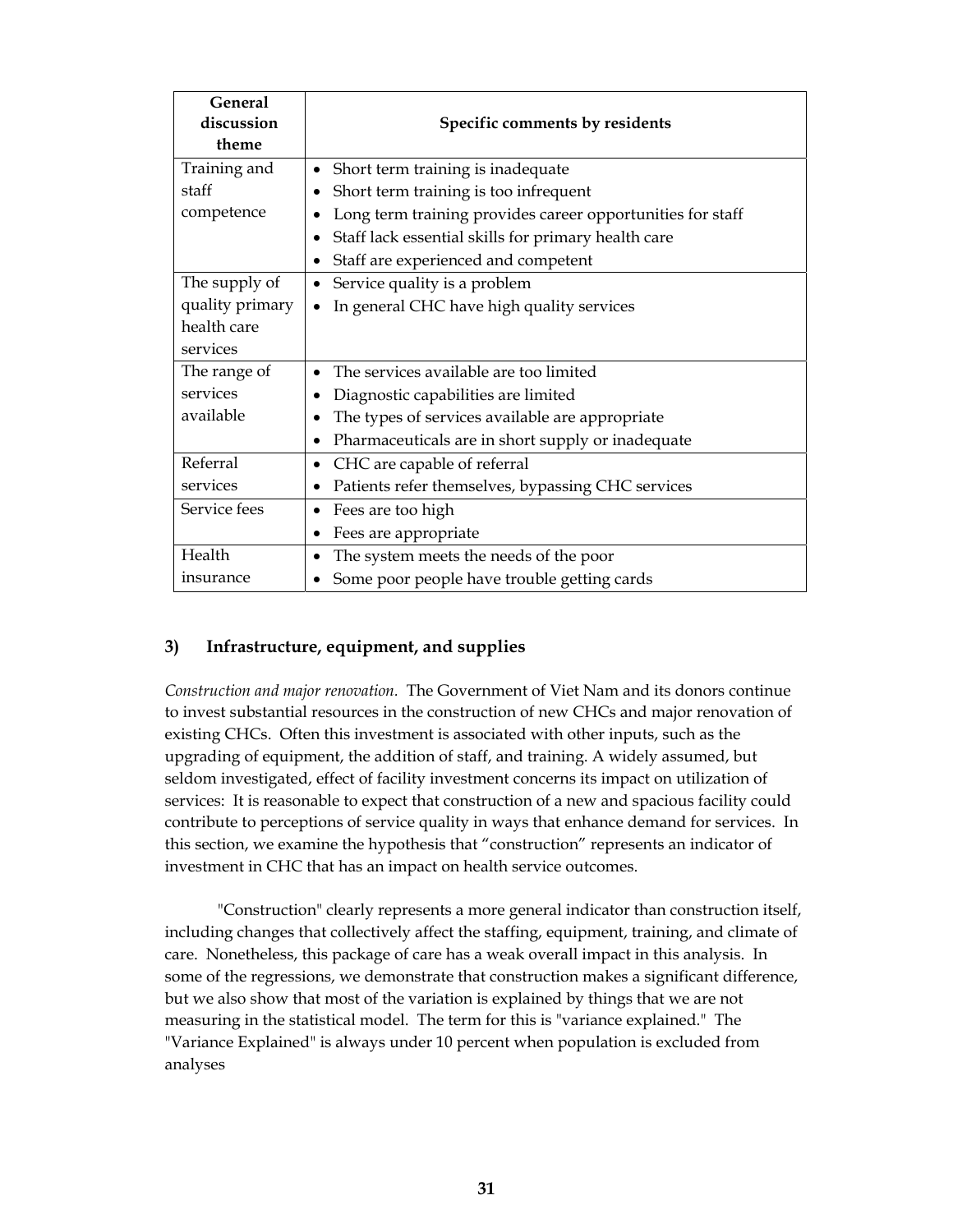#### **Figure 2: Time Figure 2: Time Trends for Overall and Curative and Care Caseloads for 40 CHCs, April 2001 to December 2002**



Despite these limitations of the statistical analysis, results should be weighed in conjunction with qualitative results. Findings from analysis of focus group discussions and in-depth interviews are consistent with the observation that investment in facilities makes a difference in client demand for CHC services. Other factors appear to be more important to clientele, however, such as the presence of a respected doctor and alert and helpful staff, drugs and

equipment that are seen by potential users as of good quality and 'modern', and willing, efficient implementation of the health care fund for the poor. Thus we urge attention and careful field testing and evaluation of an array of factors that shape health seeking decisions and behaviors of users, and build the capacity of health staff and facilities. Le Mai"s comment: Where is figure 1.

#### As Figures 2-5 show, the overall time

trends in caseloads were unchanging over the observation period for seven of the eight indicators. There is a slight, but statistically significant, decline in overall caseload over time. When caseloads are examined for curative caseload alone, the trend is upwardly positive but statistically insignificant as caseloads emerge over time. Other trends differ only moderately from this pattern: Gynecological examination and treatment declined with time,



diarrheal disease caseloads for all patients and children remain constant over time and pneumonia caseloads for all patients and for under five children increased with time. While we assume that caseloads provide an indication of public demand for services, all results are subject to validation and confirmation with qualitative data. Nonetheless, some conclusions can be drawn from the data. Figure 3 plots mean trends for 40 CHCs. Mean monthly caseloads vary markedly across time points, and decline significantly with time. One in three examinations lead to some form of treatment.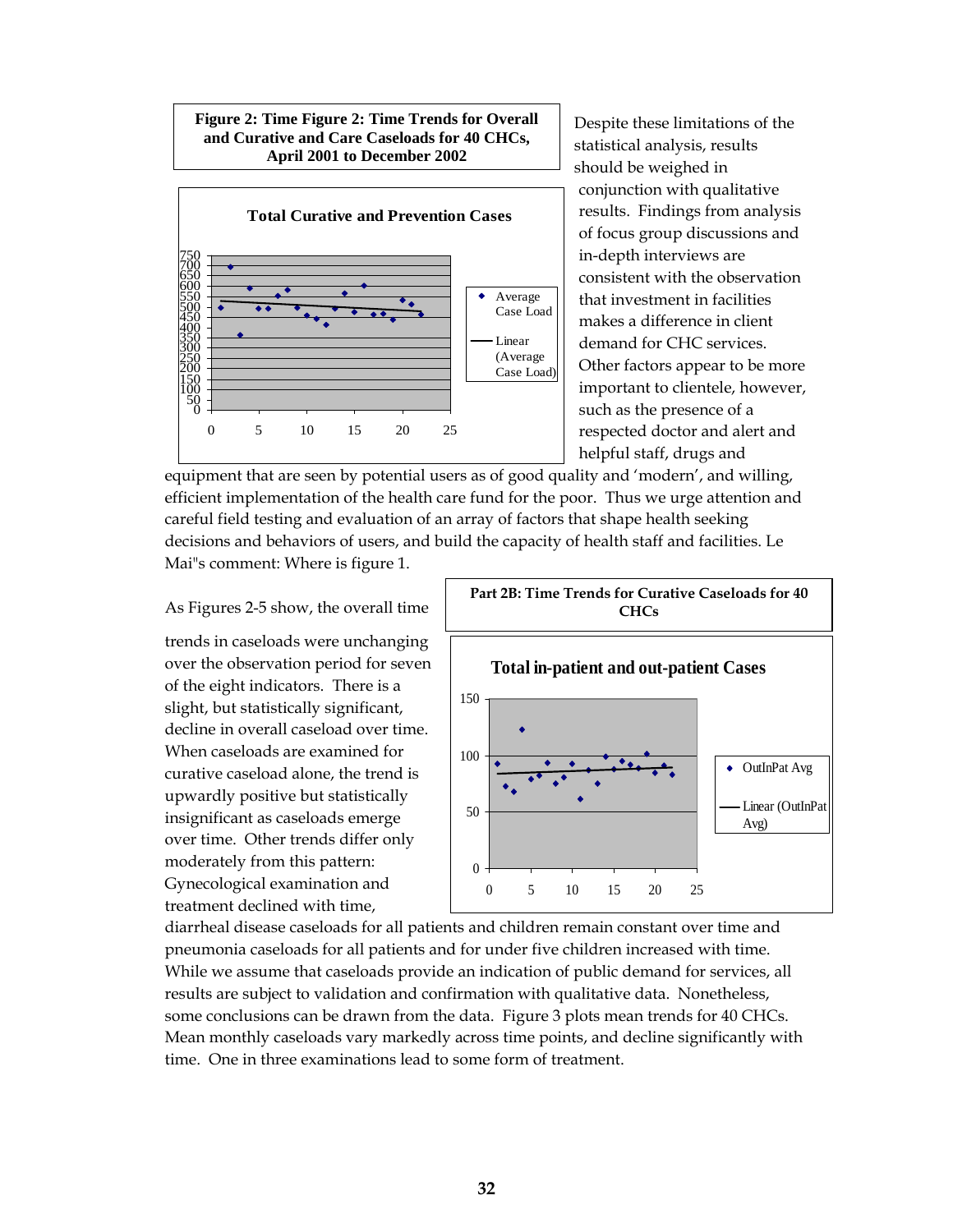Diarrheal disease treatment caseloads remained constant throughout the study period. Mean monthly trends for the 40 study CHC are portrayed by the graphs in Figure 4. Children under five comprise approximately half of the cases managed by CHCs.

Factors underlying time trends in all eight indicators are complex, and the interpretation of trends is not straight-forward. For example, the reported increase in CHC pneumonia caseloads portrayed in Figure 5 increase with time. This may reflect successful immunization services or other preventive health care operations that increase the volume of clinical encounters and pneumonia cases observed and treated. Thus, more clinical encounters would be associated with more diagnosis of common childhood ailments, such as pneumonia. However, the trend may be due to health service failure rather than success, if pneumonia is associated with a progressive deterioration of the effectiveness of public health epidemic control operations.

**Gynecological Treatment Cases Gynecological Examinations** 60 200 Gyn Exam 40 Gyn Treat Avg  $\ddot{\bullet}$ 150 Avg 100 20 Linear (Gyn Treat 50 Linear Avg) (Gyn  $\theta$  $\mathbf{0}$ Exam Avg) 0 5 10 15 20 25 0 5 10 15 20 25

**Figure 3: Trends in Gynecological Examinations and Treatment** 

**Figure 4: Trends in Diarrheal Disease Caseloads for All Ages and for Children Under Age Five** 

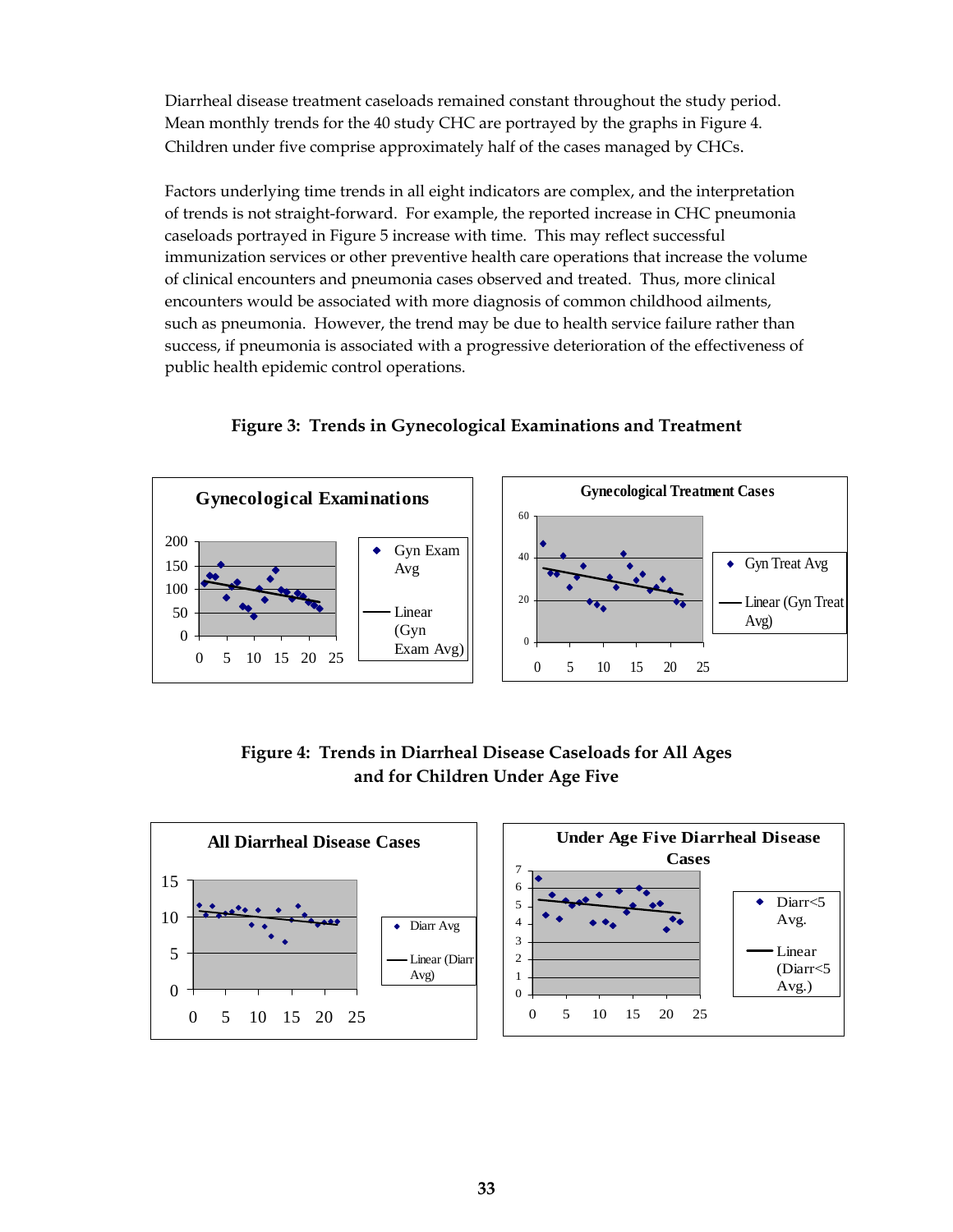

### **Figure 5: Trends in Pneumonia Caseloads for All Ages and for Children Under Age Five**

Caseloads for the 20 CHCs where construction occurred were arranged for the months after construction and before construction and graphed over time, as illustrated at the left hand panels and right hand panels of Figures 6-10. In each case, the before and after trends were compared with the corresponding underlying trends illustrated in Figures 2-5 above. Using statistical methods, we test the hypothesis that the trend after construction is different from time trends that are observed in the absence of construction. The logic of our analysis is illustrated by the time trend patterns shown in Figures 6-10. A general trend line is drawn to show how caseloads are changing relative to the date of construction (construction time= month zero in the figures). A "polynomial" regression line has been added in each diagram for the period following the completion of construction. This provides a preliminary basis for drawing conclusions about the impact of construction on the trend in each diagram. If the polynomial trend differs from the underlying trend, results suggest that something may have happened after construction that changed the level of client caseload relative to the "before" trend. However, if the two lines coincide, there is no evidence of a construction effect. Actual analysis is not limited to the 20 CHC where construction occurred, however. The logic of analyzing the slope of time trends can be extended to include CHC where there was no construction. In this manner, we have used existing "Data set A" information to create something akin to an experiment. The slope of trends for 20 CHC with construction are compared with the corresponding trend where there was no construction in 20 CHC, using the "before" construction data to represent trends that would have occurred in the absence of construction in the 20 CHC where construction occurred.

Results diagramed in Figures 6 and 7 suggest that the trend in general caseload and curative caseload following construction is no different from the general trend. However, some CHC exhibit high caseloads after construction, while others exhibit no apparent impact. Patterns of this sort are consistent with the hypothesis that construction may have made a difference in caseloads in some of the CHC where caseloads accelerated after CHC were upgraded, but this conclusion cannot be drawn with confidence from the diagrams. Figure 7 suggests that caseloads are more variable after construction –that construction and renovation may make a difference in a few CHC, but not in general.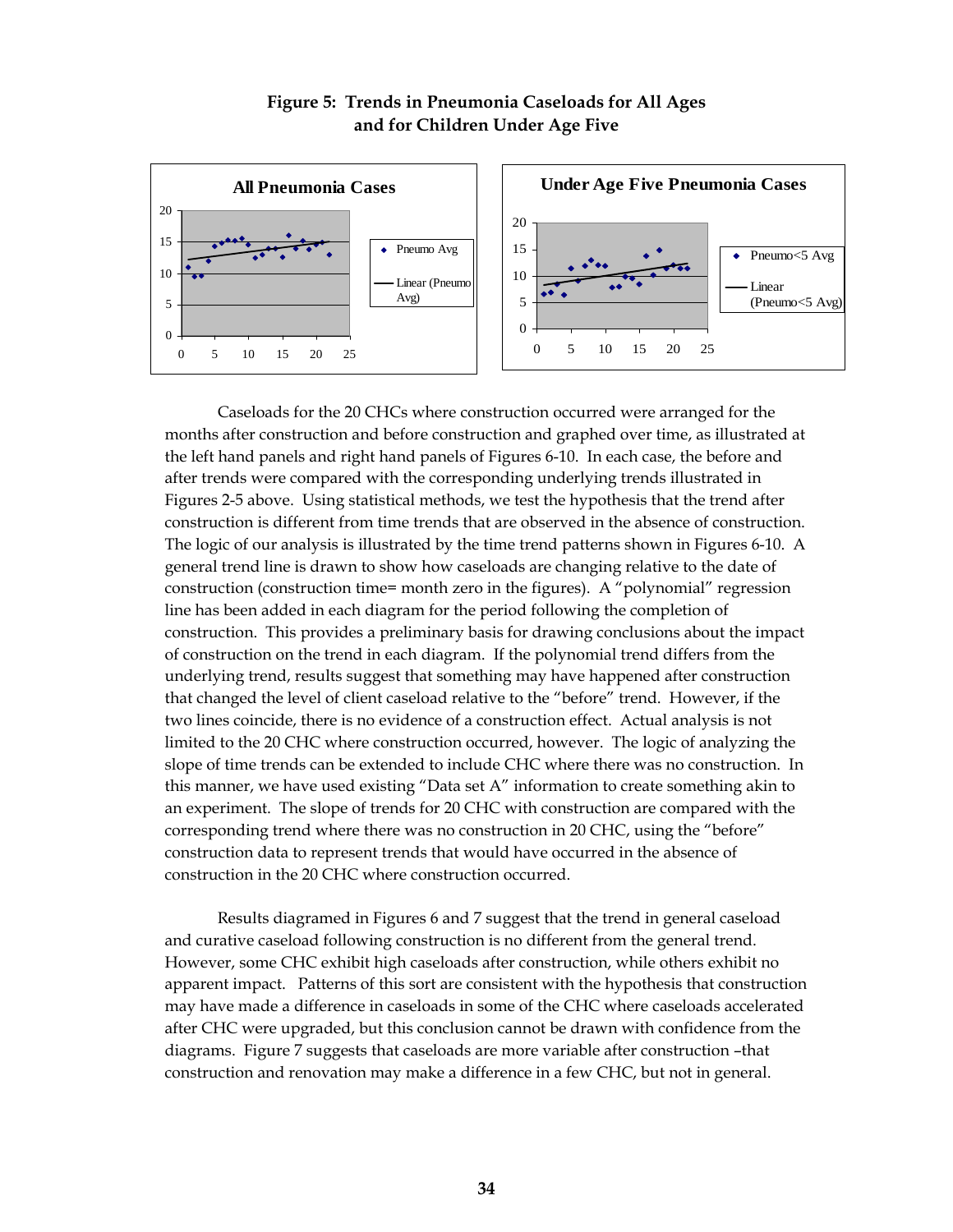

**Figure 6: Trends in Overall Client Caseloads Before and After Construction or Major Renovation for 20 CHCs** 

**Figure 7: Trends in Curative Care Caseloads Before and After Construction or Major Renovation for 20 CHCs** 



In order to clarify the possible role of construction further, we have repeated this analysis for gynecological tests (Figure 8a) and treatment (Figure 8b). As in the case of Figures 6 and 7, the "after" trend coincides with the general time trend in caseload, suggesting that construction has no effect on this indicator. Caution is warranted with respect to the gynecological trend analysis, however. Gynecological services are provided by CHCs as regular service, and in addition are provided by district or provincial mobile teams who visit communes as part of a campaign twice a year, or sometimes more frequently. While it is unlikely that visits or campaigns would be affected by upgrading facilities, it is possible that client participation in such programs would be affected by perceptions of the quality of the facility where this service is provided. However, the mobile team program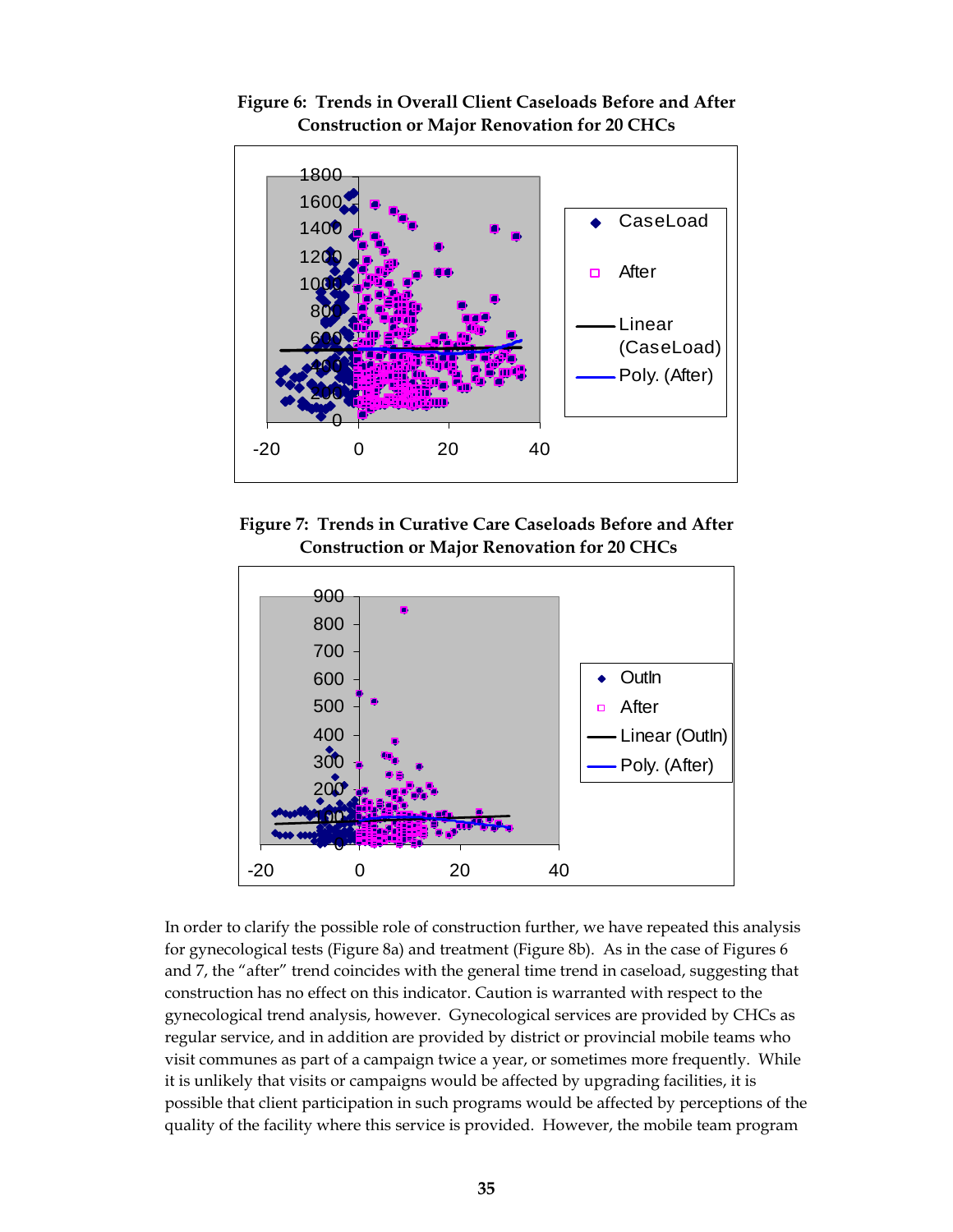can utilize any CHC in an area to provide clinical services. In such a case, it is possible that the availability of a new CHC may affect the location where services are provided, increasing caseloads accordingly. Thus, results suggesting an impact of facility upgradation on client demand for gynecological services may instead be related to staff decisions on where mobile services are provided. Therefore results of this analysis for curative caseload indicators must be interpreted with caution.

### **Figure 8: Time Trends in Gynecological Examination and Treatment Caseloads Before and After Construction or Major Renovation for 20 CHCs**

Figure 8a: Gynecological Examination Figure 8b: Gynecological





### **Treatment**

A similar conclusion can be derived from the diarrheal disease caseload data (Figure 9). For all cases, and for children under age five, time trends following construction resemble trends that prevailed before construction. Figure 10 illustrates a feature of these data, however, that is not immediately apparent in Figures 8 and 9, but is statistically evident for all indicators. Following construction, caseloads are more variable than before, mainly because construction appears to have an impact on caseloads of some CHCs but not others.

### **Figure 9: Trends in Diarheal Disease Treatment Caseloads for All Ages and for Children Under Age Five Before and After Construction or Major Renovation for 20 CHCs**





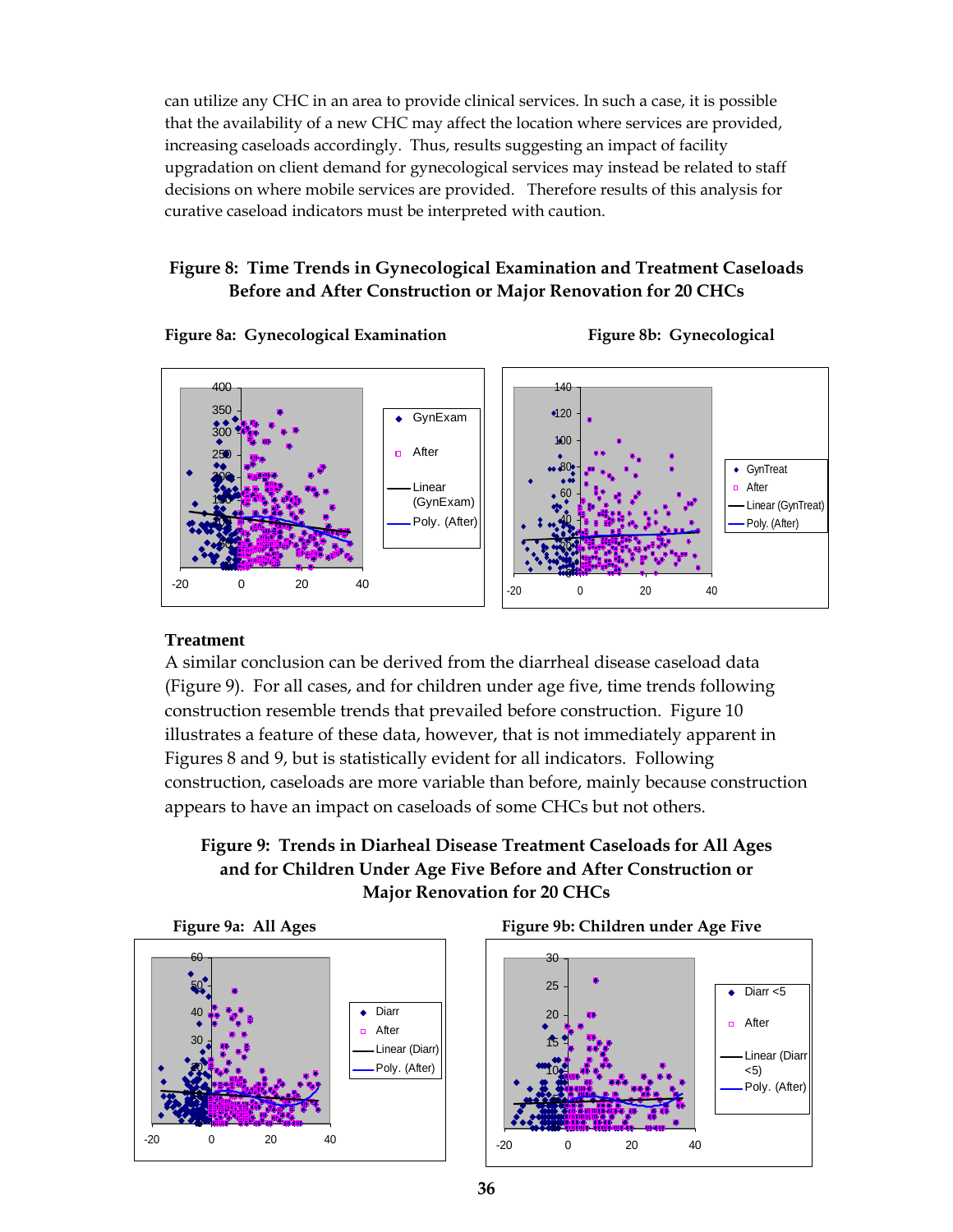Evidence that post construction effects may occur in some communes, but not others, suggests that further analysis is warranted to refine assessment of the possible association of construction with trends. The dilemma to be addressed is portrayed in Figure 10, above: Following construction, two time trends are evident, not one: some caseloads remain low and unchanging with time while other caseloads suddenly increase in the months following construction. The regression lines represent an attempt to combine these trends in trend lines. But, in fact, the regression curves fail to portray either situation: Actual caseload data points fall well below the curve or well above the curve, but rarely conform to the pattern estimated by the curves. While it is not possible to determine the cause of the rapid up turn in caseloads in some CHC, it is possible to adjust for factors that may contaminate this analysis with a further analysis that uses regression methods, lending further perspective to what is going on. Details of this further analysis are described in Appendix E. "Multiple regression techniques" refine estimates of time trends by adjusting for possible factors that confound the Figure 6-10 trends:

- The degree of remoteness of the facility could represent a contaminant if distance matters and construction is targeted for remote communes,
- The population size of the commune could represent a confounding factor if population size affects CHC caseload and construction is targeted on large communes
- The timing of renovation is confounder if construction is targeted on communes where services are most likely to be in demand owing to the very poor state of facilities. That is, the duration of exposure of a commune to a new facility will determine the impact of the facility.

To adjust for such factors, we employ a time series regression method that answers the question: Does CHC construction or major renovation cause the time trend in caseload to change, once adjustment is made for the time of exposure to investment in construction, commune remoteness, and commune population size?

Results of the regression are presented in Table 3 and discussed in detail in Appendix E. Results show the combined effect of observation time and time since construction. All results are hypothetical and illustrative of the implications of the regression results. We have set commune population and referral distance at mean levels, and projected caseloads under three assumptions:

- There is a baseline level for each caseload indicator (column 1).
- There is an expected caseload 12 months later if there is no construction
- There is an expected caseload 12 months later if the baseline corresponds to the completion of construction.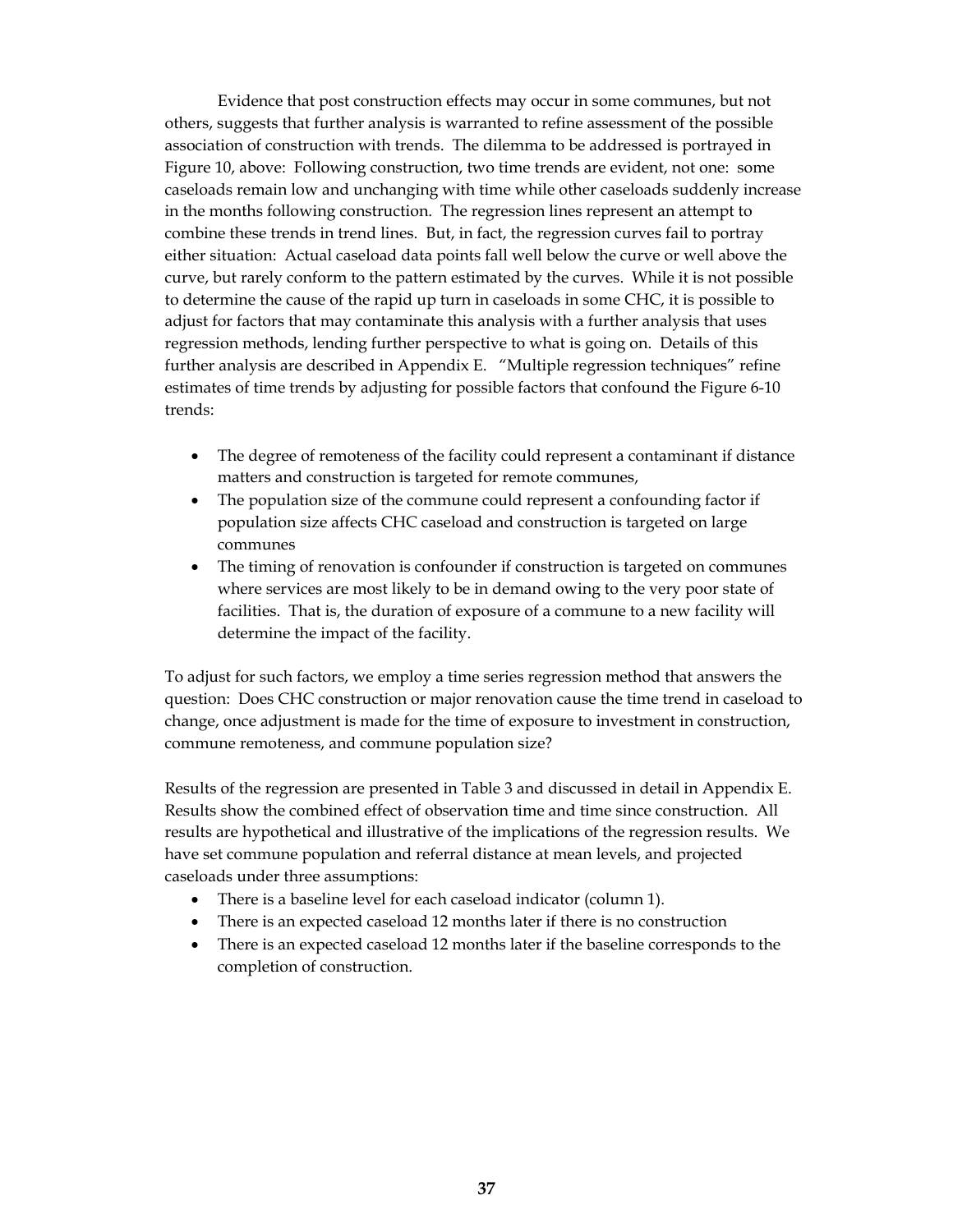

**Figure 10: Trends in Pneumonia Treatment Caseloads for Children Under Age Five Before and After Construction or Major Renovation for 20 CHCs**

The first row shows the expected baseline for the caseload for all CHC activities combined. In the absence of construction, this monthly caseload is expected to decline slightly with time, adding up to a seven percent decline within a year. Results suggest that construction reverses this trend. The magnitude of this reversal is small, but the implication is clear: Renovation and construction appears to be associated with a reversal of client tendencies to seek care elsewhere. Not surprisingly, this effect is more apparent among curative care clients than for the caseload in general. Once various adjustments are made with our regression procedure, caseloads increase by ten percent within a year for CHC experiencing construction, versus five percent for CHC where no construction or renovation has been conducted. However, when these effects are weighed in light of the baseline monthly caseload in column 1, it is clear that the small percentage effect is greater in absolute terms for overall caseload than for curative caseload. Since the difference between these indicators is the volume of preventive services, findings suggest that construction has an impact on preventive as well as curative care caseloads. This is a somewhat surprising finding, and cannot be considered definitive. However, these results, taken at face value, suggest that investment in CHC facilities has a modest but significant impact on utilization of CHC services.

To investigate this conclusion further, we have repeated the analysis for type of indicator and presented results in the lower panel of Table 3. Gynecological services and treatment are declining with time, as shown by the pronounced negative percentages in columns 2 and 3. Moreover, construction and renovation has no impact on this trend, as shown by the equivalent declines that are forecasted for CHC where there is no construction versus CHC with construction. Women are turning to other sources of gynecological care, a finding that merits investigation and validation, as this trend has not been explained by quantitative data marshaled in this appraisal. Nor has the qualitative research clarified the source of this decline. However, regression results show that construction related time trends in gynecological care are related to referral distance: The more remote CHC have significantly higher caseloads after construction than CHC that experience construction and are located close to referral hospitals. This suggests that investment in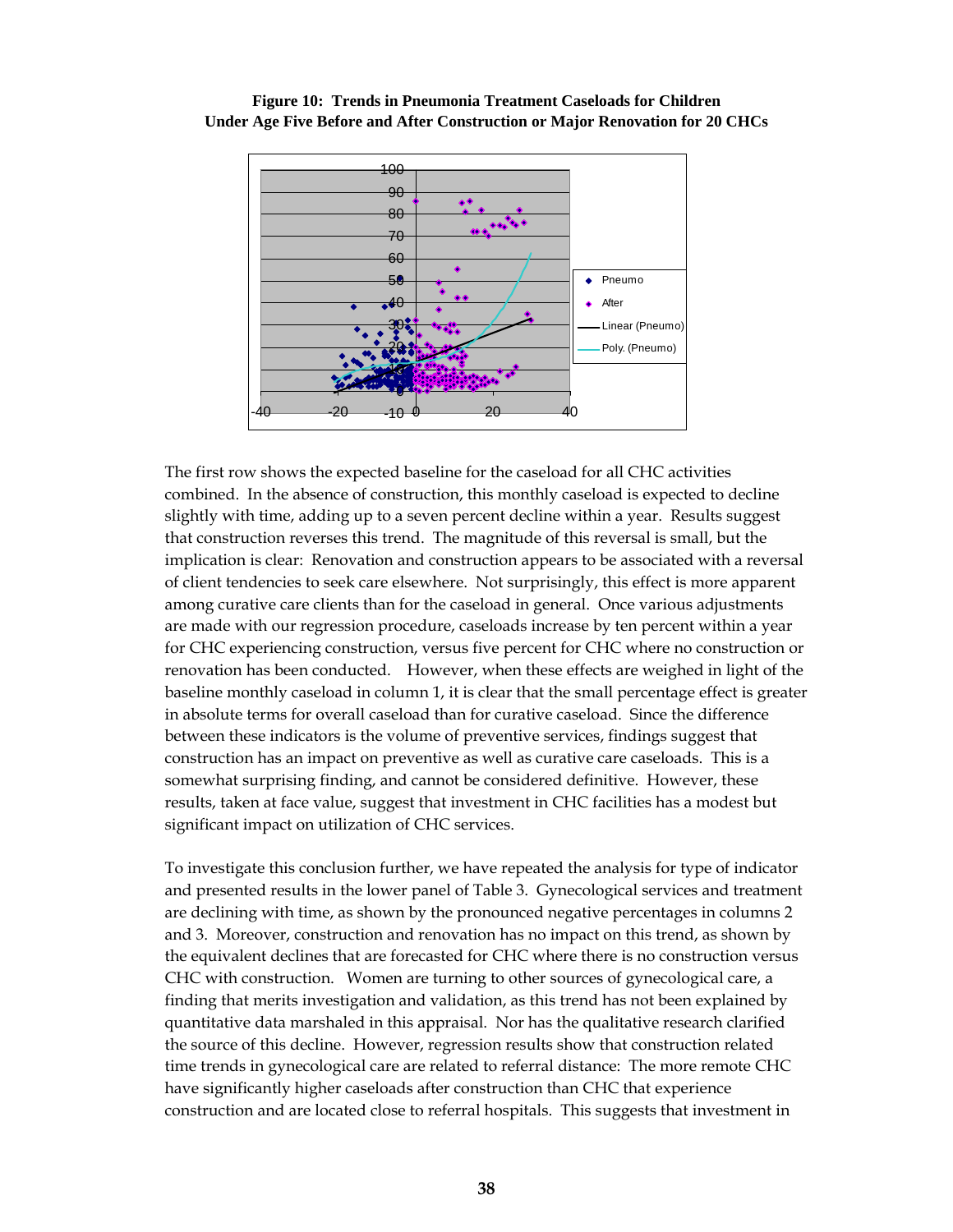CHC construction in remote locations offsets the downward trend in gynecological care caseloads whereas construction close to referral centers has no such effect.

Results from the analysis of diarrheal disease and pneumonia caseloads portray negative time trends in the absence of CHC construction and renovation. For cases reported as diarrhea or "pneumonia" this trend is markedly reversed for CHC where construction has taken place, most prominently for pneumonia cases that are under age five children. Clearly "construction" is too narrow a term to describe what is going on. Respiratory illness cases reported as pneumonia may often be categorized as "pneumonia," and activities unrelated to childhood illness may explain observed trends. Nonetheless, evidence suggests that an association exists between upgrading CHC and treatment caseloads. This association merits further investigation.

| Caseload indicator                        | Estimated<br>monthly  | Change in caseload over 12 months of<br>observation assuming that there has<br>been |                                            |
|-------------------------------------------|-----------------------|-------------------------------------------------------------------------------------|--------------------------------------------|
|                                           | baseline<br>caseload: | no major CHC<br>construction or<br>renovation                                       | major CHC<br>construction or<br>renovation |
| Total curative and<br>preventive visits   | 568.0                 | $-6.6%$                                                                             | $+3.3%$                                    |
| Total in-patients<br>and out-patients     | 277.3                 | $+5.3%$                                                                             | $+10.7%$                                   |
| Specific treatment indicators:            |                       |                                                                                     |                                            |
| Gynecological<br>examinations             | 124.5                 | $-27.1%$                                                                            | $-19.2%$                                   |
| Gynecological<br>treatment cases          | 35.1                  | $-22.9%$                                                                            | $-24.3%$                                   |
| All diarrheal<br>disease cases            | 24.7                  | $-1.9%$                                                                             | $+42.7%$                                   |
| Under age five<br>diarrheal disease cases | 19.2                  | $-7.1%$                                                                             | $-24.1 \%$ (not<br>significant)            |
| All pneumonia cases                       | 31.7                  | $-0.3\%$                                                                            | $+4.9%$                                    |
| Under age five<br>pneumonia cases         | 24.5                  | $-7.8%$                                                                             | $+23.5%$                                   |

### **Table 3: Predicted change in monthly caseloads for 12 months of CHC observation with and without major CHC construction or renovation**

In summary, findings suggest that:

• Construction or major renovation of a CHC has a slight, but significant, effect on how much commune residents use CHC services. If this small effect is projected over time, and assumed to continue, the long-term effect can be substantial. Thus, small effects on monthly caseloads may be important in the long run.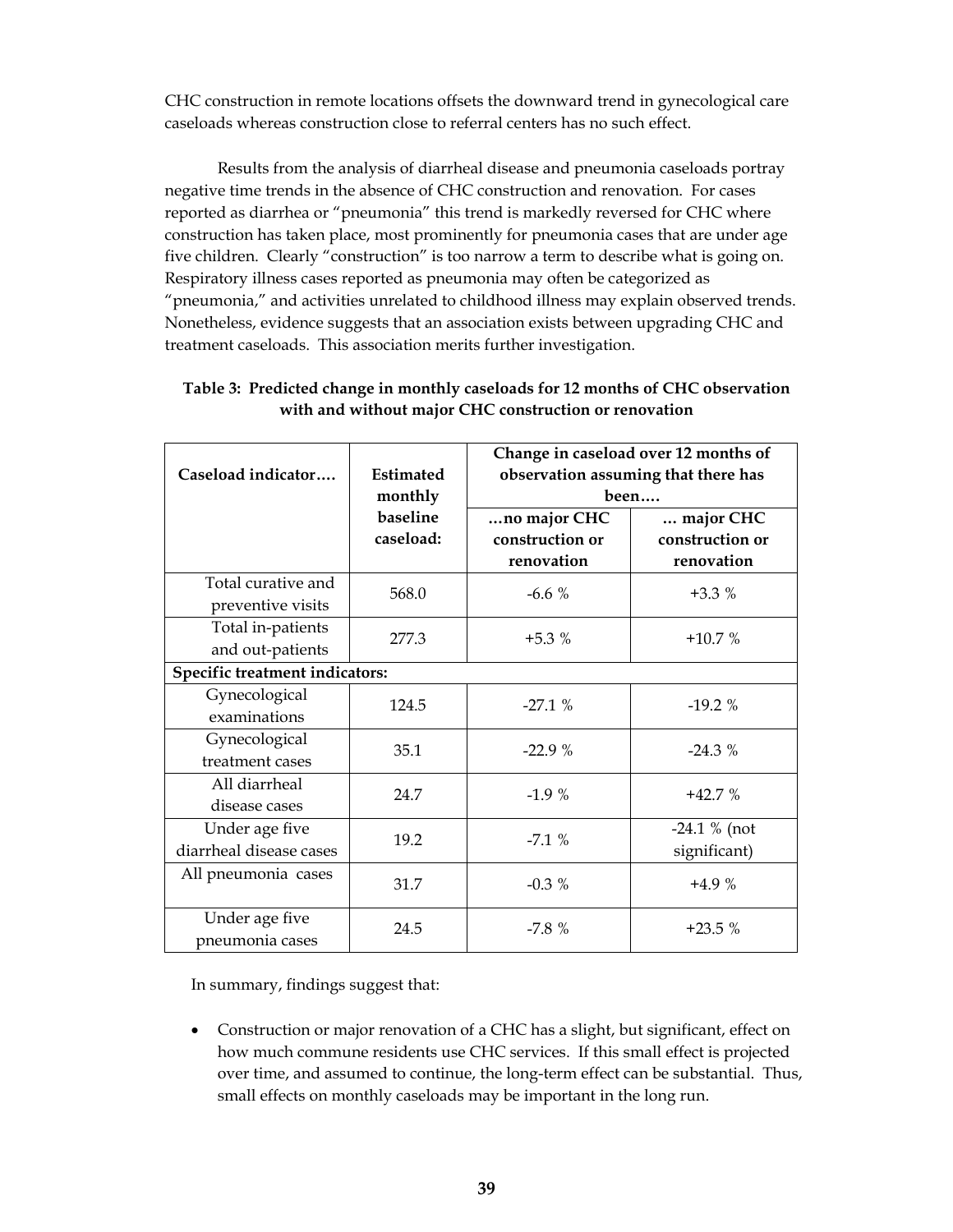- For gynecological care, CHC service caseloads are also affected by referral distance.
- For pneumonia caseloads, CHC construction reverses downward trends in client caseloads, particularly for children under five.

These conclusions must be interpreted with considerable caution. While results have employed objective statistical methods, various biases can arise in such analyses. Only 40 CHCs were included in the sample, and these were selected purposefully. Estimation of statistical models assumes random sampling. Moreover, unmeasured administrative factors may lead to construction decisions that bias results. To assess the validity of these results we included an assessment of infrastructure in the Data Sets B and C investication. One-third of surveyed CHCs in both provinces were built before 1995 (35%), 20% were built during the period of 1995-2000, 33% built after 2000, and for the remaining 13% it was impossible to define when they were built. For those CHCs where the time of building was defined, the time of operation was 16 years on average. During the operation, these CHCs were also upgraded. The latest upgrade took place 5 years ago, a rather long time relative to national standards, which specify that infrastructure of commune health facilities should be upgraded and maintained once a year. The floor plots of land occupied by study CHCs were about  $1000 \text{ m}^2$  on average and the floor space of facilities was about 225 m<sup>2</sup> which is large compared with the national standards, which stipulate a minimum land area of  $500$  m<sup>2</sup> in rural areas,  $150$ m<sup>2</sup> in urban areas, and a minimum floor space of 90m2. Discussion of infrastructure focused on the following issues and themes:

*The age and condition of the facility.* Structure of the clinic building of CHCs: Nineteen of the buildings were of level-4 type, i.e. those with a low quality and the limiting time for operation in these house is less than 20 years and one of the buildings was another non-standard type of structure. There was no building of level 1, 2 and 3 types, which are of the medium and higher quality with a timeline for operation from 20 to 100 years (in accordance with the ranking of public constructions of Ministry of Construction, dated 3/7/2003). Considering the average time of operation of CHCs (15.9 years until now in Khanh Hoa and 5.3 years in Da Nang), many centers in Khanh Hoa are close to expiry of operation time line. It is clear that the quality of the clinic building of those CHCs was generally very low and it was also reflected in staff and community member comments. In the course of indepth interviews with 119 health providers in both provinces about how to improve CHCs, 57 percent spontaneously referred to the need to completely reconstruct CHCs, 24 percent thought that buildings needed a complete renovation and 13 percent thought that there should be minor upgrades. Thus, of the 119 interviews, only one percent thought that CHCs were presently adequate. Workers at all levels comment on this problem. For example, a VHW noted:

*"The facility is too simple; there are only one or two beds, no emergency facilities. When there is any difficulty, the patient is referred to the higher level and it is impossible to travel when there are floods or storms*"- (A male VHW in KN commune, KV district, Khanh Hoa)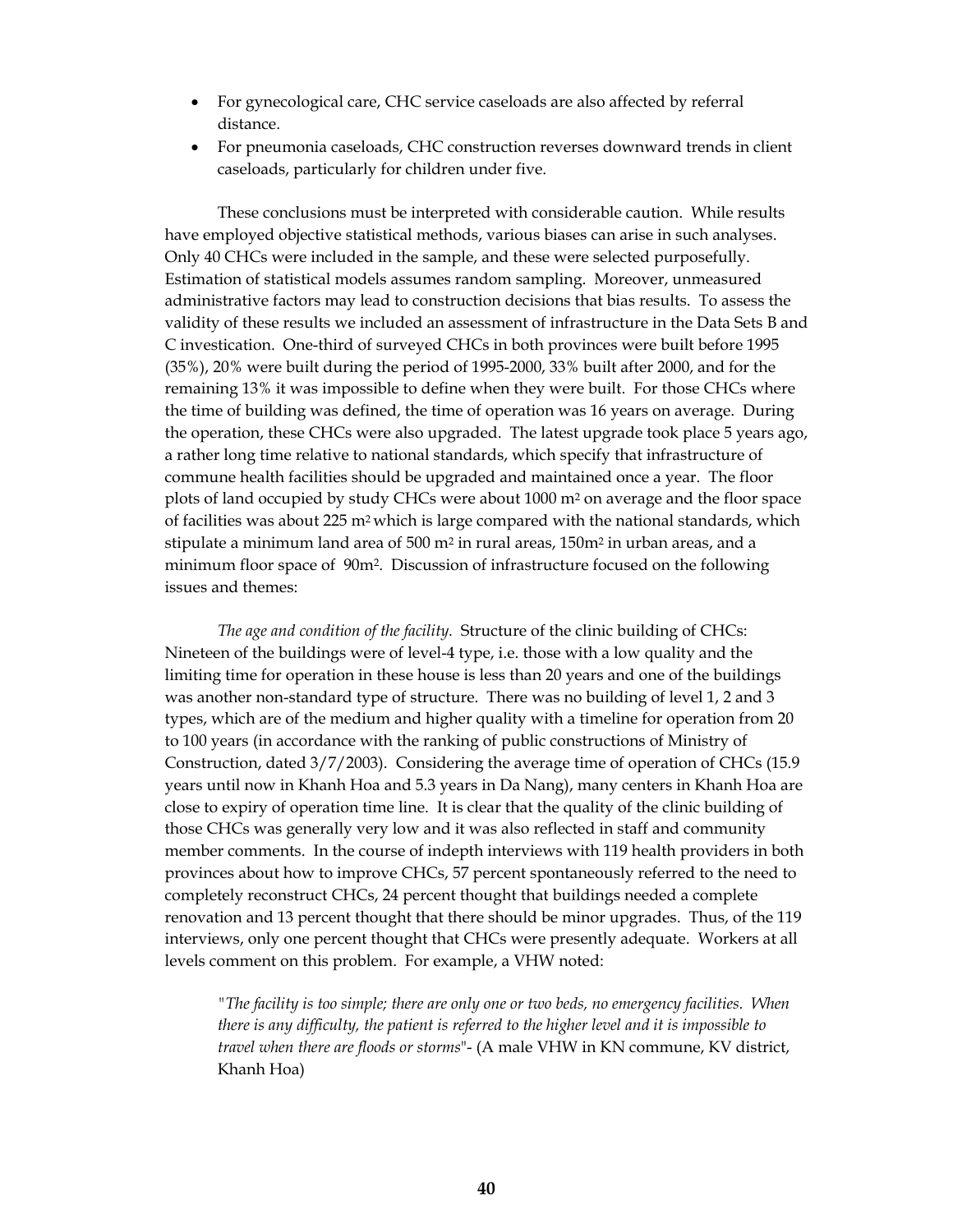*"The health center in A K ward does not look good, its appearance is already of low quality, other factors such as lights, rooms are also not of right standards, there is leakage in rainy season, toilets on the above floors are too small and have leakages also. Looking at that infrastructure, clients don't want to visit it."*(Female health collaborator, aged 45, AK precinct, T K district, Da Nang)

 "*The in-patient area is too narrow. This is acceptable in this season (Autumn-Winter), but it is unacceptable to stay in the room in summer. It is too hot without water and electricity. It is not hygienic in the health center, without any place for storing waste, or no waste bins."*(A resident, male, aged 35, H N commune, HV district, Da Nang).

*"Because this health center was an inhabitant's house …now used as commune health center so the rooms are not of good standard. They should be used with investment from health sector. The quality of the house is now very low." -* (Female health provider, aged 39, PN precinct, HC district, Da Nang).

*CHC Layout.* Restrooms (WC) for patients are an obvious requirement of quality care. However, of the 40 surveyed CHCs in Da Nang and Khanh Hoa provinces, 80% had a restroom for patients. Of these, three-fourths were clean, and problems with sanitation were apparent in interviews with the commune residents also showed that unclean WCs in the mountainous areas adversely affected clients of the health centers:

*"I took care of my daughter who delivered for several days in the commune health center, I found it not very clean. Regarding using WC, there was not enough water, no water to clean the latrine after using. I had to carry water from the well to the WC to flush it. It is not problematic for care givers like us to do that however those new mothers, once they used the latrine, where they could get water to flush it. I would wish that the rest-room of the health centers would be improved -*(A resident, female, aged 56, Kinh group, ST commune, DK district, Khanh Hoa)

According to the national standards, it is necessary to have separate rooms for IEC activities, reception, drugstore, for examination and primary health care, for family planning, delivery, post-natal care, recovery room, rooms for washing, sterilization and traditional treatment in a health facility. However, among those 40 surveyed health centers, none met the required standards. Most of these rooms were multifunctional. 80%of the CHCs had separate post-natal care room and 70% had a separate delivery room. One-half had a separate family planning room and 43% a separate recovery room. Only 25% had a seperate room for sterilization of medical instruments. It was clear that under the new national standards, the health facilities built under the previous national health programs are of inadequate quality. In in-depth interviews with residents, infrastructure of CHCs are always mentioned and they also said that the lack of service delivery rooms limited their use of the health services. Community and staff respondents have ample advice on features of CHC facilities that could improve services:

 *"The CHC is new but there are not enough rooms and they are also small. For example, the examination room is too small, when there are many clients, they have to wait but there is not waiting room, the drug store is also too small so patients have to wait outside. There is only one small recovery room. The traditional treatment room is small*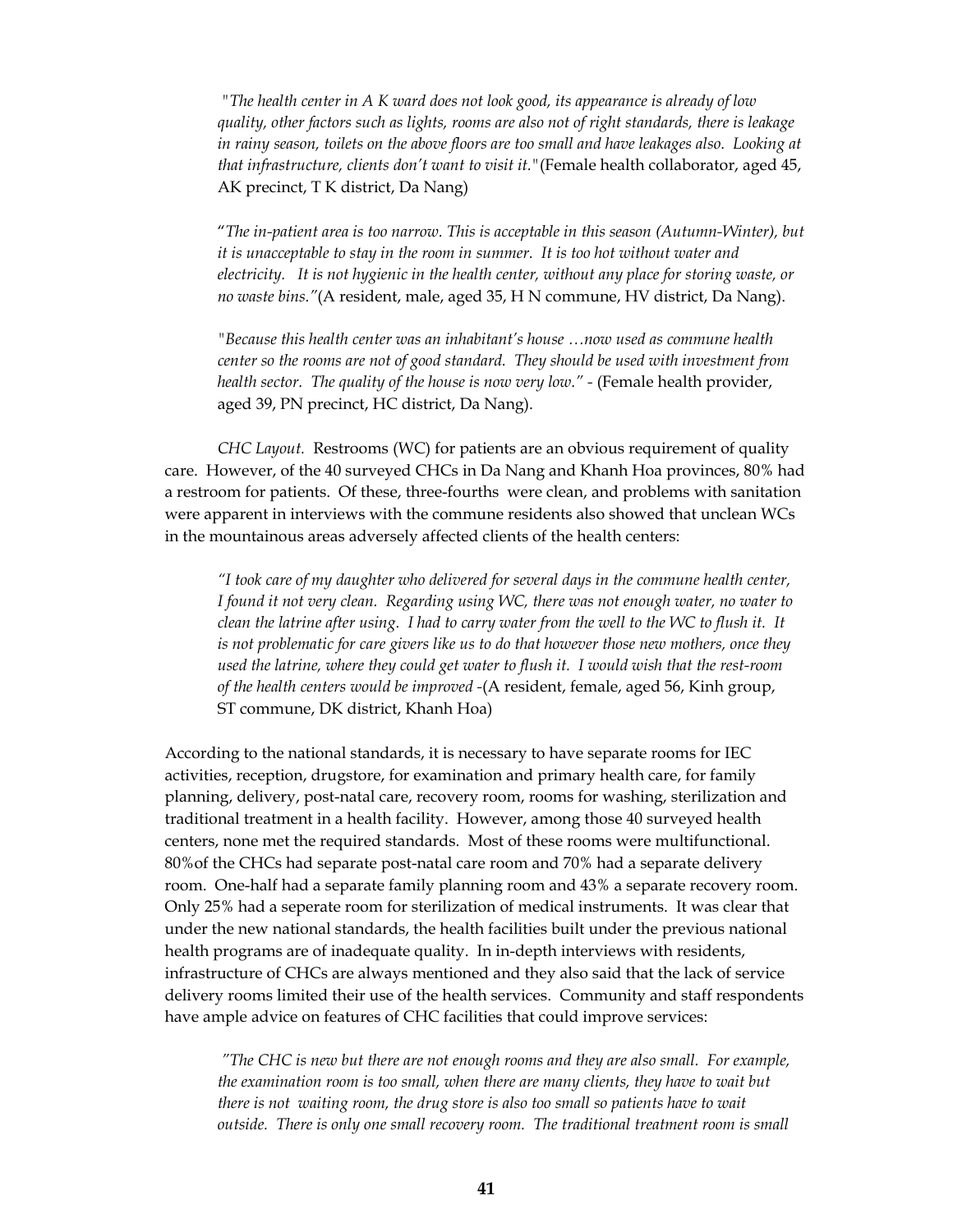*but is also used for counselling because there is not [a separate] counselling room. Another room is for gynaecological examination but is shared with other procedures such as IUD insertion. There is not a room for sterilization of medical instruments"-*(Female health provider, aged 40, KN commune, KV district, Khanh Hoa)

*"There should be more rooms, such as a room for delivery, an examination room and a recover room. The other day, there were many patients contracting diarrhea*, *some would like to stay at the CHC but there was no bed, some had to leave the center after very short recovery.*" (a resident, female, aged 39, Kinh group, NQ commune, NH district, Khanh hoa).

*"The limited insfrastructure of the health center adversely affects the people's interest. There are few visits of inhabitants*". (Female VHW, CPN precinct, Cam Ranh town, Khanh Hoa)

*"The infrastructure of the CHC is currently very limited according to common requirements... If the condition of services is improved, I am sure that there will be more visits from the people".* (Female VHW in NQ commune, NH district, Khanh Hoa).

*"Infrastructure of the CHCs is very insufficient, Ba Cum Bac commune has a large population but the CHC has only a small examination room and only for out-patient treatment, there is no room or facilities for in-patient treatment*."(A female VHW in BCB commune, KS district, Khanh Hoa).

*"The infrastructure is of very low quality, rooms are too small and each room is used for 3-4 functions so there is not confidence in health service delivery from the people. Secondly, there is a lack of facilities which are necessary for the health center, thirdly the professional competency of staff is also limited. Assistant physicians should be trained on updated knowledge every year*." (Male health provider, aged 33, 1KN commune, NH district, Khanh Hoa).

*"Despite some upgrade in the infrastructure of the health center, but due to the lack of money, the upgrades were temporary and could not improve the condition of the center with the right standards of cleanness, good appearance, hygiene and sufficient facilities to provide services.-*(Male provincial health leader, aged 54, Khanh Hoa).

*"Delivery room is separated but there is not a separate examination room. Sometimes, there is only one room for both examination and injection, all functions. Sometimes when I came for examination I find the health staff making an injection for female clients who have to draw up their trousers. It looked impolite, not private."* (A resident, male, aged 48, PN precinct, HC district, Da Nang).

*"The working place is not of good standard and the treatment room is not well settled so it's hard to do the job well".* ( Head of ward, PN precinct, HC district, Da Nang).

*"The health center is not standardized, for example, the examination room is used in combination with treatment. I am a health insurance beneficiary, I can't accept it. Even when I am used to it in the following visits, I would rather go to the drug store next to the*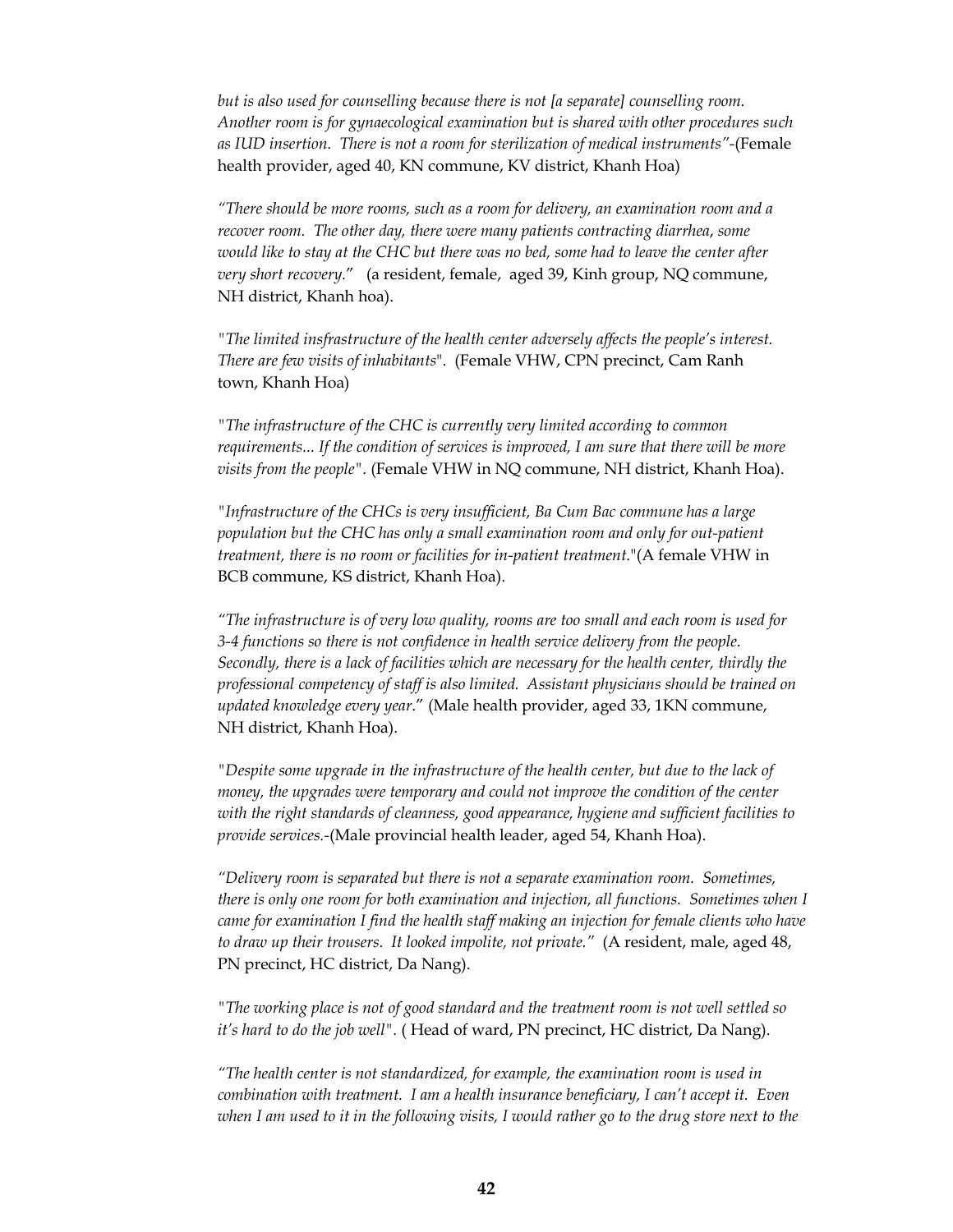*center to buy flu medicines rather than go there for treatment. The center is not of good quality so I don't like it."* (Male commnue leader, HN commune, HV district, Da Nang).

"*This floor need upgrading, the wall need re-paving and the water drainage and rainwater containing system also need improving... there should be a sound-proof system because of so many noise here".* (A resident, male, aged 45, AK precinct, TK district, Da Nang).

In general, CHCs are not configured for specialized health services. For example, none of the CHCs had rooms for ophthalmology examination and only five had a room for ENT examination. Although Khanh Hoa and Da Nang plans call for health facilities to provide maxilo-odontology services, this speciality was not available in any of the study CHCs. However, observation of services determined that 90% of the study CHCs had a clean area for examination. Preliminary care lighting provided was sufficient in 73% of these centers.

Privacy of examination and counseling rooms is an important factor to ensure the quality of the service provided because it is essential to the comfort for most clients who visit the center. However, this is still a limitation of most health factilities surveyed. There is a very low percentage of the health factilities that met the standard of privacy. Interviews with the local people also showed that the lack of privacy also prevented them from visiting the centers for services:

*"The health center is still too simple, women would like to come for examination but there is a lack of examination room and there is no privacy. Sometimes, the window of the examination room was too low so the people outside kept watching inside."* (a resident, female, aged 43, Kinh group, VB commune, VN district, Khanh Hoa).

Main sources of water, telephone and electricity for operation of CHC: Out of the 40 surveyed CHCs, 43% has access to piped water, seven centers have drilled wells and 28% of the centers have deep wells. Regarding water volume, only 70% of the CHCs had sufficient water for use and 80% had access to clean water. The lack of clean water affected the environmental hygiene and infection control. This weakness was also reflected in indepth interviews in the communes.

Water used in the health center is from the source when the health center was built and it *is natural surface water and not sufficient to provide water to the center. It is impossible to provide water to all the rooms so we have to carry water from the well." (*Female health provider, aged 40, KN commune, KV district, Khanh Hoa).

Most health facilities in Da Nang and Khanh Hoa province have telephones. Out of 40 CHCs, all but three had a functioning telephone line. This ratio is higher than the result of the National Health Survey in 2001/2002 (showing that there were 37.6% health facilities having a telephone line; this figure was 64% in the urban area and 33% in the rural area<sup>3</sup>).

<sup>3</sup> Ministry of Health - General Statistic Office - Report on the National Health Survey 2001-2002: Quality of Health Services in Commune/Ward Health Centers. Page 11.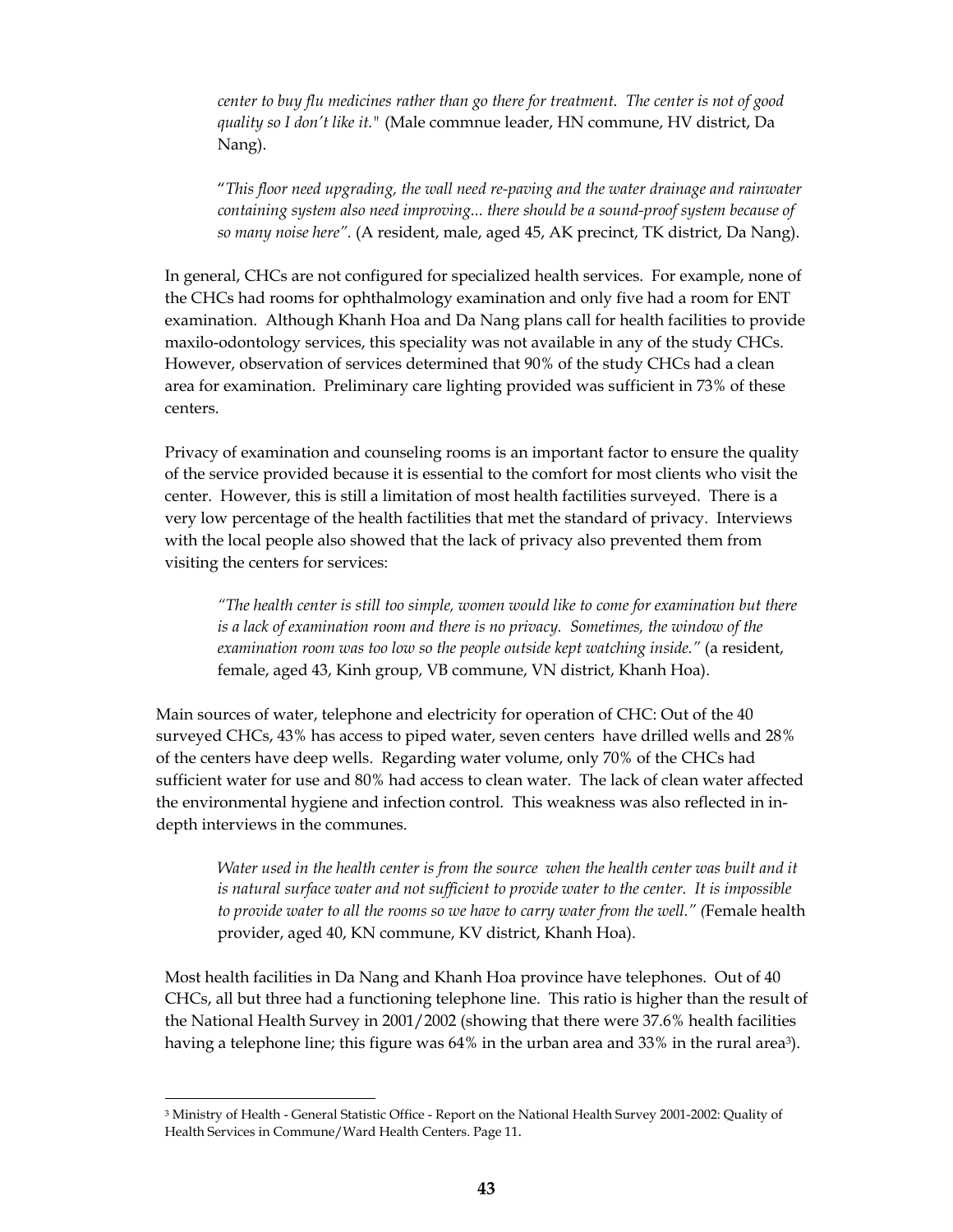Regarding electricity, 98% of the 40 visited CHCs in two provinces have regular electricity for operation.

According to the national standards of commune health centers, each health facility should have a traditional herbal plant garden or sample herbal plants with at least 40 types of plants according to the required list of the Ministry of Health. Out of 40 CHCs in Da Nang and Khanh Hoa, 65% had a traditional herbal plant garden, and none had all of the required plants in many centers.

*Equipment:* Medical equipment is cited by all respondents as critical to the quality of services provided in a health center. Results from the survey showed that less than a fourth of the CHCs had the minimal configuration of equipment stipulated by the Ministry of Health. The mentioned reasons for this insufficiency were the lack of funding (65%) and a lack of subsidy (87%). Table 3 illustrates the consequence of this problem with respect to specific items.

The availability of equipment is different among in health centers, some are available in all centers but some are available in only a few centers, as listed in Table 4.

| Available in 80% CHCs                                                                                                                                                                                                                                                                                                                                                                                                                                                                                    | Available in 79-50%<br><b>CHCs</b>                                                                                                                                 | Available in <50% CHCs                                                                                                                                                                                                                                                                                                                                                                                                                                                             |
|----------------------------------------------------------------------------------------------------------------------------------------------------------------------------------------------------------------------------------------------------------------------------------------------------------------------------------------------------------------------------------------------------------------------------------------------------------------------------------------------------------|--------------------------------------------------------------------------------------------------------------------------------------------------------------------|------------------------------------------------------------------------------------------------------------------------------------------------------------------------------------------------------------------------------------------------------------------------------------------------------------------------------------------------------------------------------------------------------------------------------------------------------------------------------------|
| 1. Telephone<br>2. Refrigerator/cold chain<br>3. Blood pressure cuff<br>4. Thermometer<br>5. Stethoscope (binaural ears)<br>6. Malnutrition program scale<br>7. Delivery/family planning<br>bed/table<br>8. Delivery kit<br>9. Obstetrical stethoscope<br>10. Infant scale<br>11. Adult scale<br>12. Gynecological/FP<br>instrument<br>13. Gynecologic examiniation<br>set<br>14. IUD insertion and<br>removal kits<br>15. Pelvic meter<br>16. Intravenous infusion kit<br>17. Wet autoclave (oil, coal) | 1. Suture (repair) of<br>episiotomies<br>2. Cervical examiniation<br>instrument set<br>3. Ambou balloon for<br>adult<br>4. Vaccum aspirator<br>(electric)<br>5. TV | 1. Microscope<br>2. Eye chart<br>3. Infant emergency<br>resuscitation<br>4. Ambou Balloon for children<br>5. Ear-Nose-Throat examination<br>instruments<br>6. OSM examiniation<br>instruments<br>7. Ophthalmology examination<br>instruments<br>8. Electric acupuncture<br>apparatus<br>9. instrument boiler (oil, coal);<br>10. instrument boiler (electric)<br>11. autoclave (electric)<br>12. Dry heat sterilizer<br>13. Vacuum aspirator (manual)<br>14. Video<br>15. Computer |
|                                                                                                                                                                                                                                                                                                                                                                                                                                                                                                          |                                                                                                                                                                    |                                                                                                                                                                                                                                                                                                                                                                                                                                                                                    |

**Table 4. Equipment available in 40 CHCs of Da Nang and Khanh Hoa.**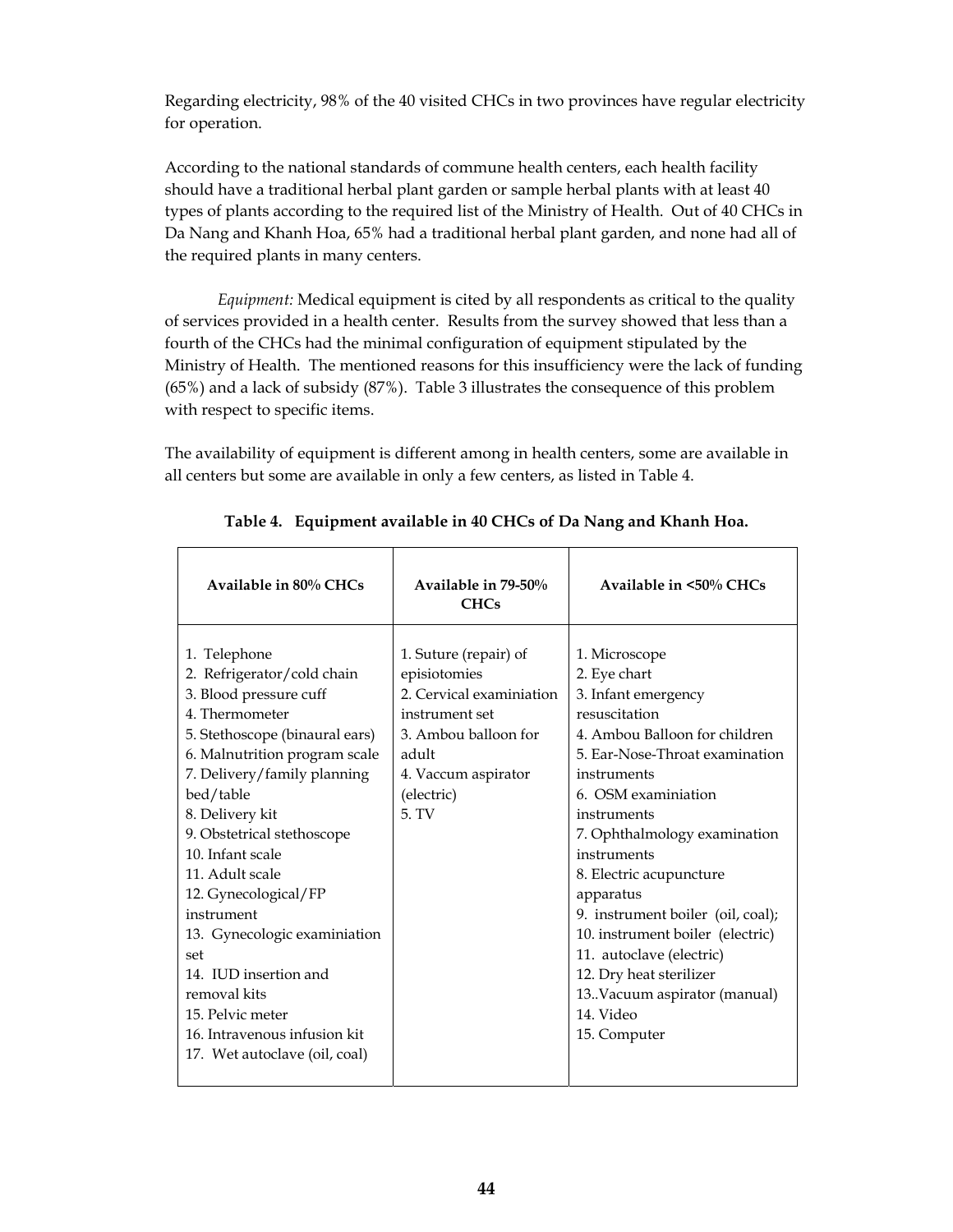In fact, the majority of the CHCs in the survey in the two provinces only had essential instruments for primary health care services. Many centers lacked instruments for infection control, for example, instrument boiler/sterilizer, dry heat sterilizer, autoclave for equipment sterilization, etc. Moreover, with the provincial policy of training health staff to provide other professional services such as OSM, ENT, ophthalmology and traditional treatment services in the local health facilities the lack of these instruments showed the lack of synchronism between human resources and physical resources, leading to the unreadiness of these services.

In interviews with questionnaires with health staff in Da Nang and Khanh Hoa, 66% of the respondents said that there is a lack of several types of medical equipment in these health centers. This problem was also reflected in in-depth interviews with health managers:

*Regarding equipment for CHCs, apart from blood pressure cuff, and mainly delivery kits, there is hardly any instrument for other speciality treatments at the moment. In our province, I also paid attention to gradually equip for CHCs, such as Chinese Dental care apparatus, some ENT equipment, but only for some centers. That is why the condition for providing services in CHCs is currently still very limited". (*Male provincial health leader, aged 54, Khanh Hoa*).* 

*"Client's pyschology is that they would like to visit centers with more sophisticated facilities such as ultrasound scanner, X-ray machine... while there are only very simple equipment in the commune health center. If they come here, they still have to go to other places for testing or ultrasound scanning, so they would prefer to go to other places for a comprehensive examination."* (Male Health provider, VB commune, VN district, Khanh Hoa).

"*According to the standards stipulated by the Ministry of Health, there must be an aerosol apparatus and, microscope but these equipments are almost unavailabe in the CHC"* (Male city health leader, aged 51, Da Nang).

"*The instruments for midwives were not sufficient nor of good quality*" (Male city health leader, aged 47, Da Nang).

*"Ward health centers should be provided with durable equipment. Previously they received equipment in the form of grants so we tried to use them without complaints. But in fact, some were not usable so they were disposed after reception"* (Male health manager, ST district, Da Nang).

This topic was also mentioned frequently by local leaders and residents who noted that the lack of equipment substantially affected the quality of the services and changed clients' behavior on service selection:

*"Common medical equipment in the commne health centers cannot meet the requirements of examination and treatment so the local people often visit private health clinic / examination cabinet of more sufficient and modern medical facilities"* (Male, village head of VB commune, VNdistrict, Khanh Hoa).

*"I felt it unsure because even the common equipment such as blood pressure apparatus of the CHC does not work".* (Male, commune leader, KN commune, KV district, Khanh Hoa)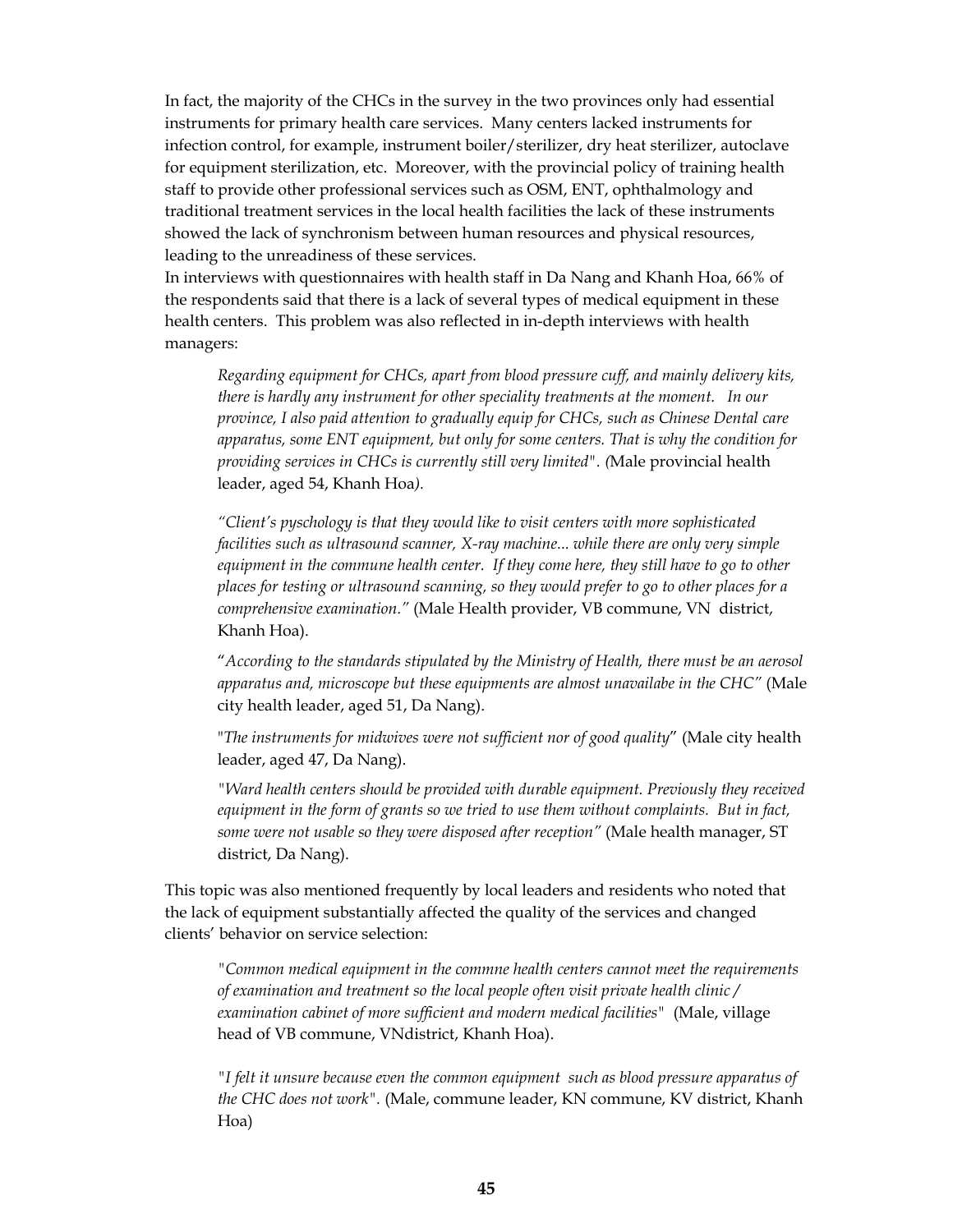"*There was no instrument for specific specialty examinations*" (Female health provider, aged 39, PN precinct, HC district, Da Nang).

*"I think there is a deficiency of many equipment here... lack of basic laboratory testing machine such as for blood tests".* (a resident, female, aged 38, HN commune, HV district, Da Nang).

"*We should invest in equipments to be used for* specialities [Ophthalmology, ENT, OSM, Gynaecology and Traditional treatment]*…"* (Male precinct leader, aged 34, PN precinct, HC district, Da Nang).

*"There should be more equipment for diagnosis such as an ultrasound scanner, x-ray machine... Because in the rural area, transport is very difficult, if we break our leg, we wouldn't have to go to higher level referral" -*(a resident, female, aged 46, HN commune, HV district, Da Nang).

*Essential drugs.* Essential drugs include anti-biotics, medicines for influenza, diarrhea control, reproductive health, child healthcare, pain release, antiseptics, for allergy, soporific and sedative pills, different types of vitamins, intravenous infusion fluid and other items (Table 5) Of the 40 CHCs in two provinces, only 53% had all essential drugs, and only 58% had more than 60 types of drugs. Revenue constraints were cited as the main barrier to procurement of drugs by 42% of the respondents, while lack of subsidies was cited as a problem by over 63 percent of those interviewed.

| Available in 80% CHCs                 | Available in 79-50% CHCs    | Available in <50% CHCs      |
|---------------------------------------|-----------------------------|-----------------------------|
| 1. Paracetamol 500 mg,                | 1. Ibuprofen 400 mg,        | (1) Penicillin (injection), |
| 2. Paracetamol 325 mg/100 mg,         | 2.                          | (2) Griseofulvin            |
| 3. Diclofenac 50 mg                   | Prednisolon/Dexamethasone   | (3) Tinidazol               |
| 4. Lidocain                           | 3. Alimemazin 5mg           | (4) Bromhexin               |
| 5. Nifadipin                          | 4. Diazepam                 |                             |
| 6. Oxytoxin,                          | 5.Ergometrin                |                             |
| 7.Albedazol/Mebendazol                | 6.Gentamicin                |                             |
| 8. Ampicillin-Amoxillin,              | 7. Penicillin - oral intake |                             |
| 9. Cephalexin 500/250                 | 8. Ciprofloxacin            |                             |
| 10. Doxycylin                         | 9. Atropin sulfat           |                             |
| 11.Tetracyclin                        | 10. Cimetidine/Ramitidine   |                             |
| 12. Erythromyxin                      | 11. Dextromethorphan,       |                             |
| 13. Cotrimoxazol                      |                             |                             |
| 14. Nystatin                          |                             |                             |
| 15. Metronidazol                      |                             |                             |
| 16. Spasnaverin 40 mg                 |                             |                             |
| 17. Anti-acid drug for gastric ulcer. |                             |                             |
| 18. Terpin Codein.                    |                             |                             |
| 19. Salbutamol 2 mg.                  |                             |                             |
| 20. Vitamins.                         |                             |                             |
| 21. Iron tablets, Axit Folic          |                             |                             |
| 22. Intravenous infusion fluid        |                             |                             |

### **Table 5. Essential drugs available in 40 surveyed CHCs in Da Nang and Khanh Hoa provinces**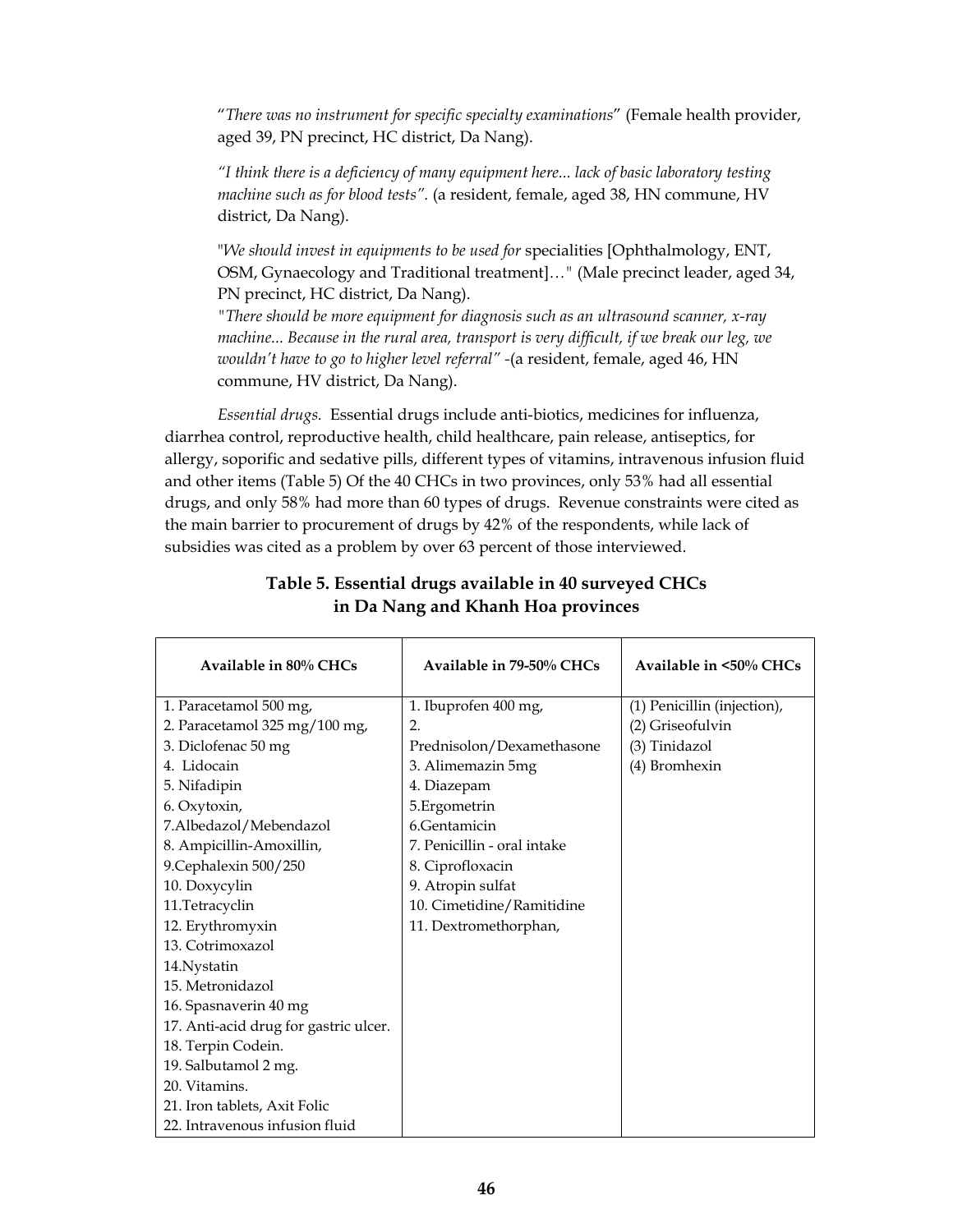Only 19% of the 119 respondents believed that that there were sufficient drugs, a concern that was shared by many community respondents. For example:

*"In the CHC there is very limited medicines for patients so when we needed medication for treatment, we were recommended to go to higher referral*." (A female, commune leader, ST commune, DK district, Khanh Hoa).

*"The main difficult of this health center is the limitation of medicines." (A male, commune leader, VB commune, V N district, Khanh Hoa).* 

*"According to me, the most urgent matter now is infrastructure and materials, rooms and facilities, and the second is medicine. Sometimes, when my husband visited health centers for examination, some medicines were available, some were not, there were not all types of medicines for patients. Infrastructure is both insufficient and of low quality, and due to this remote area and lack of facilities health staff's service delivery has many difficulties."- (A resident, female, aged 65, Kinh group, NQ commune, NH district, Khanh Hoa).* 

*"I only found… simple medicines for normal sickness, fever, there was no medicines for speciality treatments." (a resident, female, aged 36, AK precinct, TK district, Da Nang)* 

 *"Q: How many clients come per day to buy medicine at your drug store?* 

 *A: About one hundred."* (Female drug store keeper, aged 55, PN precinct, HC district, Da Nang).

*Summary: Infrastructure, equipment and supplies.* Additional types of qualitative data that need more analysis before findings are firm include the range of views and experience with private providers, the role of fees and other costs, rural/urban differences, and responses from community leaders and health leaders at district and province levels. However, responses generally confirm insights that emerge from the analysis of Data Set A: Factors other than facilities are the predominant determinants of staff morale and commitment as well as client demand for services. Nonetheless, respondents of all types commented on facilities, the need for privacy, cleanliness, and order.

| <b>General discussion</b><br>themes: | Selected comments by community residents and leaders      |
|--------------------------------------|-----------------------------------------------------------|
| Age and quality of CHC               | Construction is needed<br>$\bullet$                       |
| facility                             | The existing facility is adquate<br>$\bullet$             |
| Rooms and layout                     | The CHC layout is inadequate<br>٠                         |
|                                      | The CHC is clean<br>$\bullet$                             |
|                                      | The CHC layout is inadequate<br>٠                         |
| Status of garden of herbal           | The herbal garden serves as a health eduation device<br>٠ |
| plants                               | Key plants are missing                                    |
| Distance to DHC and                  | The referral distance is too far<br>$\bullet$             |
| Provincial hospital                  |                                                           |

### **Table 6: Summary of discussions of infrastructure, equipment, and supplies**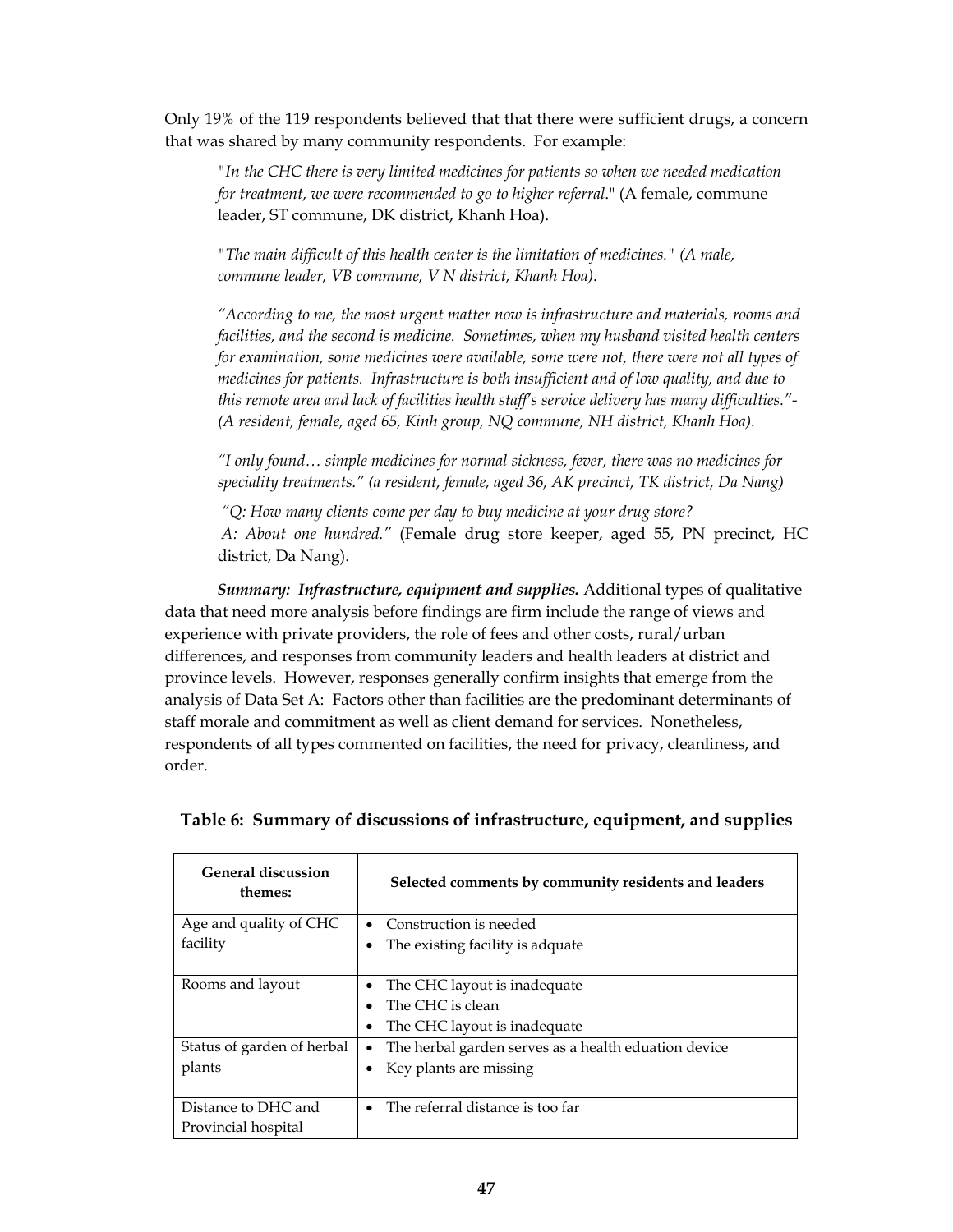| <b>General discussion</b><br>themes: | Selected comments by community residents and leaders   |
|--------------------------------------|--------------------------------------------------------|
| Resources for CHC<br>maintenance     | Funds for CHC maintenance are inadequate<br>٠          |
| The adequacy of<br>equipment         | CHC equipment is adequate for primary health care<br>٠ |
|                                      | Key equipment items are lacking                        |
| Diagnostic supplies                  | Supplies for routine diagnosis are lacking             |
| Essential drugs                      | Key essential drugs are lacking                        |

#### **3) Operation of curative and some key national preventive programs**

#### **Curative health services**

 *\*Types of health care services at CHCs:* Inventory at local health facilities and interviews with health staff showed that most of the CHCs provided health services assigned by MOH to the commune level. These service and activities are primary health care services, including MCH care and HIV counseling; and implementation of approximately 18 important national health programs. General medical examination and treatment of main specialties include internal treatment services, emergency treatment, obstetrics/gynaecologics, nursing, surgery, ophthalmology, ENT, traditional medical treatment and also OSM were performed at different levels at the CHCs.

 Testing at the CHCs: The survey of 40 CHCs showed that pregnancy tests were provided at 95% of the sites, while urine tests were provided at 68% of the CHCs. Other tests such as stain of bacteria, fungus and parasites or blood tests could be done at fairly few CHCs (under 10%). Despite the national standard's lack of regulation on which tests should be done at the CHCs, it would be more convenient for patients if health service providers could perform these common tests.

Many services are not yet widely available at the CHCs, such as rehabilitation (only 50% CHCs provided this service); and traditional medical examination and treatment (at 45% of the CHCs). According to the national standards, at least 25% of patients should be able to receive traditional non-medical examination and treatment such as massage and acupuncture. These figures shows insufficient attention to traditional medical services in both provinces. One reason is lack of a full-time traditional medical service provider. It was shown in the survey that there was not a traditional healer in the staff structure of the surveyed CHCs. At some CHCs traditional medical services were provided by part-time health staff. Interviews with health staff also highlighted the necessity of tradtional medicine services.

In regards to service fee collection at the CHCs, clients who do not have health insurance normally pay in cash for medicine/presecriptions only, not for the services provided, excepting cases of drink- and fight-related injuries. A majority (86%) of the 119 health staff interviewed at Khanh Hoa and Da Nnag said that there was service fee collection but that revenue from fee collection was very small compared with the expenses of the CHCs.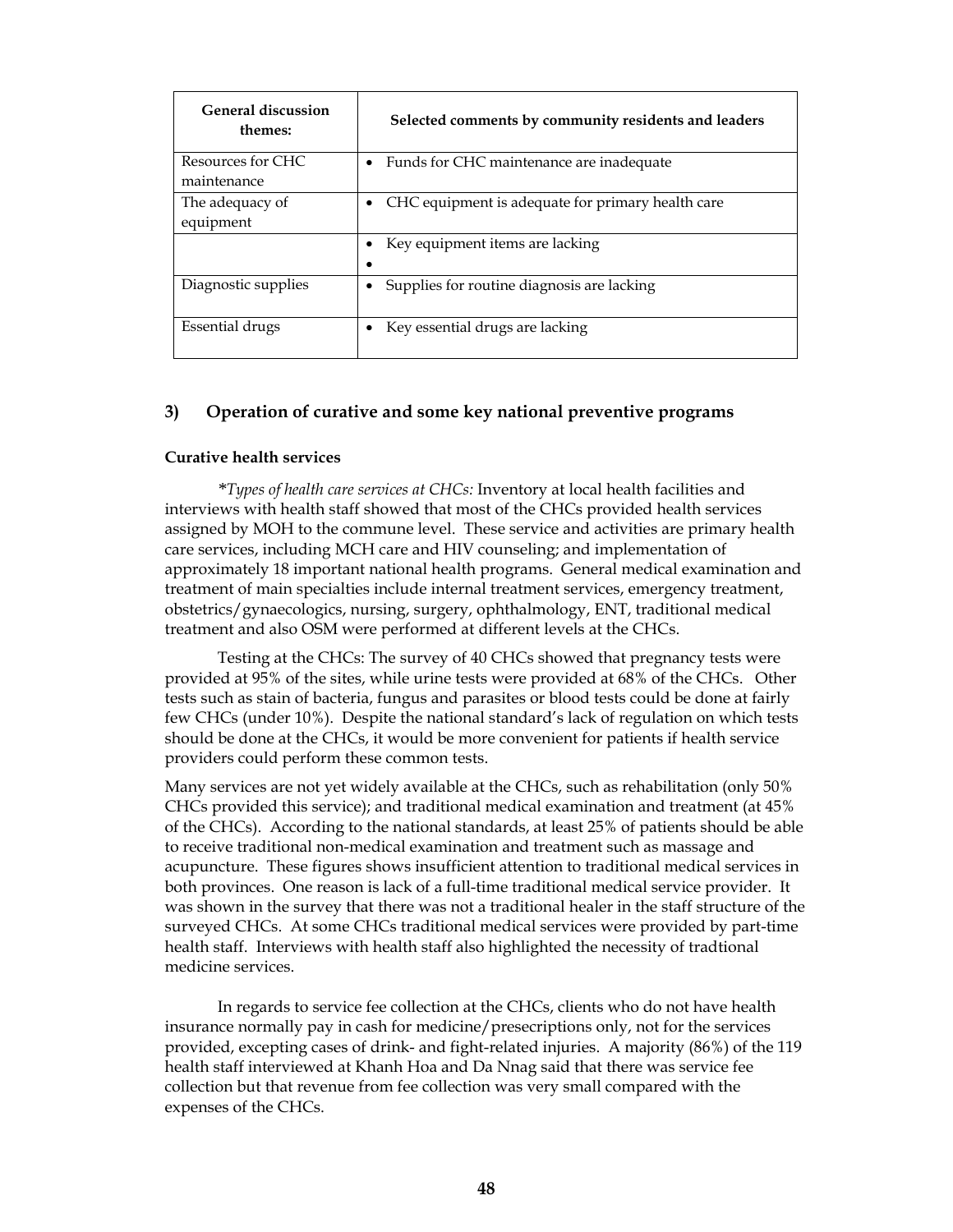*Emergency and referral services.* One of the most important tasks of the CHCs concerns the early detection of disease and emergency referral of patients to higher level care if the case is beyond their technical capability. In emergency services, there are two important factors: availability of medicines and health staff. In the survey, only 45% of the 40 CHCs in both provinces had standard emergency drugs chest, all of the study CHCs had provision for 24 hour staff duty coverage. The average number of staff on duties 24/24 hours was 1.6 persons. Thus, continuous coverage was basically ensured. Emergency treatment and referral to higher level was well organized. No CHC has refused a request for a home visit in case of emergency. In principle, when referring patients to the higher level, there must always be a health staff accompanying them. When the patient was sent to the higher referral level, most of CHCs sent their staff to accompany the patient, only 5% of the CHCs never sent their staff to accompany patients.

Transportation means for referring emergency case to higher level: different ways were applied by different CHCs to deal with transportation constraints. For 90% of the CHCs, the patients were requested to arrange transportation means by themselves. To deal with transportation limitations, 83% CHCs also requested transportation means from higher levels, 20% of CHCs arranged its own available transportation means. However, in the FGDs with VHWs, staff mentioned problems in referrals to higher level, particularly in the rural or mountainous areas:

*"It is very difficult for travelling, there is no transportation means, sometimes, the emergency case happened at night and there was no transportation to refer to patient to the hospital so we had to carry the patient on our shoulders. It was so extremely difficult to do so with a long distance "* (A male VHW in BCB commune, KS district, Khanh Hoa).

*"The CHC is rather far away and has no transportation to refer patients to higher level."* (a resident, female, aged 48, H.N commune, HV district, Da Nang).

 *Quality of CHC services.* With the diversification of health services and the expansion of the health system to all districts, commune-wards, and villages, villagers have access to alternative sources of care. In-depth interviews and FGDs with different subjects in the communities show that the majority trusted the CHCs; they considered the CHC as a place for examination and treatment of common diseases/or injuries. If the health problem became more serious, the role of the CHCs was to provide emergency treatment, then monitor and refer the patient to the higher level such distict or province:

*"When we are sick, we first go to the CHC. We can't stay at home because we don't know anything. For example, when I have a headache, I just take any medicines casually, this may have consequenses, so it's better to go to the CHC for examination first, rather than to treat ourselves at home" (A resident, female, Kinh group, aged 48, KN commune, KV district, Khanh Hoa).* 

*"If some one in your family gets sick, it's better to take them to the CHC first for examination, then depending on how serious it is, the staff at CHC will refer us to the higher level or not or upon request of the family, but the first point still is to go to the CHC" (A resident, female, Kinh group, aged 65, NQ commune, NH district, Khanh Hoa).*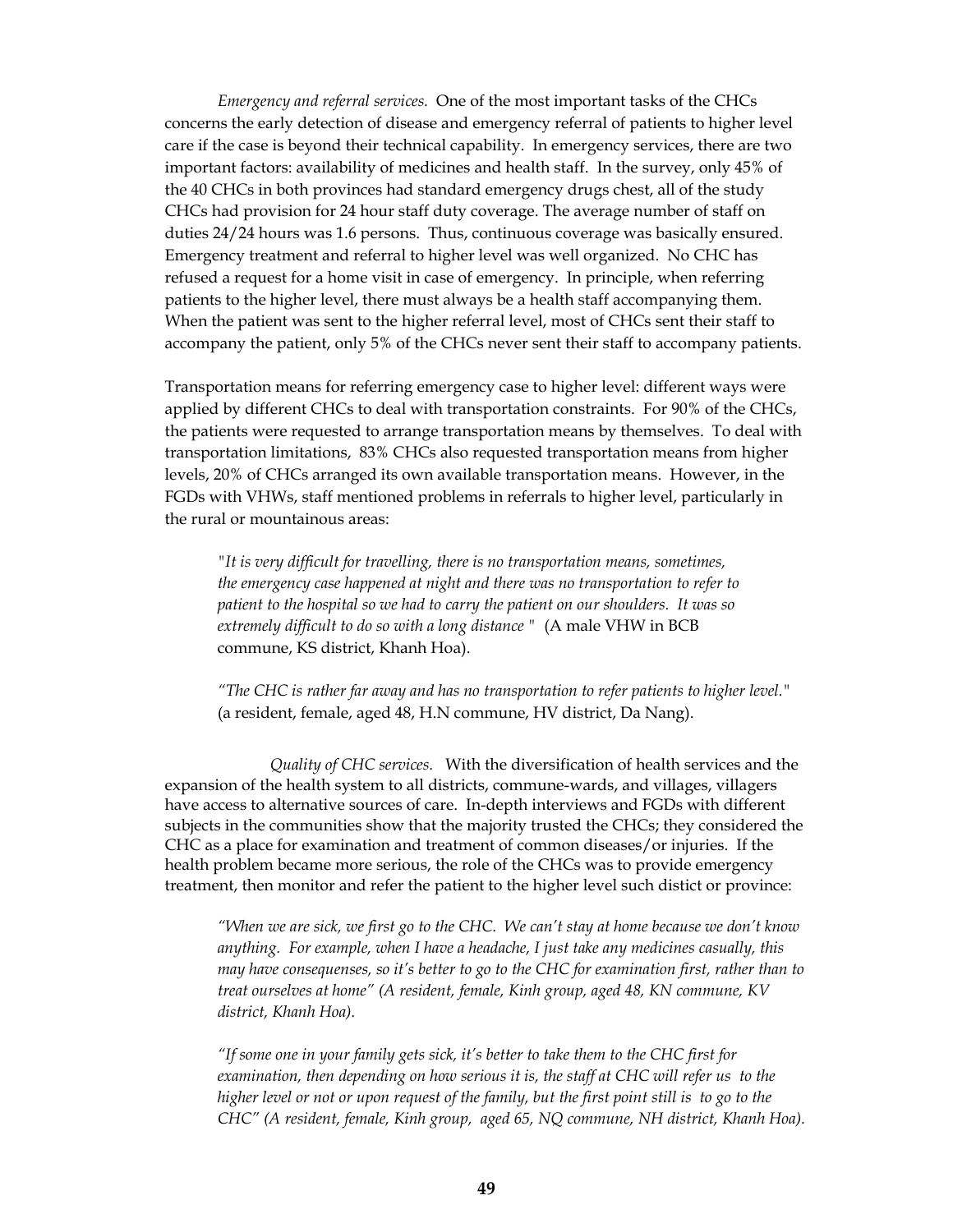*"People come here to measure high or low blood pressure for transfusion, or for treatments of slight wounds, including bandaging, or if they have a fever, or the buy medicines from outside and bring here for injections. Or if they have a traffic accident, so they come here for bandaging and preliminary care"-*(Female VHW, PN precinct, HC district, Da Nang).

"*For those who were not seriously sick, we could provide treatments to them here, but if it was serious, we had to refer them to H.V hopital or to general hospital.* " (Male commune leader, HN commune, HV district, Da Nang).

 There was widespread understanding, appreciation, and acceptance of the service delivery role of CHCs:

*"Recently, the local health system has received appropriate investment from the government, so the services at the CHCs basically meet the people's demand. There is now a physician at the CHCs and the district health centre is of ten overloaded with the people's demand, while services provided by CHCs can also meet our requirements, so we often go to the CHC for health examination and treatment."-(*A resident, male, aged 52, VB commune, VN district, Khanh Hoa).

 *"Firstly, we go to the CHCs if we get sick. Generally, where there is professionalism we feel more confident, rather just go to buy medicine, which is also a possibility [instead of treatment]. The health sector is now different from previously, they are very enthusiastic. If we go to see them, we can get rid of the disease*".-(A resident, female, aged 37, Kinh ST commune, DK district, Khanh Hoa.)

Apart from services provided at the CHCs, patients also receive services provided by mobile health service providers who are based at referral centers. These activities are conducted in close coordination with the local CHC. Mobile health providers provide examination and treatment free of charge for the people, including examination and treatment for common diseases, gynaecological examinations for women, eye examinations, dissemination and education on TB, leprosy, dermatology, goiter, health education services, and advice on environmental hygiene:

*"I was very impressed by the team of mobile heath staff, with its humanitarianism, serving the basic needs of the poor and the disadvantaged because there is a big gap between the urban and rural area at the moment. The rural people have to work hard but have no access to good health care that the urban people are benefitting from. For example, it is too difficult for [them] to go to the big health facilities for examination when they are sick. So I wish that there should be more frequent activities of the mobile heath care services.".-* (A resident, male, aged 31, Kinh group, VB commune, VN district, Khanh Hoa).

*"Some times, there are teams of mobile health providers from higher level; of course I appreciate that because it is to our people's benefit. Firstly, it's free of charge, secondly, our people are often careless with their health, we won't go for examination if we are slightly sick, but only when it becomes very serious. During these campaigns, we would go for examination of even slight sickness. For example, my child had a sore eye, it was very itchy, I just bought medicine to clean her eyes. When the mobile team came, I took*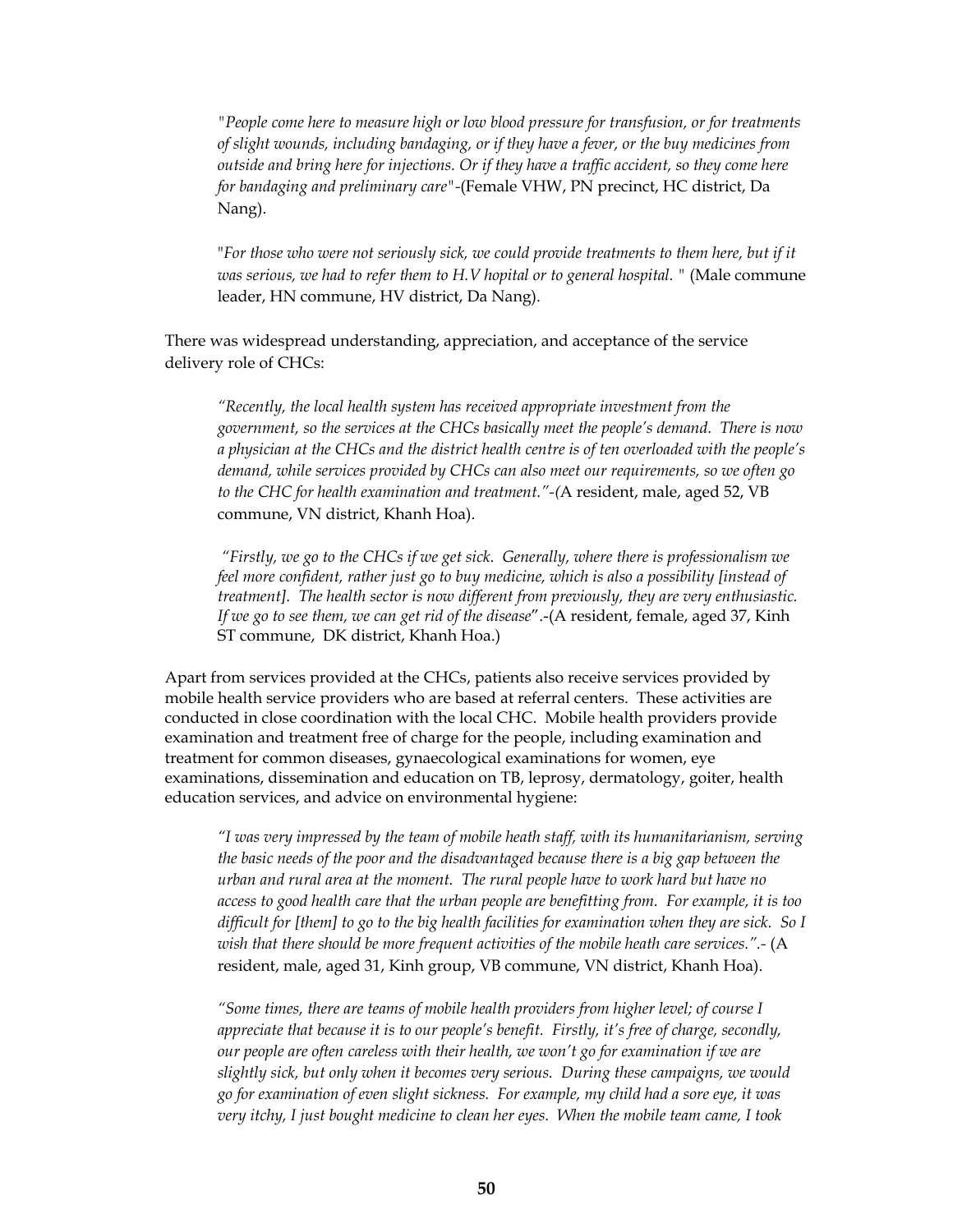*her for examination, it was free and I was also provided medicine for 3 month treatment."-*  (A resident, female, aged 37, Kinh group, ST commune, DK district, Khanh Hoa).

*"I very much like to have health staff from higher level coming for examination and treatment here. In general, they were very warm, friendly, asked very carefully to understand clients'diseases so I felt very confident, rather than going to district or provincial level, I felt very afraid."-* (A resident, female, aged 43, VB commune, VN district, Khanh Hoa).

*"A campaign for eye and gynaecological examinations was just organized. My uncle had poor eyesight, we thought that it was because of his old age and it was unnecessary to have an operation. I found the services very useful, I prepared papers for him to have the operation and took him to hospital to check if the operation was necessary, then he had the first operation for the first eye, and another operation for his second eye. Now he steps out of his house and says 'today I see this house, that high house. It is interesting to be able to see again'"-* A resident, female, aged 40, Kinh group, VP precinct, NT city, Khanh Hoa).

#### **Some key national preventive programs**

Similar to other provinces in the country, Da Nang and Khanh Hoa have been implementing many national preventive programs such as: the expansion program for immunization (EPI), TB, leprosy control program, AIDS prevention/control program, malnutrition prevention program, MCH &FP program, and prevention programs of malaria, ARI, goiter and food safety and hygiene. The activities, depending on each program requirement, are conducted daily, monthly or quarterly.

EPI and micro-nutrients: The survey showed that vaccinations for important disease prevention for children and women such as vaccinations for EPI, hepatitis B, and tetanus have been done by all CHCs. But vaccinations against Japanese encephalitis and typhoid in particular were done at a lower ratio than the afore-mentioned vaccinations at CHCs (42.5%). 17% of the interviewed health staff reported that they were responsible for the EPI program. Monthly monitoring was carried out so there is a high ratio of children receiving vaccinations (97%). The provision of Vitamin A is conducted in conjunction with EPI, and coverage is nearly universal in the study communes. This generates credibility and demand for CHC services more generally:

 *"Since EPI, 6 diseases have been eliminated, we are very happy. The program activities have become our habits. It is not necessary to disseminate any more, whenever invitations were sent, many mothers brought their children there for vaccination. Vaccinations for children are organized on the 2nd and 5th every month at the CHC. If there were any children left, the health staff had to go to their house to provide vaccinations."- (A resident, female, aged 60, Kinh group, VP precinct,NT city, Khanh Hoa).* 

*"After delivery, the mother has to know when to have vaccinations for the child, on which day to bring the child for vaccination. Everyone is now responsible, mothers with small children take care of it, pregnant women also remember to come for vaccination on these*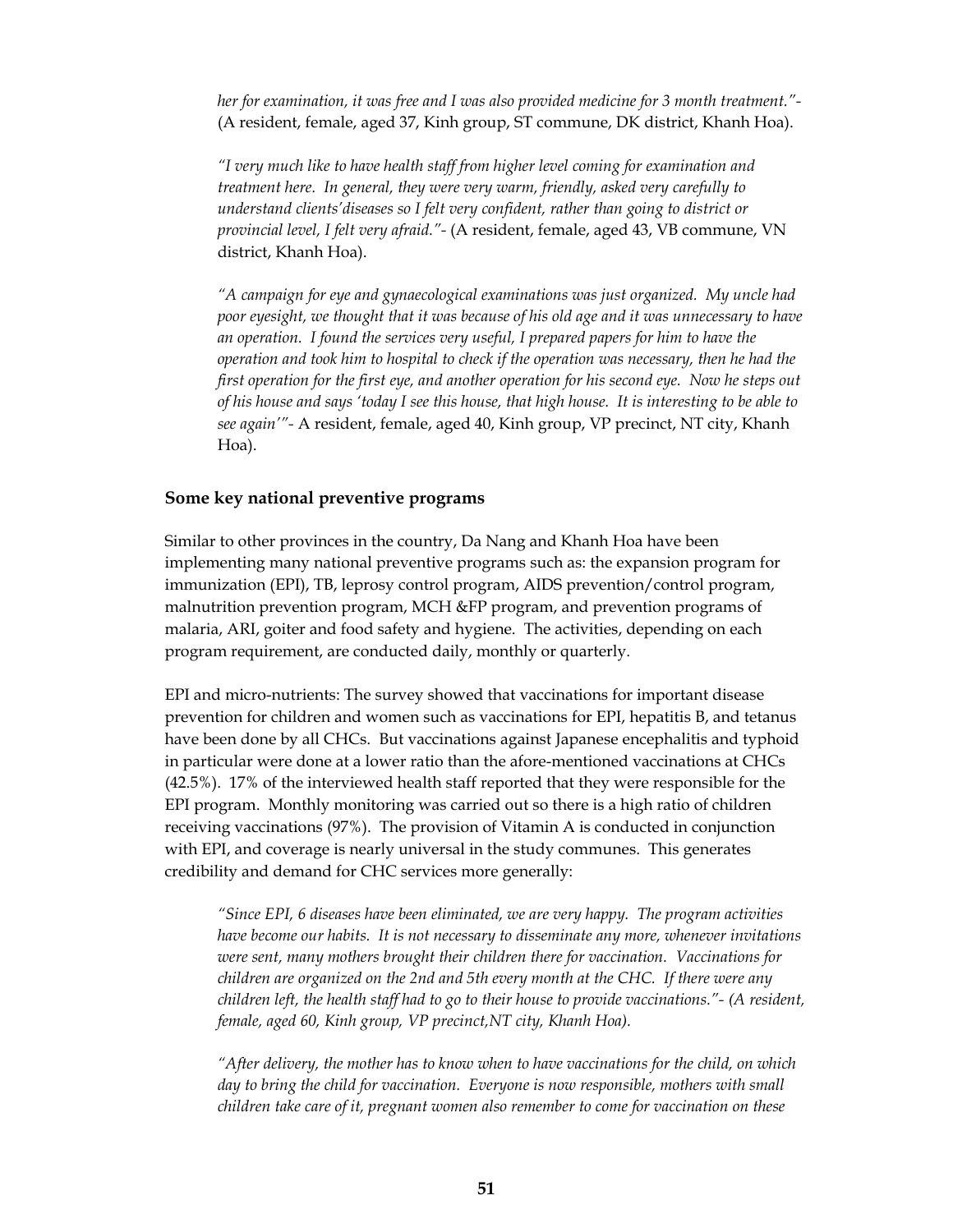*days" –(*A resident, female, aged 40, Kinh group, VN commune, NT district, Khanh Hoa).

*"EPI is good, with sufficient coverage every year, if there is any one left, health staff from th CHC will go to their house for vaccinations. If they can't finish vaccinations here they will come to resident's house to provide all vacinations." – (*A resident, female, aged 35, Raglay group, BCB commune, KS district, Khanh Hoa).

"*Most mothers with children of the ages elegible for Vitamin A intake or EPI received invitations or informed by health staff at home to bring their children to CHCs for vitamine intake or vaccinations so in our ward, 100% of the children received all kinds of vaccination*". (Male precinct leader aged 36, PN precinct, HC district, Da Nang).

"*I could see that clearly… infants infected with TB were almost eliminated… [and] tuberculosis, pertussis...hardly appear" (Fe*male health manager, aged 40, HC district, Da Nang).

*"There was a sharp reduction of contractions of infectuous diseases among children and child mortality due to these diseases. There were no cases of diptheria, measles, tetanus and poliomyelitis in 2003". (*Male health manager aged 39, TQ precinct, ST district, Da Nang).

"*The people understood the benefits of [vaccinations]…they brought their children to CHC for vaccination as invited.*" (Male health provider, aged 37, AK precinct, TK district, Da Nang).

However, there is an unmet demand for other vaccinations such as hepatitis B, Japanese encephalitis B or flu:

*"I would like to request the higher level to provide vaccinations against Japanese encephalitis B due to the prevalence of the disease, and vaccinations against hepatitis B have been provided to the CHC. If there is also vaccination against Japanese encephalitis B, the people will be very happy because it is an infectious disease. Vaccinations are not costly so they will be happy to buy vaccinations for Japanese encephalitis for their children."* – (A resident, female, aged 30, Kinh group, VP precinct, NT city, Khanh Hoa).

*"I would like to have vaccinations against flu, I heard the high ratio of mortality of this disease so I also try to ask [about it]" –* (A resident, female, aged 39, Kinh group, VP precinct, NT city, Khanh Hoa).

*The affect of nutritional services on CHC credibility.* The malnutrition prevention program is important for child health care in the community and is widely appreciated. There are full time staff responsible for the program in all the surveyed CHCs in Da Nang and Khanh Hoa provinces and about a fourth of the interviewed health staff had some role in the program. Nutrition screening is well developed in Khanh Hoa, and all children under 5 years were weighed and monitored by growth chart every 2 months. After weighing and plotting on the growth chart, VHWs confirmed the health status of the child to the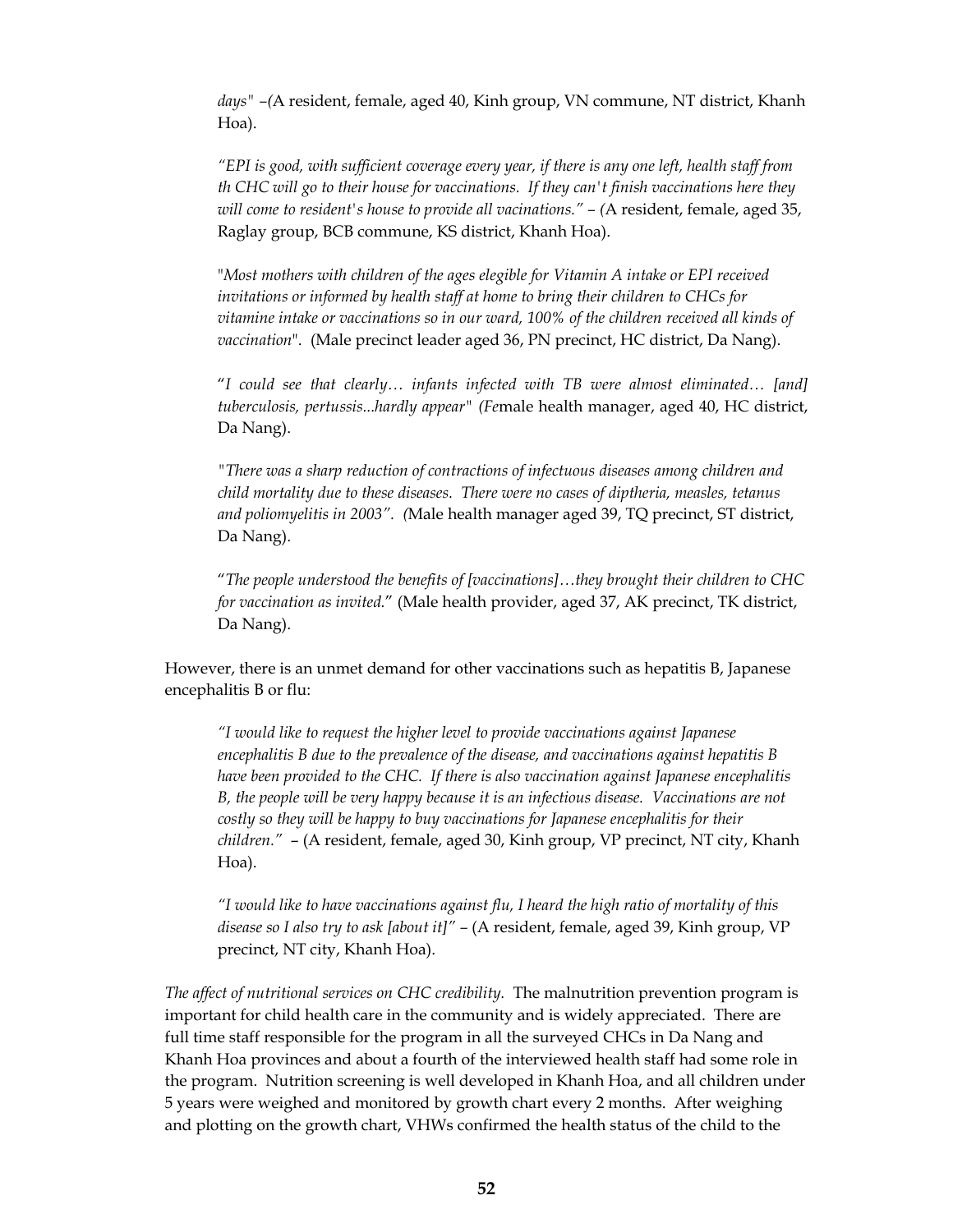mother or the caregiver and provided counseling on nutrition. CHCs also organize nutrition education and outreach activities. This is well received in the province:

*"Malnutrition prevention activities have been well done. The commune authorities and health center provided tonic medicine for malnourished children every year and collaborators go to monitor child growth monthly, or they check children's weight every 2- 3 months to see if the child is gaining or losing weight to monitor the rise or fall of the child malnutriton ratio. In general, the ratio has reduced a lot."- (*A resident, female, aged 48, Tay group, KN commune, KV district, Khanh Hoa).

*"The malnutrition ratio was higher prior to this program, after implementing the children malnutrition prevention program, the ratio was reduced. Previously it was very difficult to discover a malnourished child for nutritional feeding, gradually, when they were aware they their malnourished children's health would be improved, it became easier. And the activities have become periodical, monthly or yearly so the program manager is also more responsible. There is also a cooperation between differrent sectors, women's union, health, and the population and FP commitee to contribute to the reduction of the malnutritoin ratio*."-(Male health manager, aged 46, KS district, Khanh Hoa).

*"There are some health staff coming here to weigh children and sort out the malnourished ones, then organize sample food in the communities. Health staff and some collaboraters came to make sample food and introduce healthy foods. They bought fish, shrimp, in general, nutritious foods for children, including vegetables and, fruit and invite mothers with malnourished children to come there to teach them how to cook and feed children* ".-( a resident, female, aged 36, AK precinct, TK district, Da Nang).

*"There are monthly meetings and a network of collaborators to cook sample foods for all mothers in the clusters so the prevalence of malnourished children has been significantly reduced."* (Male health provider, aged 39, TQ precinct, St district, Da Nang).

However, despite the success of the program, malnutrition persists. Some staff believe that the program could be improved. Through FGDs and interviews with different subjects at the communities, it was found that there were many factors affecting the malnutrition prevention activities, including economic difficulties and poverty, as well as limited awareness, particularly in the rural and mountainous communes. These reasons were attributed to economic problems:

*"I think malnutrition was due to many reasons. In general, the people here have limited awareness; they are also poor, in some families children are not taken care of sufficiently… particularly for those poor families." -* (Female VHW in VN commune, NT city).

*"The prevalence of malnourished children in the rural areas is rather high compared with that of the urban area. It is not only due to economic difficulty but also mother's lack of awareness of child feeding… some families are rich but they don't know how to feed their children with appropriate foods then their children are still malnourished. "* (Male commune leader, HN commune, HV district, Da Nang).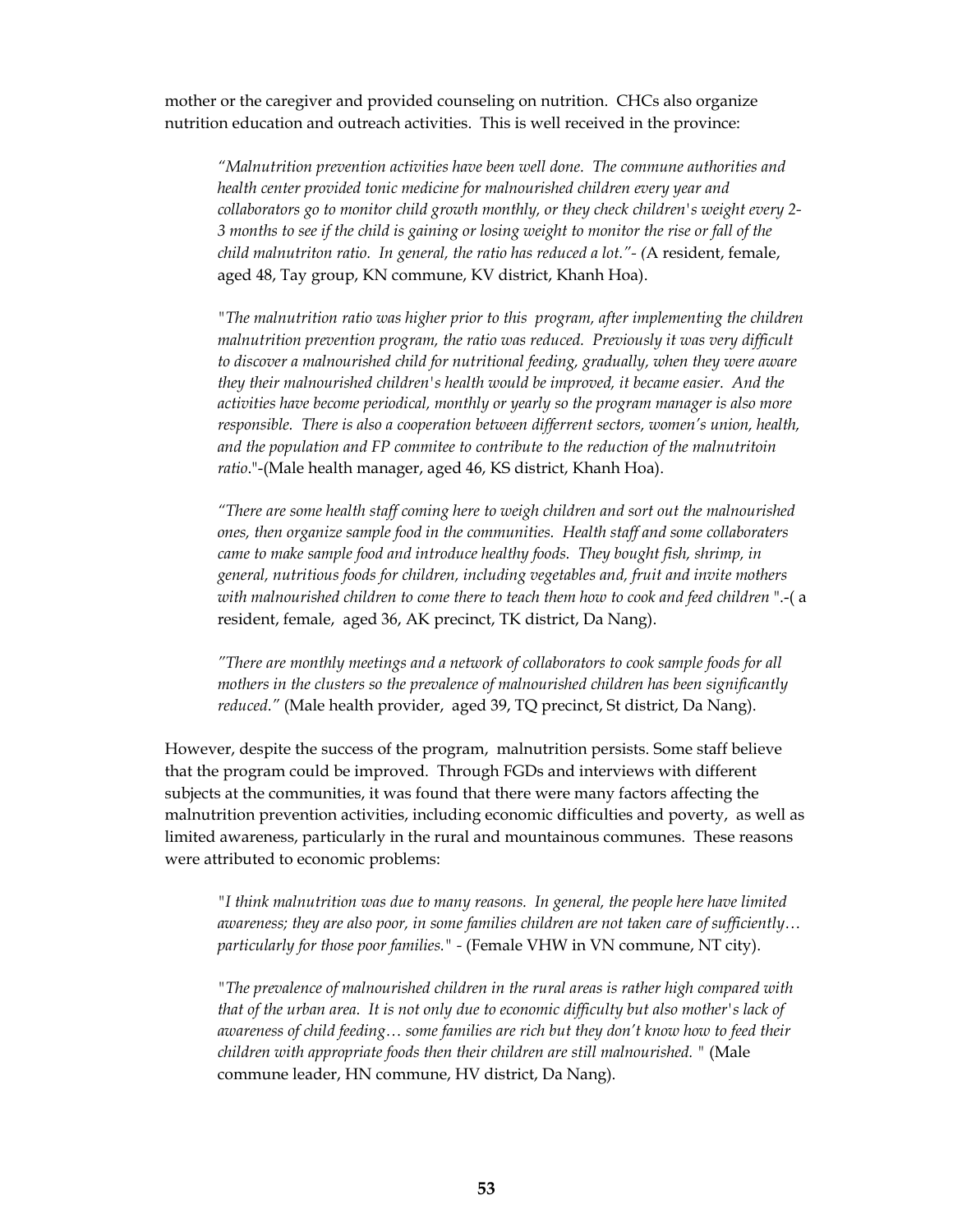Moreover, the budget granted to the program is limited, reducing the quality of the sample meals prepared at the communes:

*"The difficulty was that the program budget was very limited, for example, limited in providing nutritious food for a malnourished children for one week. But after being fed with such nutritious food for the week, the children returned to normal meals with their families who could not provide them with nutritious food. It is therefore difficult to reduce the malnutrition ratio. We fed the children four meals forfour weeks, i.e. four days a month, for the remaining 26 days the children were fed at homes where their families cannot afford nutritious food. The difficulty was the family's economic conditions."-*  (Male health manager, aged 48, KS district).

"*There was a defficiency of programs for food counselling. There is a need to have more money to organize such sample meals [more frequently]"*-*(*Female collaborator, aged 50, AK precinct, TK district, Da Nang).

#### *TB control program:*

About one-fifth of the interviewed health staff in both provinces said that they were assigned to be fully responsible for TB control program. That staff member was responsible for management and treatment of 12 patients on average. With their assignment, the CHC often discovered new TP patients, referred them to the district hospital for testing (including staining and direct inspection on microscope). To follow up, the CHCs were responsible for management of TB patients by providing them with sufficient and regular medicine. Everyday the patient had to go to the CHC to receive medicines free of charge. If the patient does not go to the CHC to receive treatment, the health staff has to go directly to their house to remind them. Thus, the management and treatment process of the TB control program has been well implemented at most CHCs.

One important issue of TB control is to diagnose the patients at an early stage of the disease. However, this issue is an unresolved difficulty. There is still a high ratio of TB infected people due to ineffective information dissemination, limited awareness in some areas and irrelevant training for health staff. VHWs, health managers, and even residents belived that patients lacked awareness of the reasons, prevention and treatment of TB, particularly the importance of following the right dose and not to interrupt treatment, which can cause relapse of the disease:

*"Due to the shortage of both human resources and equipment, the information dissemination was very limited. Some patients came here for treatment and medicine, they were managed and monitored via the daily record book. For some patients, they had to have 90 or 60 injections for 3 months, but after 1 month they quit because it was too painful, so they stopped the treatment. In that case, the disease can relapse and once it relapses, it is more difficult to cure it."-* (A resident, female, aged 57, Kinh group, NQ, NH district, Khanh Hoa).

*"The difficulty of the TB program is that patients usually don't follow the dose appropriately, leading to drug resistance, then they have to come back here. They don't*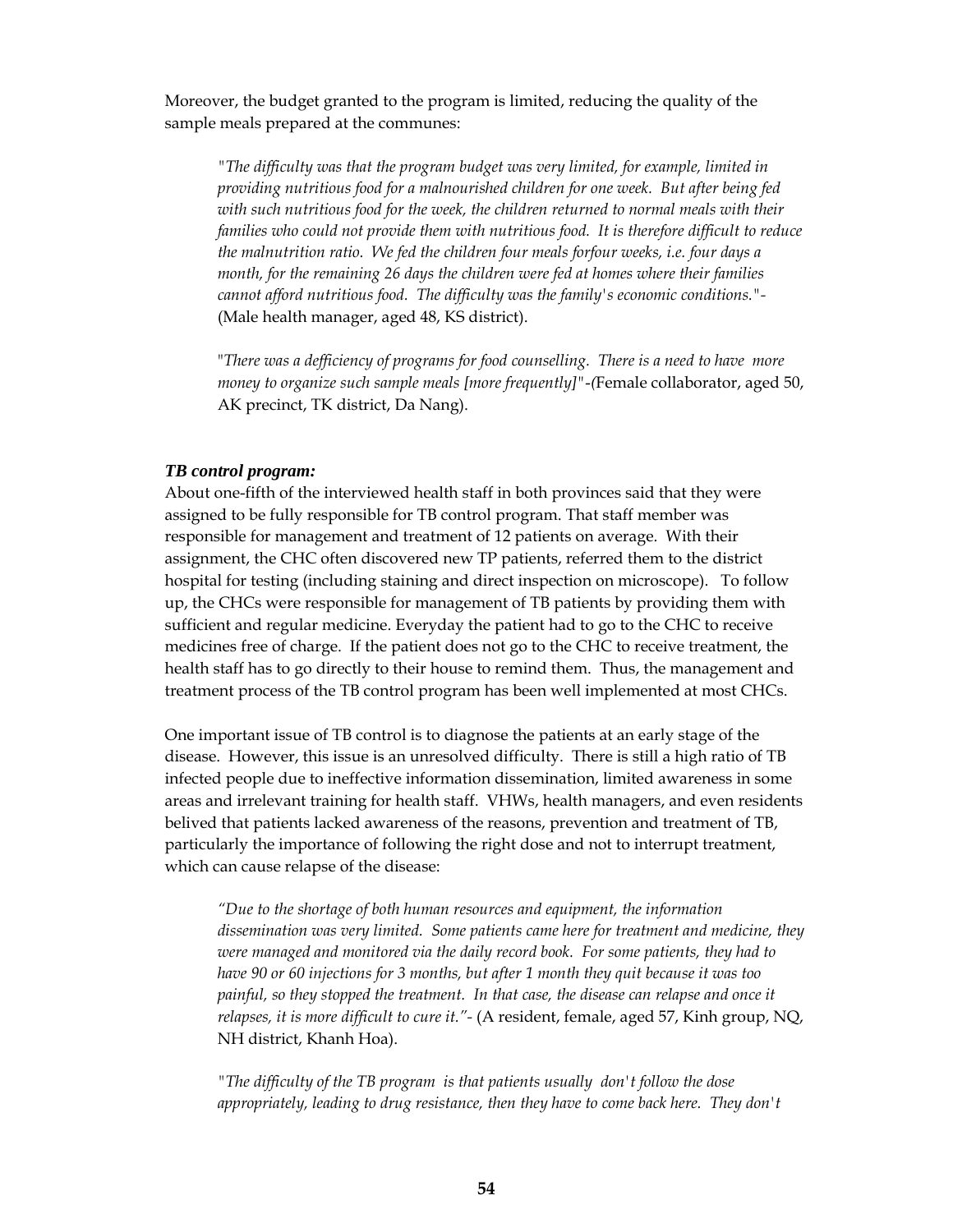*understand it and do not accept our explanation/dissemination ".* -(Female VHW, KN commune, KV district, Khanh Hoa).

 *"The difficulty was when they hide their disease and did not follow the whole treatment, some patients had very little understanding, they reduced the dose given and stopped the treatment by themselves.* ".(Female VHW, VN commune, NT city, Khanh Hoa).

*"The difficulty of TB treatment is that instead of following the 3-month treatment, the patients stopped after 2-3 days or did not follow the whole cure because of too long treatment, so the disease relapsed for some patients." - (Village leader, KN commune,* KV district, Khanh Hoa).

*"Information dissemination of the program was not expanded to the people, not sufficient enough the make them understand what tuberculosis is, so the local people do not understand it well."-* (A resident, male, aged 30, TQ precinct, ST district, Khanh Hoa).

"*It is too populous, there are mant TB patients], but there are not so many information disseminators. So the dissemination is fairly good, not really good."* (A resident, female, aged 38, HN commune, HV district, Da Nang).

"*They [TB infected patients] asked physicians but if they were told the truth they would be afraid that they could not talk to any one, and no one would ask [for their diagnosis]."* (a resident, female, aged 48, TQ precinct, ST district, Da Nang).

*"I told them [TB patients] how to avoid transmission but... they did not follow my instructions... [because] they have to work to earn a living...[so] the source of transmission is not totally eliminated"-* (Male health manager, aged 46, HC district, Da Nang).

*"The TB infected people are often poor, so they have to work until exhaustion. ... they go to examination only when they fall seriously ill"* (Male health provider, aged 37, AK precinct, TK district, Da Nang).

"*I would like the information dissemination expanded to many people. If they know how to prevent it, they can protect themselves more effectively*."(A resident, female, aged 48, AK precinct, TK district, Da Nang).

*The MCH FP program* is a significant priority of primary health care. There are full time health staff responsible for MCH and FP in all CHCs in Khanh Hoa and Da Nang provinces. Facility inventory at the local health facilities showed that contraceptive methods such as IUDs, condoms or pills were available in most of the CHCs, contraceptive injection drugs were available at 47% of the CHCs. Supply of contraceptives was continuous. Pre-natal, natal and post-natal care services as well as gynaecological examination and treatment services were provided in most of the CHCs. About 33% interviewed health staff responsible for MCH care in Khanh Hoa said that they had assisted in home deliveries. In Da Nang, home delivery care is not provided. Interviews with local people showed that information dissemination and provision of RH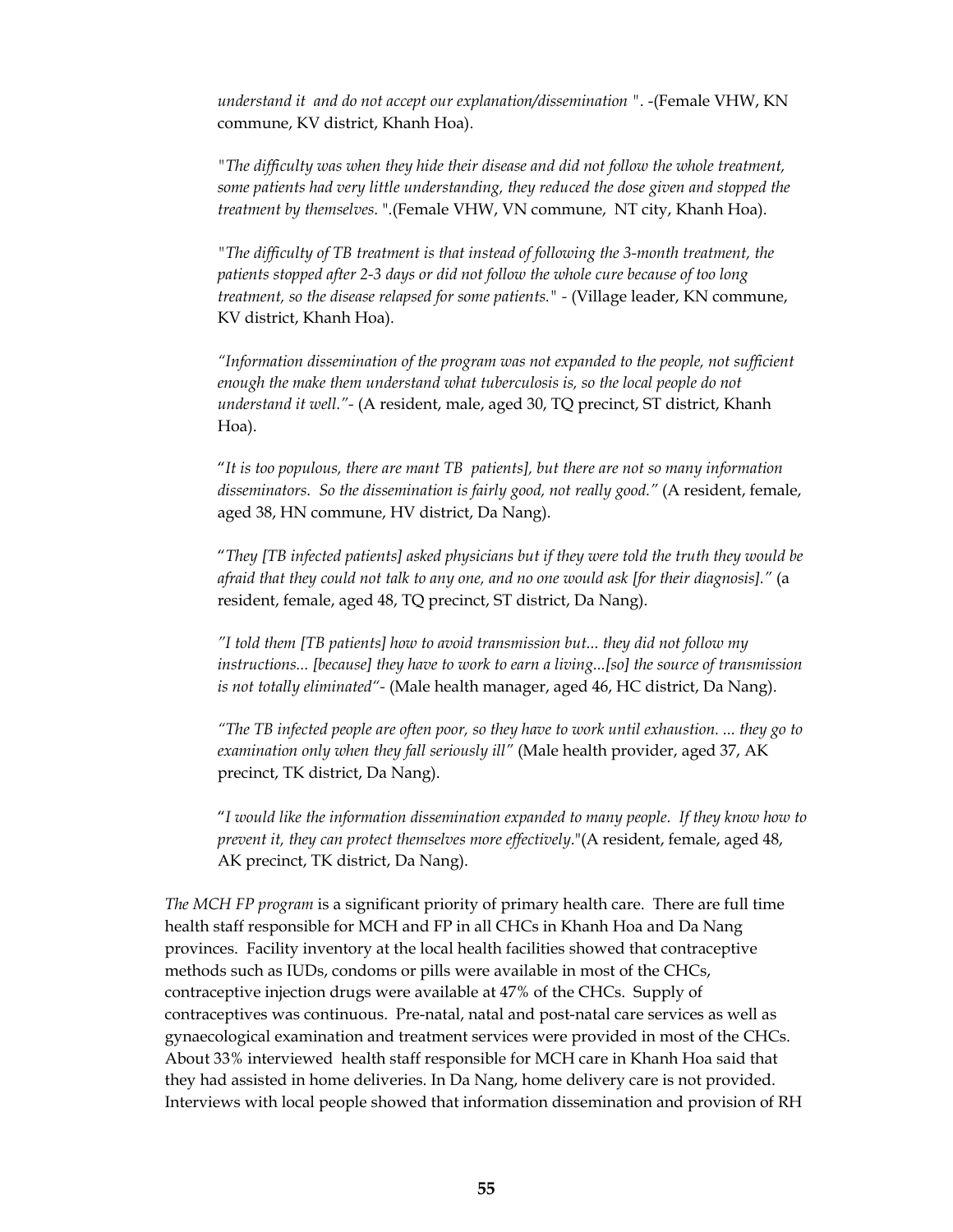services were carried out and was successful or effective even in the mountainous communes:

*"This commune has many people of ethnic minorities. The FP program carried out many activities such as: encouraging men to go for sterilization, promotion against having many children, which caused difficulty in income generation because of the lack of food here, convincing women to take contraceptive pills or have IUD insertion"-* (A resident, male, aged 26, Raglay group, KN commune, K V district, Khanh Hoa).

 *"The CHC invited women to come for gynaecological examination once a year by*  informing the collaborators who would inform all women to come to the CHC for the *gynaecological examination, or infections if any we would be provided with medication and instructed how to take the medication, oral intake or vaginal insertion"* - (A resident, female, aged 29, Raglay group, BCB commune, KS district, Khanh Hoa).

*"The success of the program is to reduce the pregnancy ratio or prevent miscarriage or there is a sharp reduction in the ratio of still birth. The strengths include mothers' awareness of pregnancy care, the necessity of rest after delivery and breastfeeding."* (Female collaborator aged 45, AK precinct, TK district, Da Nang).

*"Contraceptive methods were disseminated and educated to mothers with many children in meetings of WU and cluster meetings such as IUD, pills or sterilization. If they failed to persuade the wife, they turned to her husband. There have been many cases of sterilization*  here." (A resident, female, aged 48, HN commune, HV district, Da Nang).

 *"Population and FP activities were carried out very well at all clusters, leading to the reduction of the ratio of families having three children."* (Male precinct leader aged 51, AK precinct, TK district, Da Nang).

*"Mothers know how to protect their foetus, to eat more, take iron pills and go for examinations periodically.*" (Male health provider aged 39, TQ precinct, ST district).

However, this program faces difficulty related to the Population Ordinance 2003. Due to the people's misinterpretation of the Ordinance, there was an increasing trend of families having a third child.

"*There have been many cases of contraceptive failure in the past year... this year, there were 10 cases having the third child in the ward."* (A resident, female, aged 50, AK precinct, TK district, Da Nang).

 In the mountainous areas in Khanh Hoa, the administrative area of the commune is often too large and it is hard to travel throughout the commune, leading to difficulties for residents in accessing health services. Due to economic difficulties, the residents often have to work far away from home, causing limited IEC dissemination: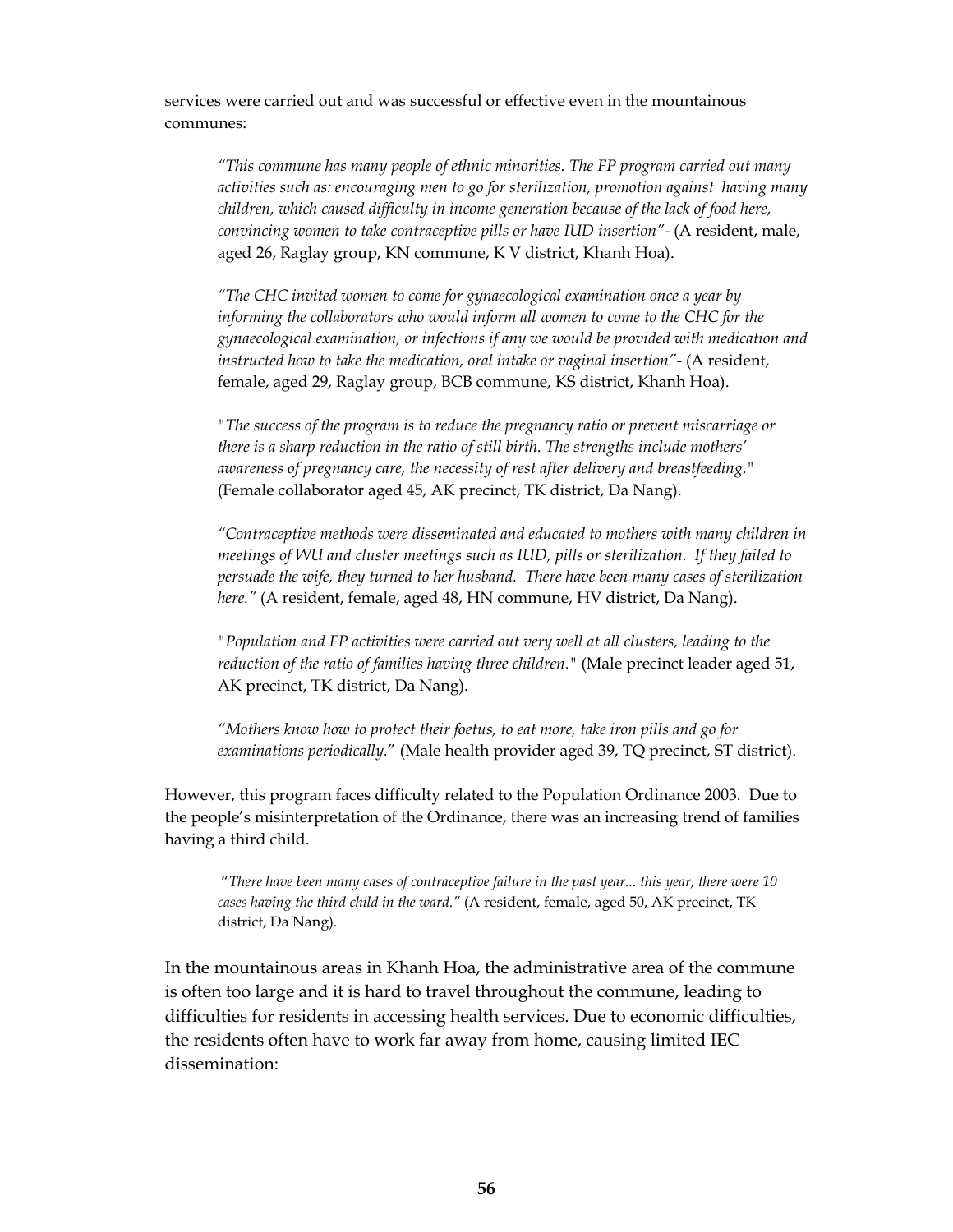*"Regarding MCH care and protection, we carried out IEC dissemination for different subjects, but only 50% of the mothers who were aware of its importance came for examination, the other half said that they were too busy and too tired after doing their farming so far away from home [so they did not come]." (*Female commune leader, aged 27, BCB commune, KS district, Khanh Hoa).

 *"Residents often have to do farming work far away from home, so when we came for dissemination, most of them were absent and we had to disseminate through other people."* (Male vice Head of village, KN commune, KVdistrict, Khanh Hoa).

*HIV/AIDS prevention program*: HIV/AIDS is a fairly serious issue in Khanh Hoa province but not in Da Nang. According to the Health Statistic Yearbook 2003 of the Ministry of Health, there were 1163 HIV infected people in Khanh Hoa at the ratio of 106.51/100.000 people, there were 521 AIDS patients, and 407 people died of AIDS, ranking first on HIV/AIDS among the central provinces and cities. In Da Nang, these figures are 355 HIV infected people at ratio 47.5/100 000 people, there were 191 AIDS patients and 181 deaths due to AIDS. The actual figures are thought to be higher in both provinces. Due to prevalence rates, HIV/AIDS prevention programs were carried out widely, with involvement of health staff in information dissemination, education, and management of high risk groups, mandatory tests for monitoring groups (parturients, FTD patients, TB patients, new soldiers, drug users), home care and treatment. For monitoring HIV positive people, health authorities at different levels coordinated with the local authorities and collaborated with groups of peers under the management, care and counselling program (MCC). Under this program, some health staff and peers treated patients once a month.

According to health leaders at different levels, this the HIV/AIDS program is the most difficult program. 80% of interviewed health staff who were in-charge of this program reported that there were HIV infected people in their communes. Despite a lot of investment from the province, the HIV/AIDS program was not effective. According to provincial health leaders, the biggest barriers were the patients'shame; they feared to go for HIV tests, so they were not provided with timely counselling, care and treatment or education in how to avoid transmission to others:

*"AIDS is a difficult issue, the province has invested a lot in this issue but there was not very [good achievements]. The number of patients is still increasing despite all our efforts, which include information dissemination, education, health care, management, home care. The most difficult problem is homecare because patients have a complex about the disease.... besides many people dared to go for tests for early discovery of the virus and timely treatment."-* ( Male provincal health leader, aged 54, Khanh Hoa).

At the grassroots level, CHCs managed HIV/AIDS infected people in terms of number recording rather than providing care and counselling services to keep HIV positive people involved in the community. In fact, it was difficult for CHC staff to provide support to people living with HIV/AIDS (PLHA) because of the conflict between professional requirement of keeping management records for PLHA , prevention, and ensuring confidentiality and privacy of PLHA to avoid stigma.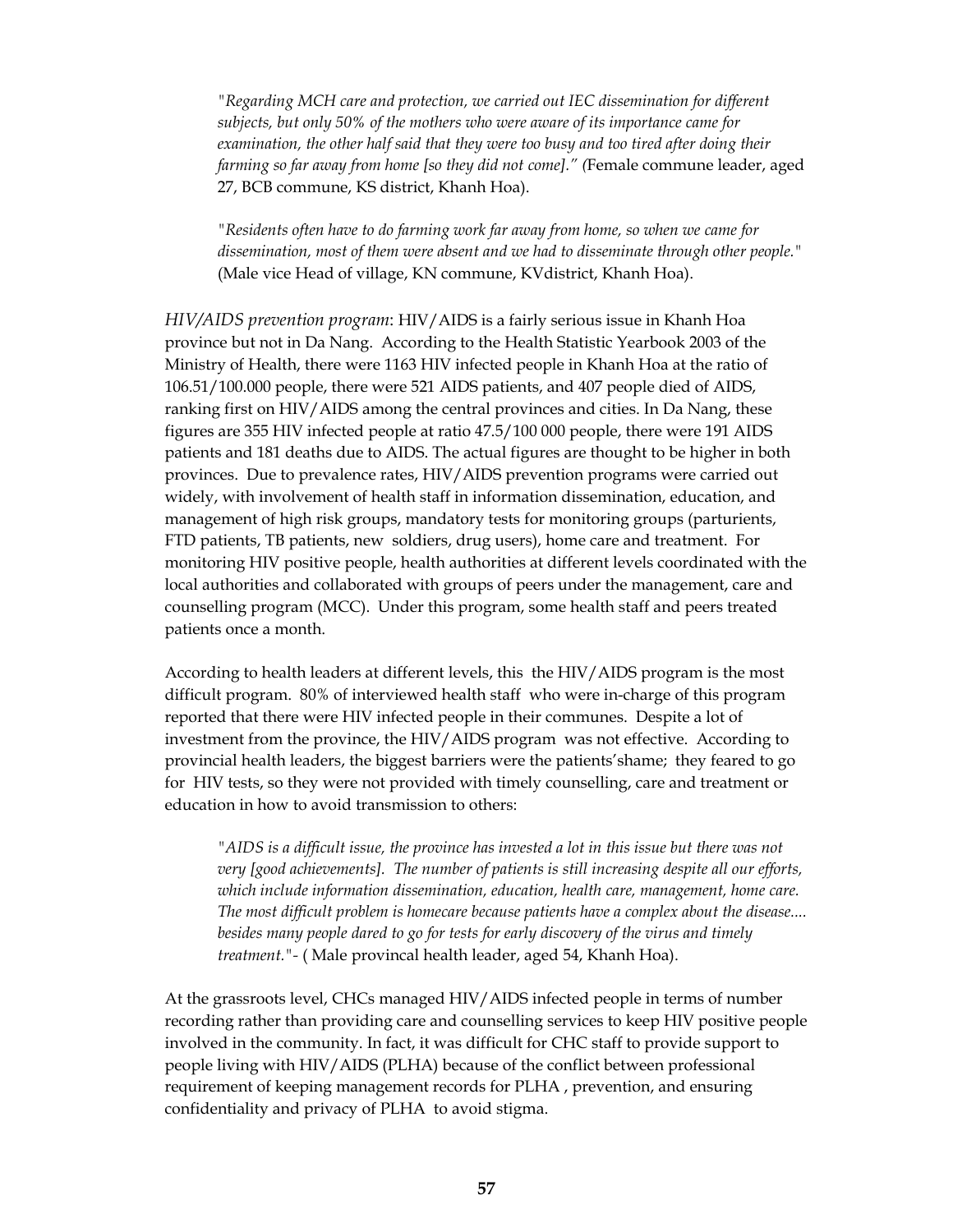"*The information was provided to the CHC by the Preventive Medicine Center and was kept in confidence"*(Female collaborator, aged 40, PN precinct, HC district, Da Nang).

"*They [PLHA] went to other places and had casual sexual relationships or got married in other places so we could not manage them….[the principle of] confidentiality….. they are involved in the community, then can easily make transmission*". (Male health provider, aged 30, HN commune, HV district, Da Nang)

Stigma against HIV/AIDS people is still prevalent and discrimination against PLHA happens despite awareness that HIV/AIDS is not transmitted through casual contact, therefore, HIV positive patients often try to conceal their disease, leading to more serious consequences. These are difficulties for health staff in detection of new cases and treatment:

 *"HIV prevention measures are provision of condoms, dissemination on FP and explanation of the ways of transmission. But about HIV/AIDS disease, I am not aware of it; it is only an integrated activity. The difficulty is that HIV positive people conceal their disease, in fact we here could not diagnose any new cases"* (Female VHW, VN commune, NT city, Khanh Hoa*).* 

 *"The main difficulty is their families's limited awareness, they think that the HIV infection is a stigma so they try to conceal it and take their child to Ha Noi or HCMC, they then do not tell the truth, others who have sexual relations with them risk infection because of [unawareness]*" - (Female VWH, CPN precinct, CR town, Khanh Hoa)

 *"Due to the dissemination on the terrible symptoms and effects of the disease, which caused fear, so everyone, including health staff not only ordinary people, is afraid of it. If we know to prevent it's not easy to transmit but if we are not careful, transmission can happen and every one is afraid of death"-* (a resident, male, aged 53, Kinh group, NQ commune, NH district, Khanh Hoa).

*"We know that HIV is transmitted through blood contact and sexual relations, but I am still afraid and want to avoid them [PLHA]. In general… I am unable to make contact with them, just to avoid an unfortunate situation that they contaminate me by accident."* (A resident, female, aged 29, HN commune, HV district, Da Nang).

*"I am aware that there should not be stigma and discrimiation against HIV infected people... [but] if there is an HIV infected person living near my house I would not allow my children to contact him/her"* - (A resident,female, aged 48, TQ precinct, ST district, Da Nang).

*"For the funeral [of a PLHA], I called but no one would like to come to carry to the coffin … I called them in the evening, they said tomorrow morning, the following day when I came they said they had to do farming work, because they are afraid of HIV transmission."*(A resident, male, aged 55, AK precinct, TK district, Da Nang).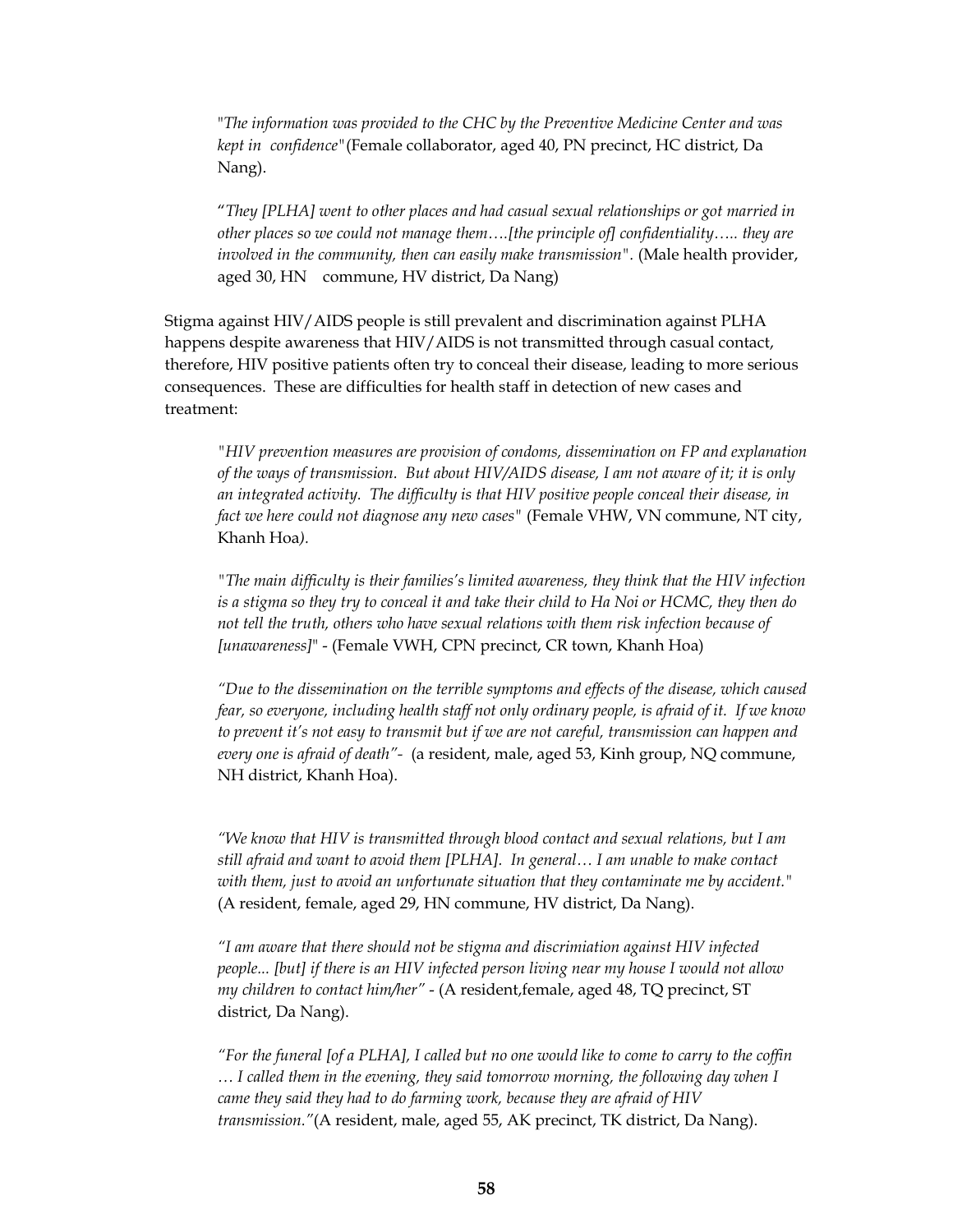#### **4) Factors affecting the demand for CHC services.**

 *Quality of CHC services.* The quality of services profoundly affects demand for CHC care. As mentioned in the part three, perceptions of quality and the severity of clients' illness often dominate the health decision making process:

*"For sickness such as headache, fever, cough, stomach ache, it is better to go to the CHCs for examination and medicine provision first, if it becomes serious and there is no medicine at the CHC, they will refer to the patient to the higher level."* (A resident, male, aged 38, Raglay group, BCB commune, KS district, Khanh Hoa).

"*Because we could not meet the people's requirement, they suspect the capability of the CHC so they rarely come "* (Male precinct leader, aged 51, AK precinct, TK district, Da Nang).

"*The people here have a pattern that if they are sick they go to the CHC, if the sickness is more serious, they will be referred to district hospital HV, if it is even more seriously they would be referred to the Da Nang General hospital."* (A resident, female, aged 27, HN commune, HV district, Da Nang).

 *"For slight sickness, we go to the CHC, or buy medicines at the private drug stores but when it becomes more serious, we go to the general hospital. When we are seriously sick, we go directly to the general hospital rather than via the CHC".*(A resident, female, aged 40, AK precinct, TK district, Da Nang).

Local residents selected CHCs for various reasons, but in mountainous and remote areas, the CHC was their only option. Moreover low costs and deferred payment motivates decisions to use the CHC:

"*We often go to the CHC when we get sick. This is the only place that provides medical examination and treatment, there's no other choice. We go to the CHC for examination and ask for medicines. They do not collect money there, even for bandaging, which is also free of charge". -*(A resident, female, aged 38, Raglay group, BCB commune, KS district, Khanh Hoa).

*"It's common to have someone having cough or flu in my family, we have to go to the CHC where they provide examination for both children and adults and medicine free of charge. We are ethnic minority and don't have to pay money for health services so we go to the CHC first for any sickness."* (A resident, male, aged 59, Raglay, group, CPN precinct, Cam Ranh town, Khanh Hoa)

*"Our family often goes to the CHC for medical examination, treatment, and primary health care. We are ethnic minority so we have economic difficulty, that's why we can hardly go to hospital or private health services. We have relied on the CHC. Sometimes, when i have gone to the CHC to buy medicine, but did not have enough or any money, we*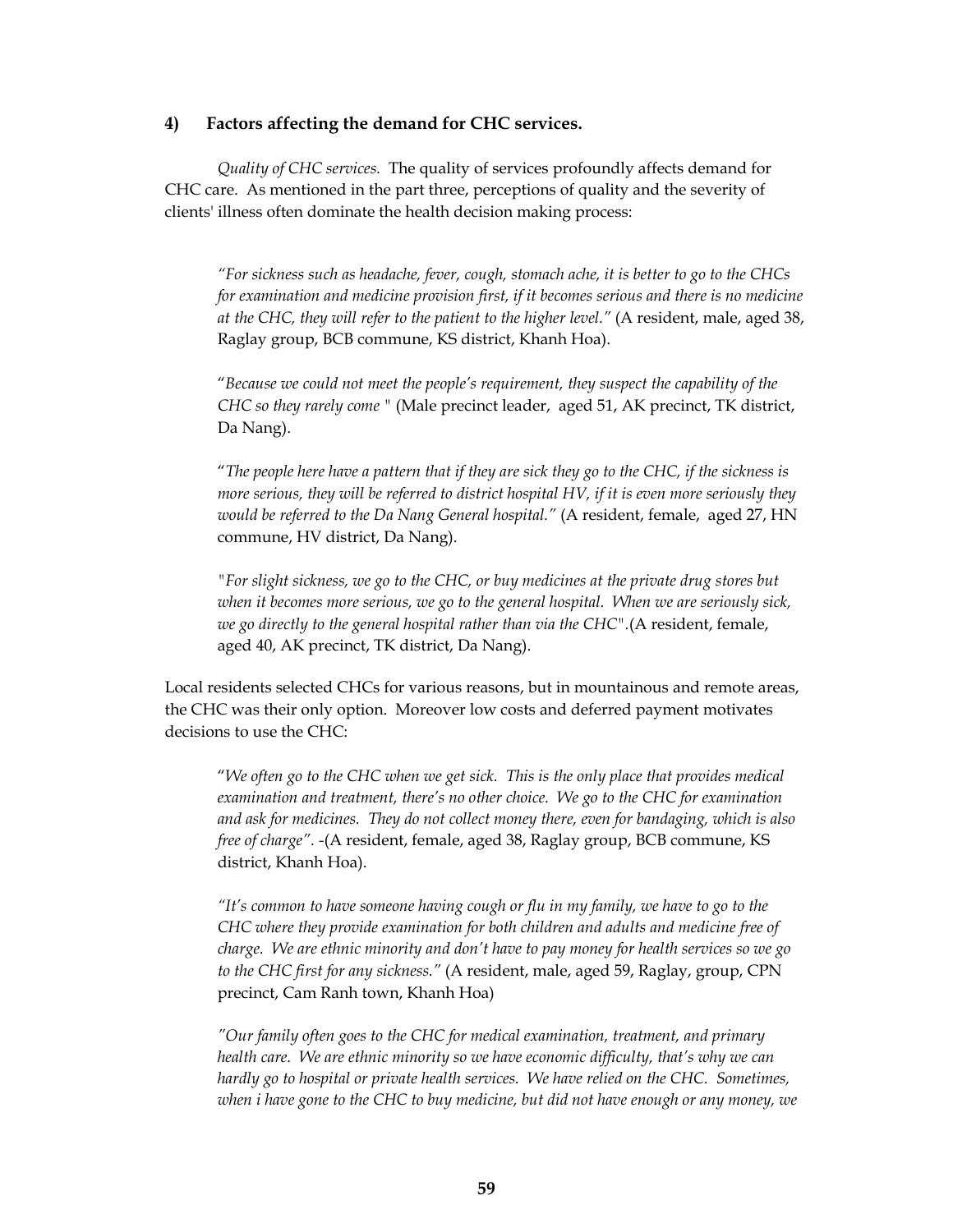*explained to the staff, they let us owe for a value of some dozens of thousands dong",* (A resident, male, aged 51, Raglay group, ST commune, DK district, Khanh Hoa )

*"In general, I like to go to the CHC because, firstly, it is cheaper there than the private health services, moreover, health staff are enthusiastic. If they don't perform well, we can give feedback to the commune people's committee."(*A resident, male, aged 31, Kinh group, VB commune, VN district, Khanh Hoa.)

Evaluating the situation of service use at CHCs in Da Nang, we recognized that the preventive activities and primary health care have been well done. However, the demand for health services of the local people is beyond the capability of the current functions of the CHCs. On the other hand, with the existence of the private health services, the local people have more choices in seeking health services**.** 

"*There are 1 physician, 3 assistant physicians and 1 nurse. The physician has been experienced here for 6-7 years, is therefore very good at examination and prescription. Moreover, there are staff responsible for TB control, some responsable for population dissemination and even good at tooth pulling. They could even conduct minor operations at the CHC. In general, that center is of good quality.... has the people's prestige."* (A resident,male, aged 59, PN precinct, HC district, Da Nang).

The people still have difficulty in accessing health services, particularly in the rural areas, due to the long distance and inconvenience to travel to CHCs while private health facilities are closer and more easily accesible.

*"It [the CHC] is so far off. If someone falls sick in the evening, they can't find the way to the CHC*"- (A resident, female, aged 27, HN commune, HV district, Da Nang).

 *"My house is 5km away from the CHC, some are even farther away… Now there are so many private health services everywhere, they think that it is closer to go to private services than to the CHC."* (a resident, male, aged 45, TQ precinct, ST district, Da Nang).

*The cost of health services.* Residents, especially the poor, found health-care expenses to be a primary factor in their choice of the CHC for primary health care services and needs.

*"Our family often go to the CHC for medical examination and treatment and primary health care. We are ethnic minority so we have economic difficulty,that's why we cannot go to the hospital or private health services. We have relied on the CHC. Sometimes, I go to the CHC to buy medicine, but did not have enough money or if we did not have any money, we explained to the staff, they could let us owe for a value of some dozens of thousands dong." (Male, aged 51, Raglay minority, S T commune, DK district, Khanh Hoa* 

*"In general, I like to go to the CHC because, firstly, it is cheaper there than the private health services; moreover, health staff are enthusiastic. If they don't perform well, we can*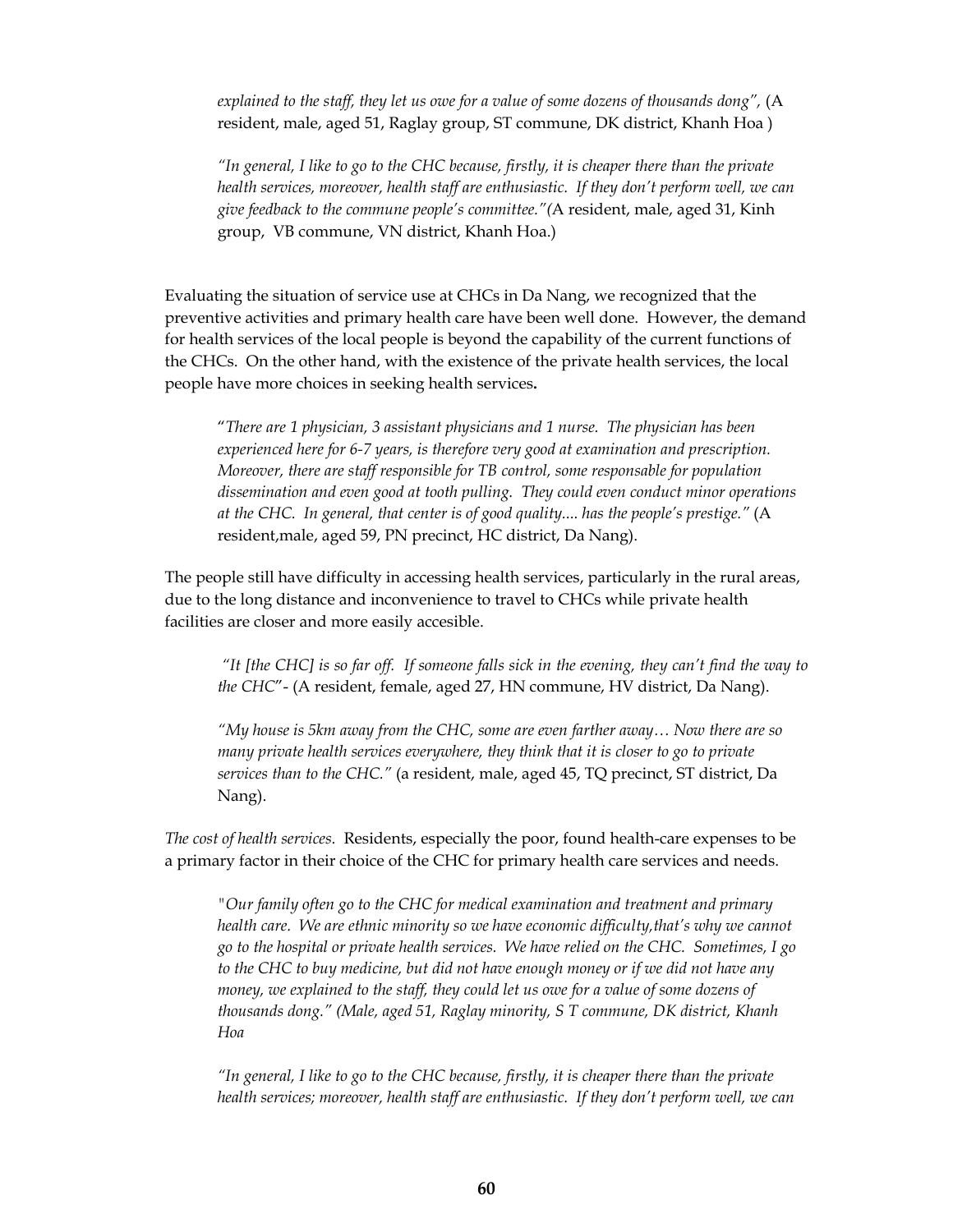*give feedback to the commune people's committee." (Male, aged 31, VB commune, VN district, Khanh Hoa)* 

Despite widespread appreciation about CHCs, there is concern about equipment and pharmaceutical shortage that may limit the range and quality of services:

*"I think there is a deficiency of physicians and medicine at the CHC, that's why people often go to other places for examination. For me, I hardly went there, except for gynaeocologic examinations. In particular, when there are staff from the higher level coming forFP and gynaecological examination, I would encourage other women to come for examination, including vaginal discharge tests."-*( A resident, female, aged 42, Kinh group, VN commune, NT city, Khanh Hoa).

*"Health staff at the CHC are very enthusiastic, but the local people rarely go there because of the lack of good medicine. Secondly, there is lack of instruments needed for services. Generally people don't come here because of that"- (*A resident, male, aged 40, Kinh group, NQ commune, NH district, Khanh Hoa)*.* 

*"The medicine chest of the CHC is very poor. Whyclients have to go to the higher level or to private health providers? The reason is insufficient medicine. Those who are poor usually come to the CHC,, those who are more wealthy, they go to private health providers."-* (A resident, female, aged 37, Kinh group, ST commune, DK district, Khanh Hoa).

*"For treatment at the CHCs, there is no medicine to provide to patients, they have to buy medicines by themselves, there is no medicine free of charge, that's why most people come here only for a prescription."* - (Male health manager, aged 40, HC district, Da Nang).

*"This CHC is located close to the center of the city but I think the equipment for delivery is very poor, there hasn't been any client coming for delivery here yet.".*(Male ward leader, PN precinct, HC district, Da Nang).

Apart from services provided at the CHCs, patients also receive services provided by mobile health service providers who are based at referral centers. These activities are conducted in close coordination with the local CHC. Mobile health providers provide examination and treatment free of charge for residents, including examination and treatment for common diseases, gynaecological examinations for women, eye examinations, dissemination and education on TB, leprosy, dermatology, goiter, health education services, and advice on environmental hygiene:

*"I was very impressed by the team of mobile heath staff, with its humanitarianism, serving the basic needs of the poor and the disadvantaged because there is a big gap between the urban and rural area at the moment. The rural people have to work hard but have no access to good health care that the urban people are benefitting from. For example, it is too difficult for [them] to go to the big health facilities for examination when they are sick. So I wish that there should be more frequent activities of the mobile heath care services.".-* (A resident, male, aged 31, Kinh group, VB commune, VN district, Khanh Hoa).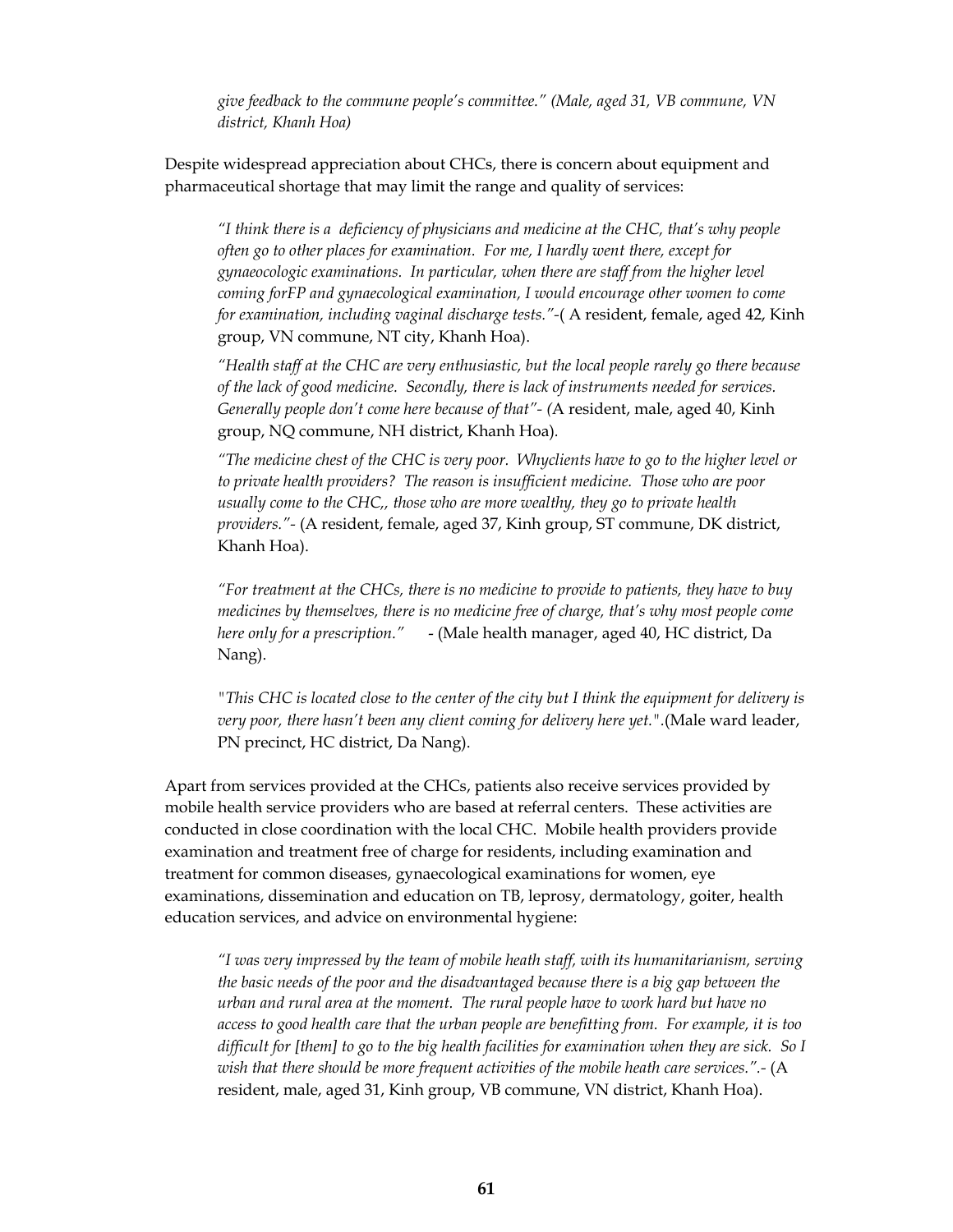*"Some times, there are teams of mobile health providers from higher level; of course I appreciate that because it is to our people's benefit. Firstly, it's free of charge, secondly, our people are often careless with their health, we won't go for examination if we are slightly sick, but only when it becomes very serious. During these campaigns, we would go for examination of even slight sickness. For example, my child had a sore eye, it was very itchy, I just bought medicine to clean her eyes. When the mobile team came, I took her for examination, it was free and I was also provided medicine for 3 month treatment."-*  (A resident, female, aged 37, Kinh group, ST commune, DK district, Khanh Hoa).

*"I very much like to have health staff from higher level coming for examination and treatment here. In general, they were very warm, friendly, asked very carefully to understand clients'diseases so I felt very confident, rather than going to district or provincial level, I felt very afraid."-* (A resident, female, aged 43, VB commune, VN district, Khanh Hoa).

*Summary: The demand for CHC services.* Qualitative data provide insights into the demand for CHC care and prevention services. Community members appreciate their CHC as a vital commune resource, respect its staff, and want its services. Yet, they also identify shortfalls in equipment, and supplies, essential drugs, and technical capacity that are similar to those identified by quantitative data on supply. Many of the shortfalls in quality relate less to problems with the competence of staff than to the working conditions needed to enable staff to perform roles for which they are trained. They seek health services from a range of public and private providers, including CHCs.

### **VI. NEXT STEPS: CHOICE AND TESTING OF INTERVENTIONS TO IMPROVE THE SYSTEM OF CARE**

Leadership of the provincial health service is very strong in both Khanh Hoa and Da Nang provinces, indicating that good opportunities exist for testing new policies and interventions. The strong cooperation between the provincial health authorities and local governments, through Provincial People's Committees, the Party, and other sectors of government also sets a favorable climate for province-led experimentation with changes in the system of care.

Findings from this assessment suggest two general types of interventions. Each set requires commitment to a sustained period of identifying promising innovations, implementing new or revised interventions, and conducting serious evaluation of feasibility, acceptability, quality, cost, and impact.

Human capacity building and procedural changes at the CHC level -- "Health software:" Managers of CHCs find it difficult to balance and manage curative and preventive services. The complexity and top-down nature of many vertical prevention programs, and resource limitations for in-service training limit CHCs' ability to address communespecific needs and demands. There is a need to respond to rising expectations of community for services that alter the mandated scope of CHCs. Some potential responses to be tried might include expanded health regimens, rotating specialist teams, and other changes that can increase the time that physicians have for clinical service